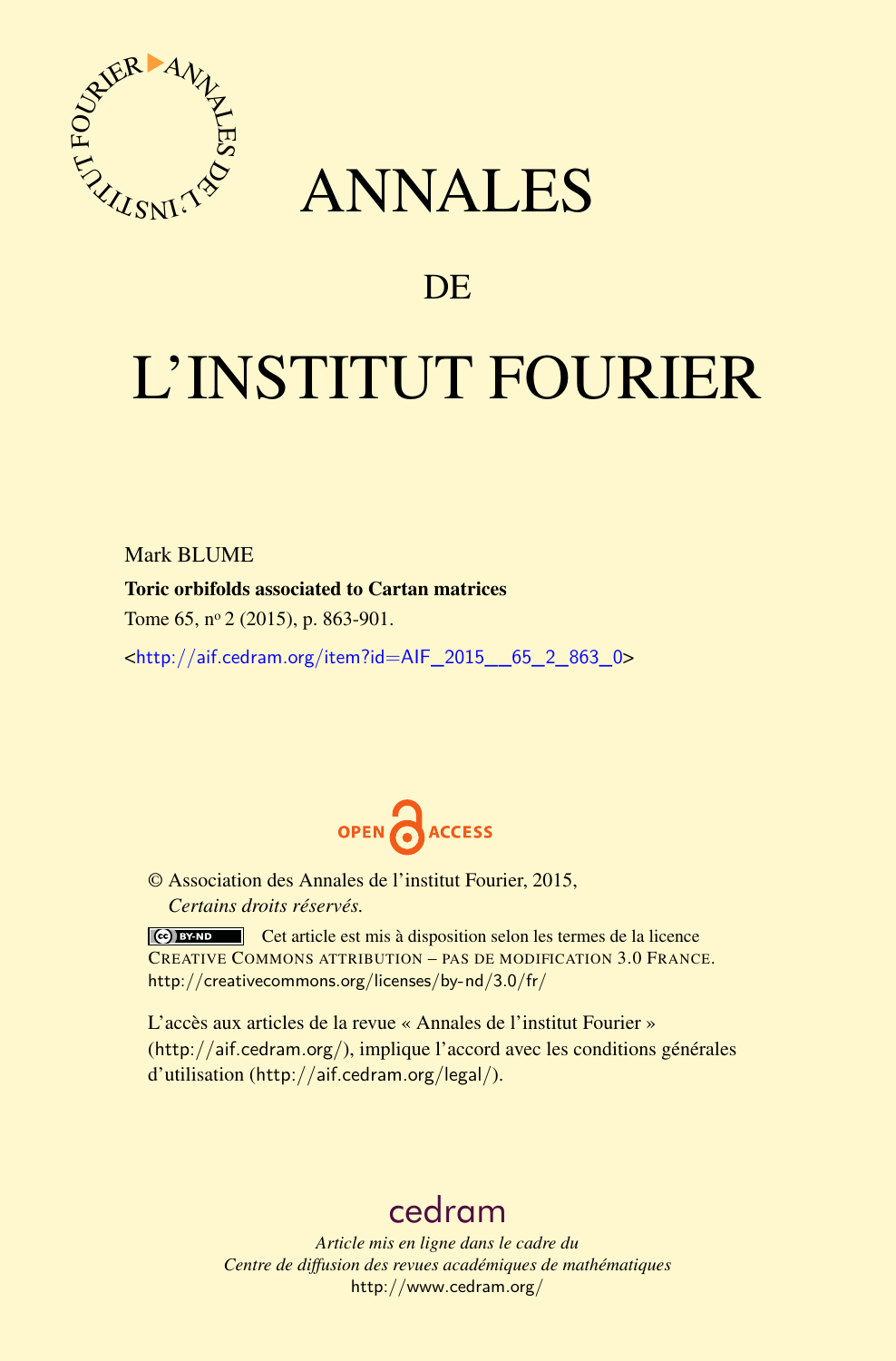#### TORIC ORBIFOLDS ASSOCIATED TO CARTAN MATRICES

#### **by Mark BLUME (\*)**

ABSTRACT. — We investigate moduli stacks of pointed chains of  $\mathbb{P}^1$  related to the Losev-Manin moduli spaces and show that these moduli stacks coincide with certain toric stacks which can be described in terms of the Cartan matrices of root systems of type *A*. We also consider variants of these stacks related to root systems of type *B* and *C*.

RÉSUMÉ. — Nous étudions les champs de modules des chaînes de  $\mathbb{P}^1$  marquées, reliés aux espaces de modules de Losev-Manin, et montrons que ces champs de modules coïncident avec certains champs toriques qui peuvent être décrits en termes de matrices de Cartan de systèmes de racines de type *A*. Nous considérons également les variantes de ces champs liés aux systèmes de racines de type *B* et *C*.

#### **Introduction**

The Losev-Manin moduli spaces  $\overline{L}_n$ , introduced in [\[16\]](#page-39-0), parametrise isomorphism classes of stable *n*-pointed chains of  $\mathbb{P}^1$ . The space  $\overline{L}_n$  forms a compactification of the torus  $(\mathbb{G}_m)^n/\mathbb{G}_m$  that parametrises *n* points  $s_1, \ldots, s_n$  in  $\mathbb{P}^1 \setminus \{0, \infty\} = \mathbb{G}_m$  up to automorphisms of  $\mathbb{P}^1$  fixing the two points  $0, \infty$ . It is a smooth projective toric variety isomorphic to the toric variety  $X(A_{n-1})$  associated with the root system  $A_{n-1}$ , see [\[2\]](#page-38-0).

In the present paper we are concerned with a variant of the Losev-Manin moduli spaces which arises as a compactification of the moduli space of *n* indistinguishable points in  $\mathbb{P}^1 \setminus \{0, \infty\}$ , or equivalently, finite subschemes of degree *n* in  $\mathbb{P}^1 \setminus \{0, \infty\}$ . Isomorphism classes of such subschemes correspond to polynomials of the form  $y^n + a_{n-1}y^{n-1} + \ldots + a_1y + 1$  up to multiplication

Keywords: Losev-Manin moduli spaces, toric stacks, root systems, Cartan matrices, permutohedron.

Math. classification: 14M25, 14D23, 14H10.

<sup>(\*)</sup> Supported by DFG-Schwerpunkt 1388 Darstellungstheorie.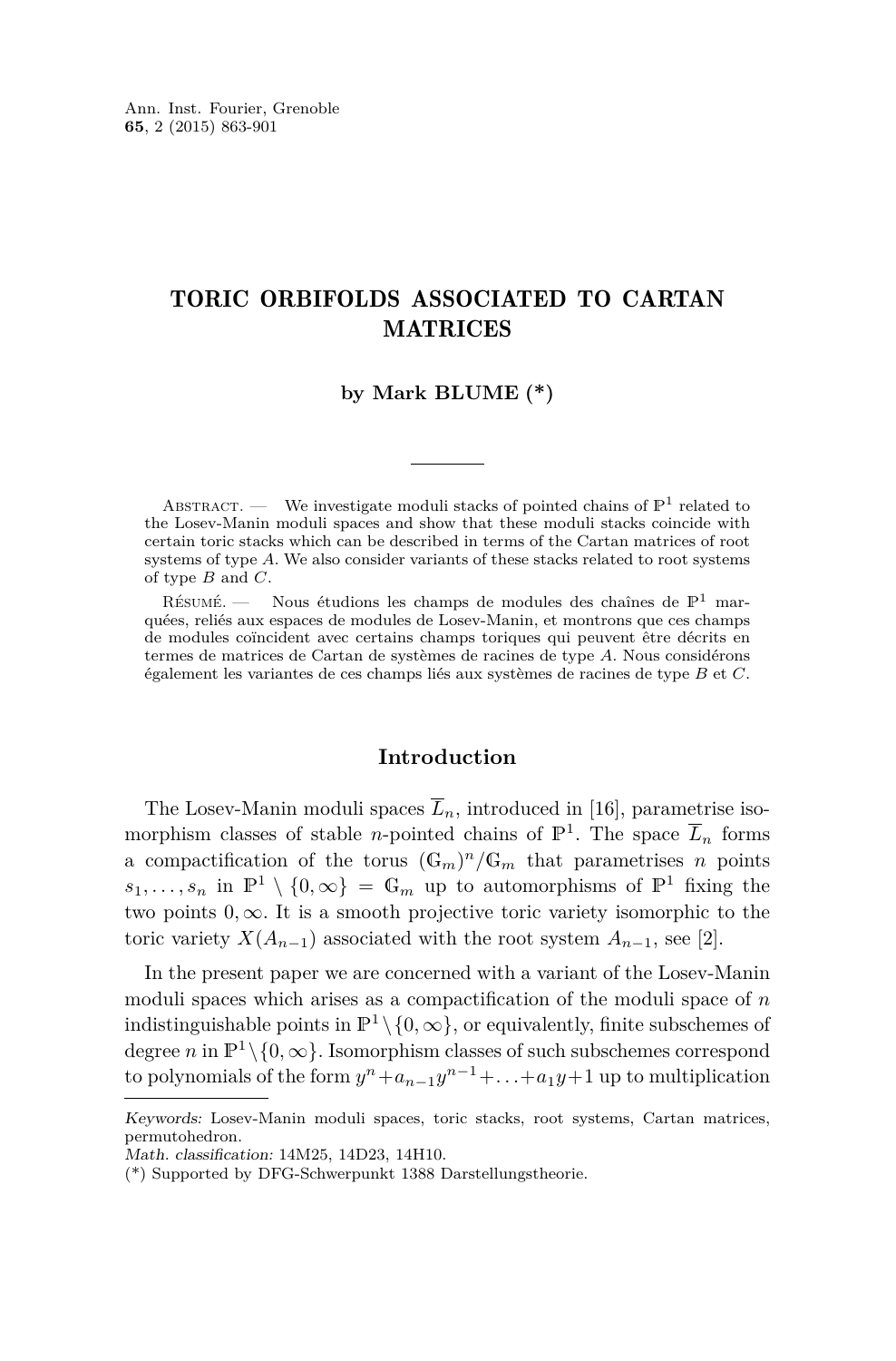of the variable *y* by an *n*-th root of unity. The torus  $(\mathbb{G}_m)^{n-1}$ , parametrising polynomials with non-zero coefficients  $a_1, \ldots, a_{n-1}$ , is compactified by the moduli stack of chains of  $\mathbb{P}^1$  with finite subschemes of degree *n*. On the boundary both the coefficients of the polynomials may become zero and the curve may become a reducible chain of  $\mathbb{P}^1$ . The category of these pointed curves, which we call degree-*n*-pointed chains of  $\mathbb{P}^1$ , forms an orbifold  $\overline{\mathcal{L}}_n$ .

The orbifold  $\overline{\mathcal{L}}_n$  is related to the Losev-Manin moduli space  $\overline{L}_n$  by an  $S_n$ -equivariant morphism  $\overline{L}_n \to \overline{\mathcal{L}}_n$ ,  $\overline{L}_n$  with the operation of the symmetric group  $S_n$  that permutes the *n* sections and  $\overline{\mathcal{L}}_n$  with trivial operation, which is given by mapping an *n*-pointed chain of  $\mathbb{P}^1$  to the corresponding degree-*n*-pointed chain by forgetting the labels of the sections. The moduli stack  $\overline{\mathcal{L}}_n$  is defined such that the morphism  $\overline{L}_n \to \overline{\mathcal{L}}_n$  is closely related to morphisms of the form  $C_0^n \to C_0^n/S_n = C_0^{(n)} = \text{Div}_{C_0/Y}^n$  from the *n*-fold product over *Y* to the scheme of relative effective Cartier divisors of degree *n* for  $C_0 \to Y$  a relative smooth curve over *Y*, here a chain of  $\mathbb{P}^1$  over *Y* without the poles of the components of the fibres. Therefore the morphism  $\overline{L}_n \to \overline{\mathcal{L}}_n$  inherits properties like being faithfully flat and finite of degree *n*! and being ramified exactly in the points corresponding to curves with coinciding marked points, see proposition [1.5.](#page-6-0) The stack  $\overline{\mathcal{L}}_n$  differs from the quotient stack  $[\overline{L}_n/S_n]$ , it has the same points but different automorphism groups. The coarse moduli space of  $\overline{\mathcal{L}}_n$  coincides with the quotient  $\overline{L}_n/S_n$ .

A main result of this paper, theorem [3.1,](#page-14-0) is an explicit description of the structure of the stacks  $\overline{\mathcal{L}}_n$ : we show that  $\overline{\mathcal{L}}_n$  is a toric orbifold and we determine the associated combinatorial data.

Toric Deligne-Mumford stacks over fields of characteristic 0 were introduced in [\[4\]](#page-38-0) and constructed from combinatorial data called (simplicial) stacky fans, consisting of a simplicial fan and some extra data, as quotient stacks  $[U/T]$  of an open subscheme *U* of some affine space by a diagonalisable group scheme *G*, generalising the quotient construction of a smooth toric variety described in [\[6\]](#page-39-0). Over more general base schemes in the same way these data give rise to toric stacks which are not necessarily Deligne-Mumford stacks but tame stacks in the sense of [\[1\]](#page-38-0). As our moduli problem results in stacks which are orbifolds, in this paper we are mainly concerned with toric orbifolds, i.e. toric tame stacks with trivial generic stabiliser. We will work with toric orbifolds over the integers, considering the fact that our moduli problem is naturally defined over the integers.

It turns out that the moduli stacks  $\overline{\mathcal{L}}_n$  can be described in terms of the Cartan matrices of root systems of type  $A$ , more precisely,  $\mathcal{L}_n$  is isomorphic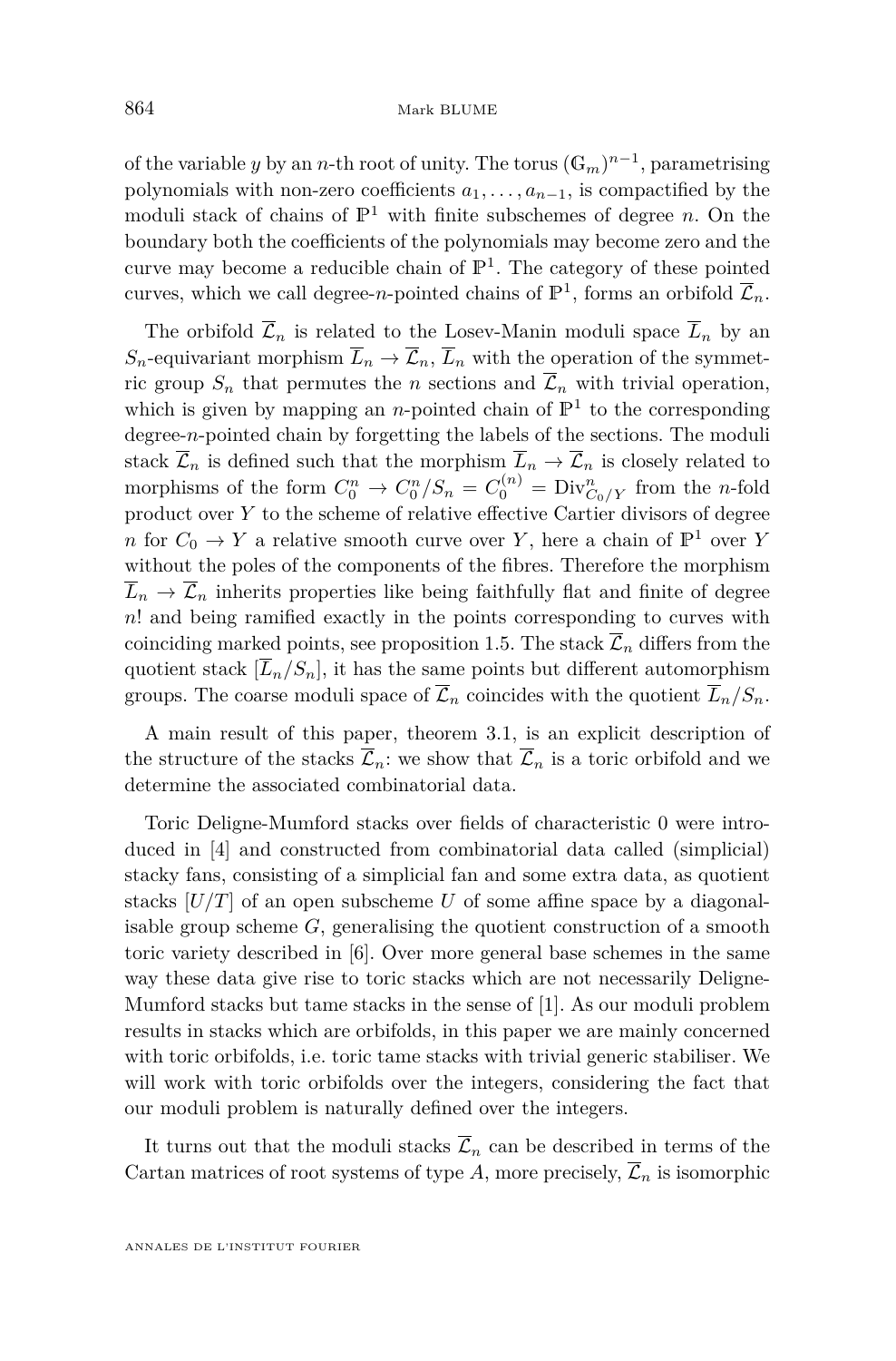to the toric orbifold  $\mathcal{Y}(A_{n-1})$  which corresponds to the stacky fan  $\Upsilon(A_{n-1})$ defined in section [2](#page-9-0) using the Cartan matrix of the root system *An*−1. For the proof of the isomorphism  $\overline{\mathcal{L}}_n \cong \mathcal{Y}(A_{n-1})$  we make use of a generalisation of the description of the functor of toric varieties [\[5\]](#page-38-0) for toric stacks, which allows to characterise  $\mathcal{Y}(A_{n-1})$  as a stack  $\mathcal{C}_{\Upsilon(A_{n-1})}$  of  $\Upsilon(A_{n-1})$ -collections, i.e. collections of pairs of a line bundle with a section and additional data.

We also characterise the morphism  $\overline{L}_n \to \overline{\mathcal{L}}_n$ , determined by forgetting the labels of the *n* sections, in terms of the combinatorial data by specifying the  $\Upsilon(A_{n-1})$ -collection on  $X(A_{n-1}) \cong \overline{L}_n$  corresponding to this morphism, see theorem [4.14.](#page-28-0) In doing this, in section [4](#page-21-0) we compare the description of the functor of the toric varieties  $X(A_{n-1})$  associated with root systems of type *A* after Cox [\[5\]](#page-38-0) in terms of  $\Sigma(A_{n-1})$ -collections to two other descriptions: the description of [\[2\]](#page-38-0) in terms of  $A_{n-1}$ -data and a new description involving  $S_n$ -invariant line bundles on  $X(A_{n-1})$ . Both of these are related to Minkowski sum decompositions of the permutohedron: the first is a decomposition into line segments and the second corresponds to an embedding  $X(A_{n-1}) \to \prod_{j=1}^{n-1} \mathbb{P}^{\binom{n}{j}-1}$  and expresses the permutohedron as sum of  $S_n$ -symmetric polytopes.

Generalisations of the Losev-Manin moduli spaces were investigated in [\[3\]](#page-38-0). We considered  $(2n+1)$ -pointed and 2*n*-pointed chains of  $\mathbb{P}^1$  with involution and showed that the moduli spaces  $\overline{L}_n^{0,\pm}$  and  $\overline{L}_n^{\pm}$  of these objects coincide with the toric varieties  $X(B_n)$  and  $X(C_n)$  associated with the root systems  $B_n$  and  $C_n$ , see [\[3,](#page-38-0) Thm. 4.1 and 6.15].

In the present setting it makes sense to investigate similar generalisations of the moduli stacks  $\overline{\mathcal{L}}_n$  and to relate these to the toric orbifolds  $\mathcal{Y}(R)$  for root systems *R* belonging to other classical families as well as to the moduli spaces  $\overline{L}_n^{0,\pm}$  $n^{0,\pm}$   $\cong X(B_n)$  and  $\overline{L}_n^{\pm}$  $\frac{1}{n} \cong X(C_n)$ . In section [5](#page-29-0) we consider moduli stacks of stable degree-( $2n+1$ )-pointed and degree- $2n$ -pointed chains of  $\mathbb{P}^1$ with involution,  $\overline{\mathcal{L}}_n^{0,\pm}$  and  $\overline{\mathcal{L}}_n^{\pm}$  $\frac{1}{n}$ . We show that  $\overline{\mathcal{L}}_n^{\pm}$  has a main component  $\overline{\mathcal{L}}_{n,+}^{\pm}$  isomorphic to  $\mathcal{Y}(C_n)$  and that  $\overline{\mathcal{L}}_n^{0,\pm}$  $\int_{n}^{\infty}$  is isomorphic to  $\mathcal{Y}(B_n)$ <sup>can</sup>, the canonical stack associated to  $\mathcal{Y}(B_n)$  (see [\[7\]](#page-39-0)). We have morphisms  $\overline{L}_n^{0,\pm} \to$  $\overline{\mathcal{L}}_n^{0,\pm}$  and  $\overline{L}_n^{\pm} \to \overline{\mathcal{L}}_{n,+}^{\pm}$ , defined by forgetting the labels of the sections, which are equivariant under the Weyl group.

*Acknowledgements.* Thanks to Victor Batyrev.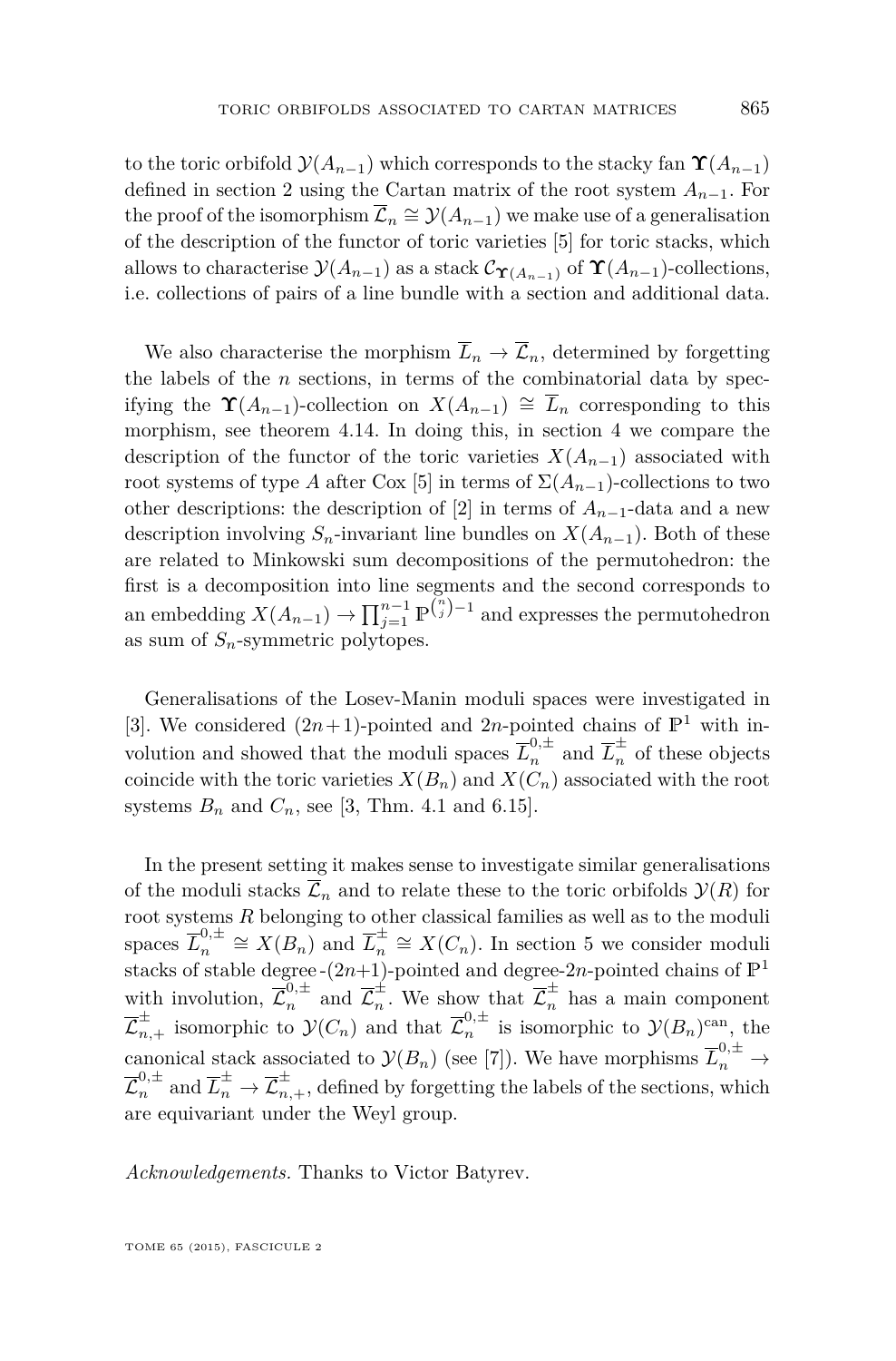#### **1. Moduli stacks of degree-***n***-pointed chains**

<span id="page-4-0"></span>We define moduli stacks of stable degree-*n*-pointed chains of  $\mathbb{P}^1$ . Compared to the Losev-Manin moduli spaces considered in [\[16\]](#page-39-0), [\[2\]](#page-38-0), we replace the *n* marked points  $s_1, \ldots, s_n$  of an *n*-pointed chain of  $\mathbb{P}^1$  by a finite closed subscheme *S* of degree *n*.

DEFINITION 1.1. — A stable degree-*n*-pointed chain of  $\mathbb{P}^1$  over an algebraically closed field *K* is a tuple  $(C, s_-, s_+, S)$ , where *C* is a chain of  $\mathbb{P}^1$ over *K* with two distinct closed points *s*−*, s*<sup>+</sup> on the outer components such that on each component the number of intersection points together with  $s_-, s_+$  adds up to 2 (cf. [\[2,](#page-38-0) Def. 3.1]), and  $S \subset C$  a finite closed subscheme of degree *n* that does neither meet the intersection points of components nor *s*−*, s*+, but that does meet every component of *C*. We define the category  $\overline{\mathcal{L}}_n$  of stable degree-*n*-pointed chains of  $\mathbb{P}^1$  over the category of schemes. The objects over a scheme *Y* are stable degree-*n*-pointed chains of  $\mathbb{P}^1$  over *Y*, i.e. tupels  $\mathscr{C} = (C \to Y, s_-, s_+, S)$ , where  $C \to Y$  is a locally finitely presented, flat, proper morphism of schemes,  $s_-, s_+ : Y \to C$  are sections and  $S \subset C$  is a subscheme finite flat over Y, such that the geometric fibres are stable degree-*n*-pointed chains of  $\mathbb{P}^1$ . We have the natural notion of isomorphism of degree-*n*-pointed chains of  $\mathbb{P}^1$  over the same scheme *Y* and of pullback of an object over a scheme *Y* with respect to a morphism  $f: Y' \to Y$ . A morphism in  $\overline{\mathcal{L}}_n$  over a morphism  $f: Y' \to Y$  is a cartesian diagram of stable degree-*n*-pointed chains of  $\mathbb{P}^1$  over *f*.

Remark 1.2.  $\qquad$  (1) For a chain of  $\mathbb{P}^1$  (*C*, *s*<sub>-</sub>*, s*<sub>+</sub>) over a field *K* any component is isomorphic to  $\mathbb{P}^1_K$  since it contains a point with residue field *K*.

(2) As the morphisms  $C \to Y$  are locally finitely presented, by [\[9,](#page-39-0) IV, (8.9.1)] we can use some results which originally require some noetherian hypothesis.

Remark 1.3. — The automorphism group of a chain of  $\mathbb{P}^1$  (*C*, *s*<sub>−</sub>, *s*<sub>+</sub>) of length *l* over a field *K* is a torus  $(\mathbb{G}_m)_{K}^l$ . A stable degree-*n*-pointed chain of  $\mathbb{P}^1$   $(C, s_-, s_+, S)$  of length *l* over *K* has a finite automorphism group scheme which is a subgroup scheme of  $(G_m)_K^l$ . There are objects (*C, s*−*, s*+*, S*) having nontrivial automorphisms: consider for example P<sup>1</sup> *K* with homogeneous coordinates  $z_0, z_1$ , two poles  $s_-(1:0)$ ,  $s_+(0:1)$ and a subscheme *S* of degree *k* given by the equation  $z_0^k - z_1^k = 0$ ; in this example we have an automorphism group scheme isomorphic to  $\mu_k$ .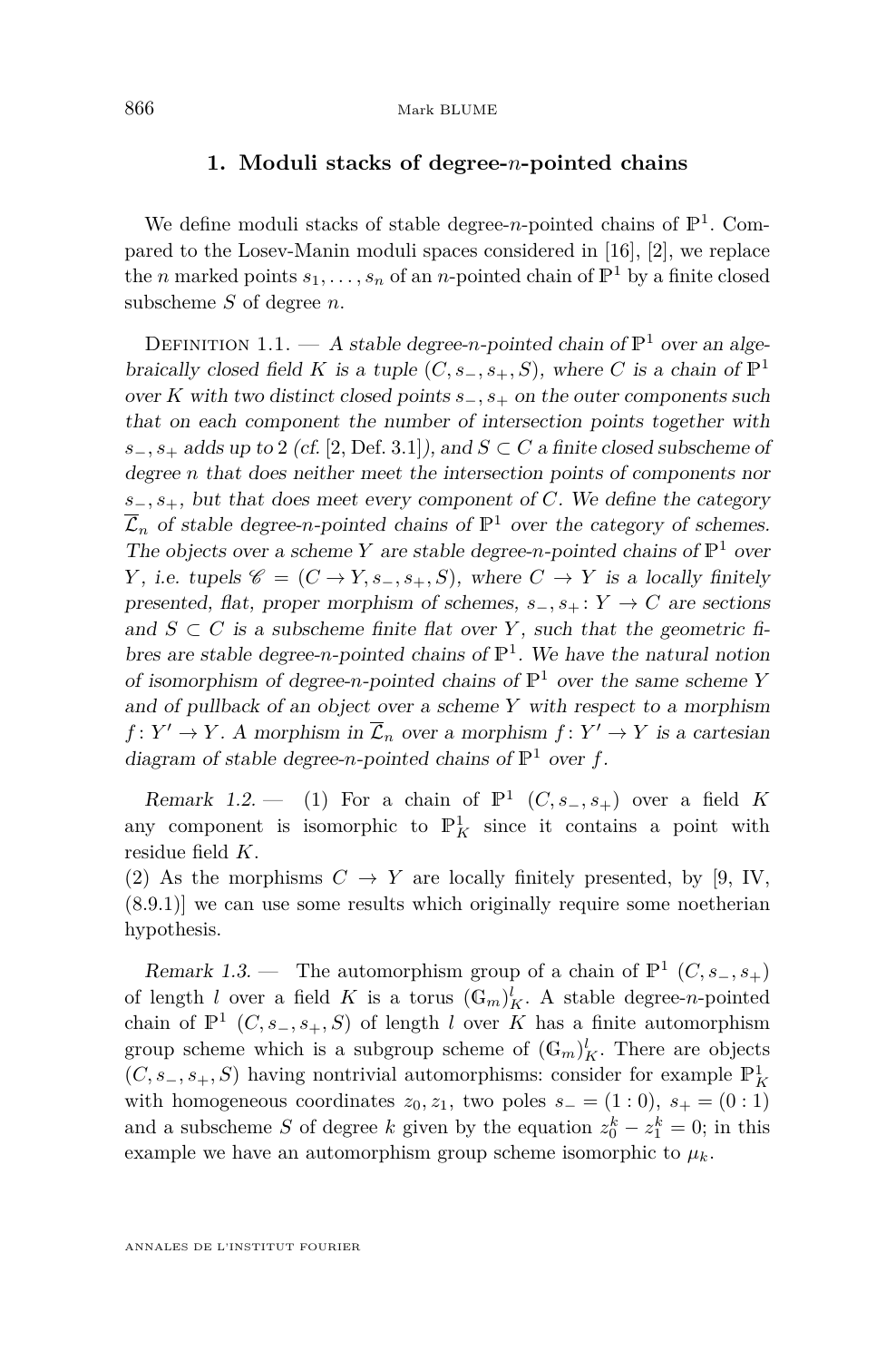<span id="page-5-0"></span>PROPOSITION 1.4. — The category  $\overline{\mathcal{L}}_n$  is a category fibred in groupoids over the category of schemes. It forms a stack over the fpqc site of schemes with representable, finite diagonal. Over fields of characteristic 0 the diagonal is unramified.

Proof. — The category  $\overline{\mathcal{L}}_n$  together with the natural functor to the category of schemes is a fibred category, the cartesian arrows being cartesian diagrams of degree-*n*-pointed chains, and moreover the fibres  $\overline{\mathcal{L}}_n(Y)$  over schemes *Y* form a groupoid.

The fibred category  $\overline{\mathcal{L}}_n$  is a prestack in the fpqc topology, i.e. descent data for morphisms are effective, see for example [\[18,](#page-39-0) Prop. 4.31]. To show that  $\overline{\mathcal{L}}_n$  is a stack, it remains to show that descent data for objects are effective. Let  $(\pi: C \to Y, s_-, s_+, S)$  be a stable degree-*n*-pointed chain of  $\mathbb{P}^1$  over a scheme *Y*. The subscheme *S* ⊂ *C* is an effective Cartier divisor in *C* because this is true on the fibres, see [\[13,](#page-39-0) Lemma 9.3.4], and so its ideal sheaf  $\mathscr{I} \subset \mathcal{O}_C$  is a line bundle. The line bundle  $\mathcal{O}_C(S) = \mathscr{I}^{-1}$ is relatively ample with respect to  $\pi$  since it is ample on the fibres, see [\[9,](#page-39-0) III,  $(4.7.1)$ ], [9, IV,  $(9.6.5)$ ]. In fact,  $\mathcal{O}_C(S)$  defines a closed embedding in the projective bundle  $\mathbb{P}_Y(\pi_*\mathcal{O}_C(S))$ , see proposition [3.4.](#page-16-0) Given a  $\text{morphism } F: (C' \to Y', s'_{-}, s'_{+}, S') \to (C \to Y, s_{-}, s_{+}, S) \text{ of two degree-}$ *n*-pointed chains over a morphism  $f: Y' \to Y$  forming a cartesian diagram, we have a natural isomorphism  $F^*O_C(S) \cong \mathcal{O}_{C'}(S')$ , and further, given morphisms *F* and *G* over  $f: Y' \to Y$  and  $g: Y'' \to Y'$ , after identifying  $(FG)^*O_C(S)$  with  $G^*F^*O_C(S)$  the isomorphisms  $(FG)^*O_C(S) \to$  $\mathcal{O}_{C''}(S'')$  and  $G^*F^*\mathcal{O}_C(S) \to G^*\mathcal{O}_{C'}(S') \to \mathcal{O}_{C''}(S'')$  coincide. Then, by descent theory of flat proper morphisms of schemes with a relatively am-ple invertible sheaf, see [\[18,](#page-39-0) Thm. 4.38], descent data for objects of  $\overline{\mathcal{L}}_n$  are effective.

We show that the diagonal  $\overline{\mathcal{L}}_n \to \overline{\mathcal{L}}_n \times \overline{\mathcal{L}}_n$  is representable and finite. For a scheme *Y* and a morphism  $Y \to \overline{\mathcal{L}}_n \times \overline{\mathcal{L}}_n$  given by two objects  $\mathscr{C}, \mathscr{C}' \in$  $\mathcal{L}_n(Y)$ , the category  $Y \times_{\overline{\mathcal{L}}_n \times \overline{\mathcal{L}}_n} \mathcal{L}_n$  fibred over the category of *Y*-schemes is isomorphic to the functor on *Y*-schemes Isom $(\mathscr{C}, \mathscr{C}')$  $(f: Z \to Y)$  $\mathrm{Mor}_{\overline{\mathcal{L}}_n(Z)}(f^*\mathscr{C}, f^*\mathscr{C}')$ . Using the embedding via  $\mathcal{O}_C(S)$  into  $\mathbb{P}_Y(\pi_*\mathcal{O}_C(S))$ described in proposition [3.4](#page-16-0) we see that  $\text{Isom}(\mathscr{C}, \mathscr{C}')$  is a finite closed subgroup scheme of the open dense torus of  $\mathbb{P}_Y(\pi_*\mathcal{O}_C(S))$ . In characteristic 0 it is unramified over  $Y$ , because then the fibres are reduced.  $\Box$ 

The stack  $\overline{\mathcal{L}}_n$  is related to the Losev-Manin moduli space  $\overline{L}_n$  by a morphism  $\overline{L}_n \to \overline{\mathcal{L}}_n$  that arises by considering the *n* sections of an *n*-pointed chain over *Y* as a relative effective Cartier divisor of degree *n* over *Y* .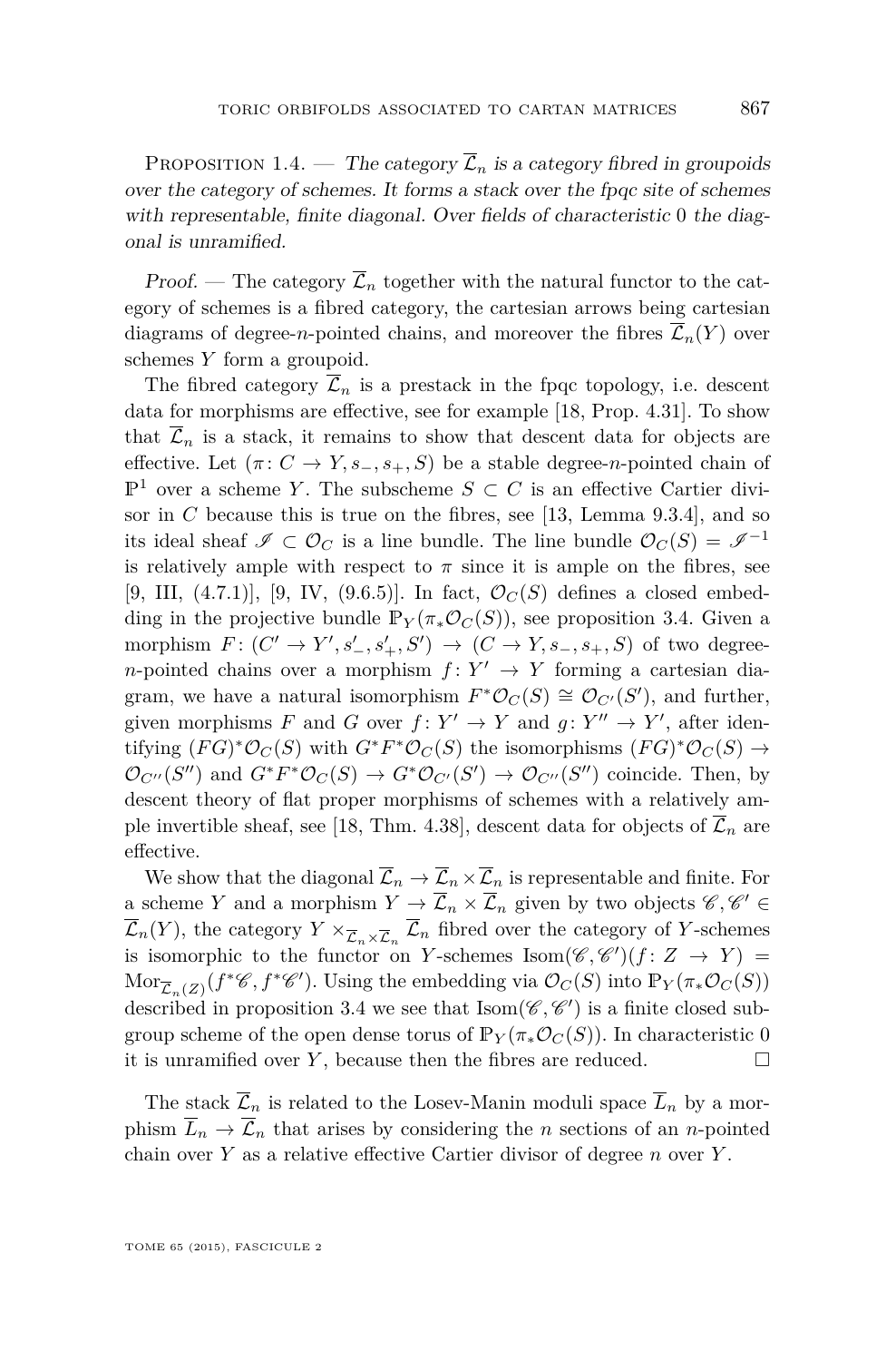<span id="page-6-0"></span>PROPOSITION 1.5. — The morphism  $\overline{L}_n \rightarrow \overline{\mathcal{L}}_n$  is faithfully flat and finite of degree *n*!. It is ramified exactly in the points of  $\overline{L}_n$  corresponding to *n*-pointed chains with some coinciding marked points.

Proof. — Note that the morphism is representable, since  $\overline{\mathcal{L}}_n$  has representable diagonal. We show that for any morphism  $Y \to \overline{\mathcal{L}}_n$ , *Y* a scheme, the morphism of schemes  $Y \times_{\overline{\mathcal{L}}_n} L_n \to Y$  has the properties in question. The morphism  $Y \to \overline{\mathcal{L}}_n$  corresponds to an object  $\mathscr{C} = (C \to Y, s_-, s_+, S)$ over *Y* and the functor  $Y \times_{\overline{\mathcal{L}}_n} L_n$  maps a scheme *T* to the set  $\{(f: T \to$  $Y, (C' \to T, s_-, s_+, s_1, \ldots, s_n), \alpha) | \alpha : f^*C \to (C' \to T, s_-, s_+, s_1 + \ldots + s_n) \},$ where  $s_1 + \ldots + s_n$  denotes the divisor of degree *n* associated to the *n* sections and  $\alpha$  is a morphism in  $\overline{\mathcal{L}}_n(T)$ . We denote by  $C_0$  the open subscheme of *C* obtained by excluding the poles and intersection points of components on the fibres. Then  $C_0$  is a quasi-projective curve over  $Y$ , which is smooth over  $Y$  since it is flat with smooth fibres (see [\[9,](#page-39-0) IV,  $(17.5.1)$ ]). We may, for any  $T$ , identify the chains  $C'$  over  $T$  occurring in the above sets with  $C \times_Y T$  via the specified isomorphisms. The additional data given by the subscheme  $S \subset C_0$  are equivalent to a section  $s: Y \to \text{Div}_{C_0/Y}^n = C_0^{(n)}$  of the scheme of relative effective divisors of degree *n*, which coincides with the *n*-fold symmetric product of  $C_0$  over  $Y$ , see [\[10,](#page-39-0) Exposé XVII, 6.3.9, p. 186]. Likewise, the data given by the sections  $s_1, \ldots, s_n$  are equivalent to a section  $s' : T \to (C_0^n)_T$  of the *n*-fold product such that its composition with  $(C_0^n)_T \to (C_0^{(n)})_T$  is the base extension  $s_T$  of *s*, or equivalently, to a morphism  $s' : T \to C_0^n$  whose composition with  $C_0^n \to C_0^{(n)}$  coincides with  $s \circ f$ . Thus the functor  $Y \times_{\overline{\mathcal{L}}_n} L_n$  is isomorphic to the functor of the scheme  $Y \times_{C_0^{(n)}} C_0^n$ , and this concludes the proof because the morphism  $C_0^n \to C_0^{(n)}$ has the required properties.

Remark 1.6. — With proposition 1.5 and some general theory we can derive some properties of the stack  $\overline{\mathcal{L}}_n$ : by [\[15,](#page-39-0) Thm. 10.1], making use of the proposition,  $\overline{\mathcal{L}}_n$  is an algebraic stack (Artin stack); in characteristic 0, by [\[15,](#page-39-0) Thm. 8.1] and the fact that it has unramified diagonal, it is a Deligne-Mumford stack. However, the result will follow independently later in section [3](#page-14-0) together with a more detailed description of the structure of  $\mathcal{L}_n$ .

On the Losev-Manin moduli space  $\overline{L}_n$  we have an operation of the symmetric group  $S_n$  permuting the *n* sections. Any  $S_n$ -equivariant morphism  $\overline{L}_n \to Z$ , *Z* a scheme with trivial  $S_n$ -action, factors through  $\overline{L}_n \to \overline{\mathcal{L}}_n$ . This implies that the quotient morphism  $\overline{L}_n \to \overline{L}_n / S_n$  factors as

$$
\overline{L}_n \rightarrow \overline{\mathcal{L}}_n \rightarrow \overline{L}_n/S_n,
$$

ANNALES DE L'INSTITUT FOURIER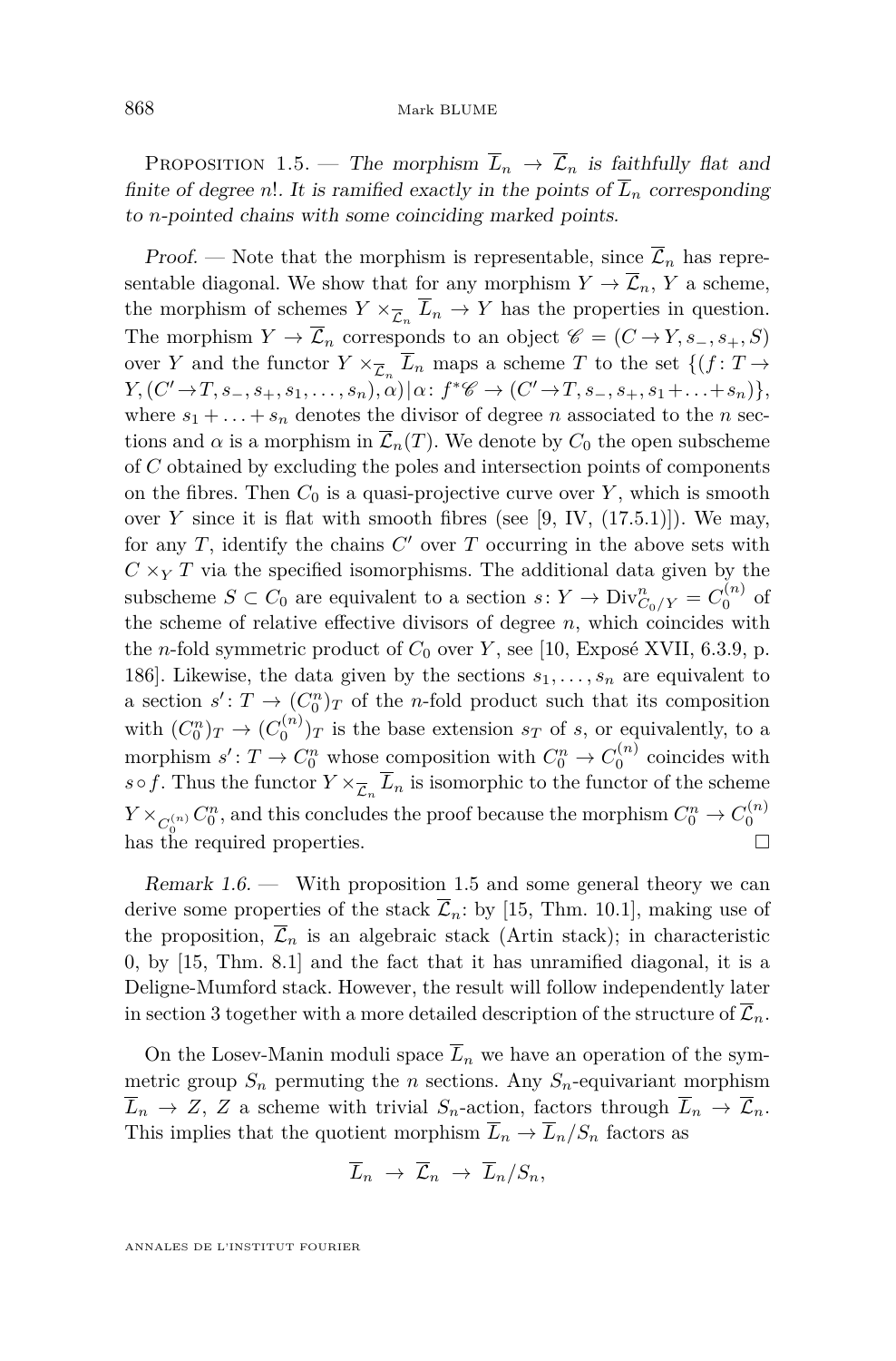<span id="page-7-0"></span>and moreover, as  $\overline{L}_n \to \overline{\mathcal{L}}_n$  is an epimorphism,  $\overline{\mathcal{L}}_n \to \overline{L}_n/S_n$  forms the coarse moduli space of  $\overline{\mathcal{L}}_n$ .

Remark 1.7. — There is the quotient stack  $[\overline{L}_n/S_n]$ , which has the same geometric points as  $\overline{\mathcal{L}}_n$ . However, the automorphism groups of objects of  $[\overline{L}_n/S_n]$  differ from those of  $\overline{\mathcal{L}}_n$  which are always abelian.

In the case of the Losev-Manin moduli spaces, the boundary divisors arise as images of closed embeddings  $\overline{L}_m \times \overline{L}_n \to \overline{L}_{m+n}$ . For the stacks  $\overline{\mathcal{L}}_n$ we also have embeddings  $\overline{\mathcal{L}}_m \times \overline{\mathcal{L}}_n \to \overline{\mathcal{L}}_{m+n}$ , defined as in the Losev-Manin case by concatenation of chains, and the diagrams

$$
\overline{L}_m \times \overline{L}_n \longrightarrow \overline{L}_{m+n} \n\downarrow \qquad \qquad \downarrow \n\overline{\mathcal{L}}_m \times \overline{\mathcal{L}}_n \longrightarrow \overline{\mathcal{L}}_{m+n}
$$
\n(1.1)

are commutative.

The morphism  $\overline{L}_n \to \overline{\mathcal{L}}_n$  maps the open dense torus of  $\overline{L}_n = X(A_{n-1}),$ the moduli space of irreducible *n*-pointed chains, onto the moduli stack of irreducible degree-*n*-pointed chains. This open substack of  $\overline{\mathcal{L}}_n$  parametrises subschemes *S* of degree *n* in  $\mathbb{P}^1 \setminus \{0, \infty\}$  modulo automorphisms of  $\mathbb{P}^1$  fixing 0 and  $\infty$ . An object over an algebraically closed field *K* can described by a monic polynomial  $\prod_{i=1}^{n} (y-s_i)$  of degree *n* with  $s_1, \ldots, s_n \in K^*$  determined up to scaling by a common factor  $\lambda \in K^*$  and permutations. We can write this polynomial as

$$
y^{n} - (s_{1} + ... + s_{n})y^{n-1} + \dots + (-)^{n}s_{1}...s_{n}
$$

where the coefficients are the symmetric polynomials in  $s_1, \ldots, s_n$ . Assuming  $s_1 \cdots s_n = (-1)^n$ , we have a polynomial of the form

$$
y^{n} + a_{1}y^{n-1} + a_{2}y^{n-2} + \ldots + a_{n-1}y + 1
$$

with coefficients  $a_1, \ldots, a_{n-1} \in K$ . The isomorphism class of the object determines these coefficients up to the equivalence  $(a_1, \ldots, a_{n-1}) \sim (\xi^{n-1} a_1, \ldots, a_n)$ *. . . , ξan*−1), *ξ* an *n*-th root of unity. The moduli stack of such objects is the quotient stack  $[A^{n-1}/\mu_n]$ , where the group scheme  $\mu_n$  of *n*-th roots of unity acts with weights  $(n-1, \ldots, 1)$ .

It contains an (*n*−1)-dimensional algebraic torus *T* parametrising classes of polynomials with non-zero coefficients. A *K*-valued point of *T* is given by an  $(n-1)$ -tuple

$$
b_1 = \frac{a_2}{a_1^2}, \ b_2 = \frac{a_1 a_3}{a_2^2}, \ \dots, \ b_k = \frac{a_{k-1} a_{k+1}}{a_k^2}, \ \dots, \ b_{n-2} = \frac{a_{n-3} a_{n-1}}{a_{n-2}^2}, \ b_{n-1} = \frac{a_{n-2}}{a_{n-1}^2}
$$
of elements  $b_i \in K^*$ . These expressions in the  $a_i$  form a set of generators of  $\mu_n$ -invariants in the coordinate ring of the torus  $(\mathbb{G}_m)^{n-1} \subset$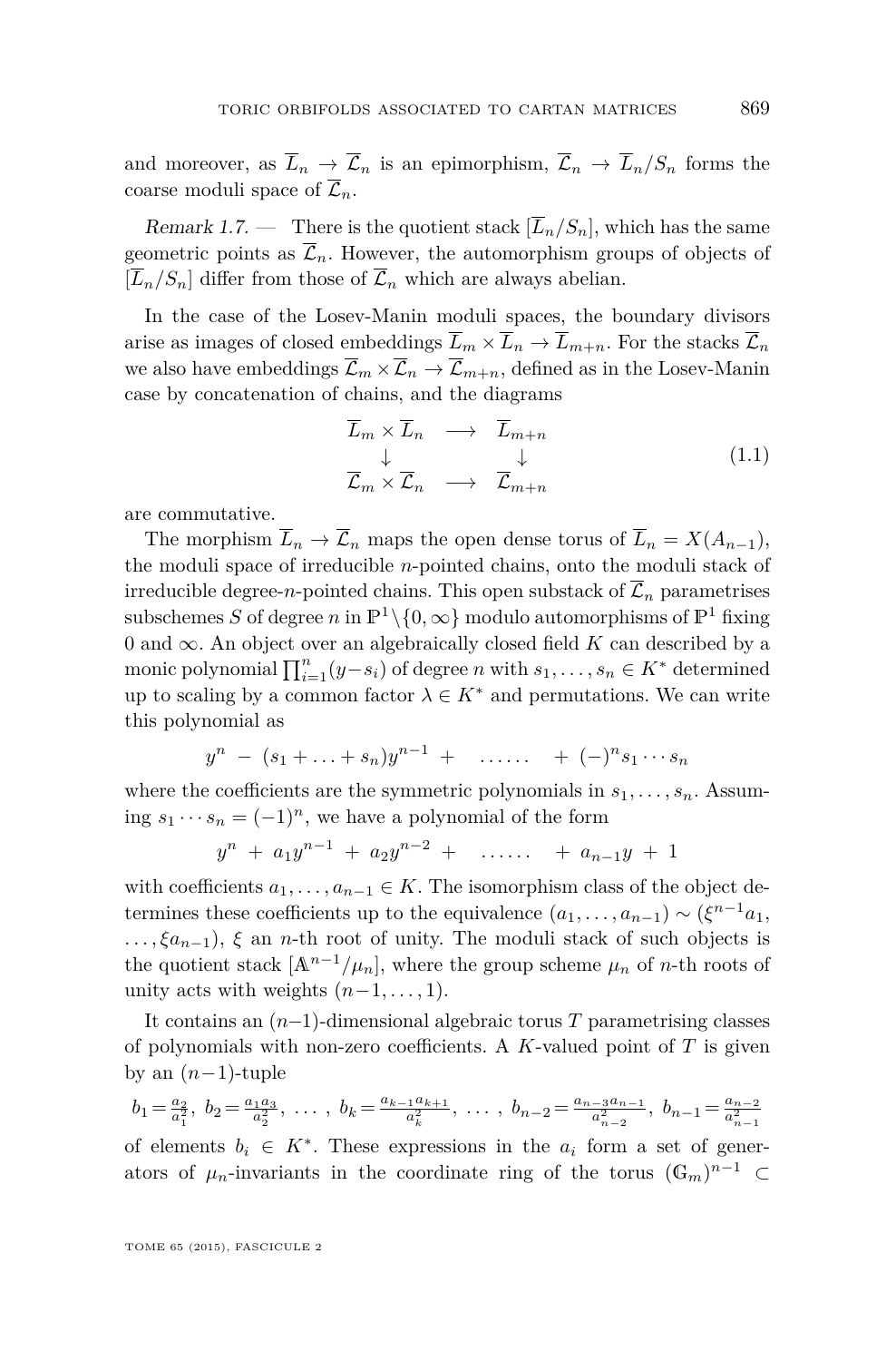<span id="page-8-0"></span>A*n*−<sup>1</sup> . Equivalently, we can express a *K*-valued point of *T* as a collection  $(a_1, ..., a_{n-1}, b_1, ..., b_{n-1})$  ∈  $(K^*)^{2n-2}$  up to the equivalence

 $(a_1, \ldots, a_{n-1}, b_1, \ldots, b_{n-1}) \sim (\kappa_1 a_1, \ldots, \kappa_{n-1} a_{n-1}, \lambda_1 b_1, \ldots, \lambda_{n-1} b_{n-1})$ 

for  $\kappa_i \in K^*$  and  $\lambda_i = \kappa_i^2/(\kappa_{i-1}\kappa_{i+1})$ , putting  $\kappa_0 = \kappa_n = 1$ . Then  $(1, \ldots, 1,$  $b_1, \ldots, b_{n-1}$ ) ~  $(a_1, \ldots, a_{n-1}, 1, \ldots, 1)$  if  $a_i, b_i$  satisfy the above equations.

Allowing certain subsets of the coordinates  $a_i, b_i$  to become zero, we obtain a toric tame stack which compactifies the moduli stack  $[A^{n-1}/\mu_n]$ of irreducible chains. Its definition and properties are contained in section [2](#page-9-0) and we will show in section [3](#page-14-0) that it coincides with the moduli stack  $\overline{\mathcal{L}}_n$ . In particular, degenerating some of the  $b_i$  to zero can be interpreted as degenerating  $\mathbb{P}^1$  to a reducible chain of  $\mathbb{P}^1$ . These additional divisors arise as in diagram [\(1.1\)](#page-7-0).

Example  $1.8$  — We illustrate some results of this paper in the case  $n = 2$  (see also examples [2.2,](#page-10-0) [3.8,](#page-20-0) [4.16\)](#page-29-0). There is a natural embedding of degree-2-pointed chains  $(C, s_-, s_+, S)$  into  $\mathbb{P}^2$  determined by the line bundle  $\mathcal{O}_C(S)$  (for arbitrary *n* see section [3\)](#page-14-0): in  $\mathbb{P}^2 = \mathbb{P}(H^0(C, \mathcal{O}_C(S)))$ we can choose homogeneous coordinates  $y_0, y_1, y_2$  such that *C* is given by an equation  $y_0y_2 = b_1y_1^2$ , the subscheme  $S \subset C$  by an additional equation  $y_0 + a_1y_1 + y_2 = 0$ , and the two sections  $s_-, s_+$  are  $(1:0:0), (0:0:1)$ . Over an algebraically closed field *K*, data  $(a_1, b_1) \in K^2 \setminus \{(0, 0)\}\$ up to the equivalence  $(a_1, b_1) \sim (\kappa_1 a_1, \lambda_1 b_1)$  for  $\kappa_1^2 = \lambda_1 \in K^*$  correspond to isomorphism classes of degree-2-pointed chains over *K*.

The moduli stack  $\overline{\mathcal{L}}_2$  is isomorphic to the quotient stack  $[(A<sup>2</sup> \setminus \{(0,0)\})/G<sub>m</sub>]$  for the operation with weights  $(1, 2)$ , i.e. the weighted projective line  $\mathbb{P}(1,2)$  (which coincides with the toric orbifold  $\mathcal{Y}(A_{n-1})$  for  $n = 2$  defined in section [2\)](#page-9-0). The open substack parametrising irreducible curves, the locus where  $b_1 \neq 0$ , is the quotient stack  $[A^1/\mu_2]$  with coordinate  $a_1$  on  $\mathbb{A}^1$ . The open substack parametrising objects without isomorphisms, the locus where  $a_1 \neq 0$ , is isomorphic to  $\mathbb{A}^1$  with coordinate  $b_1$ .

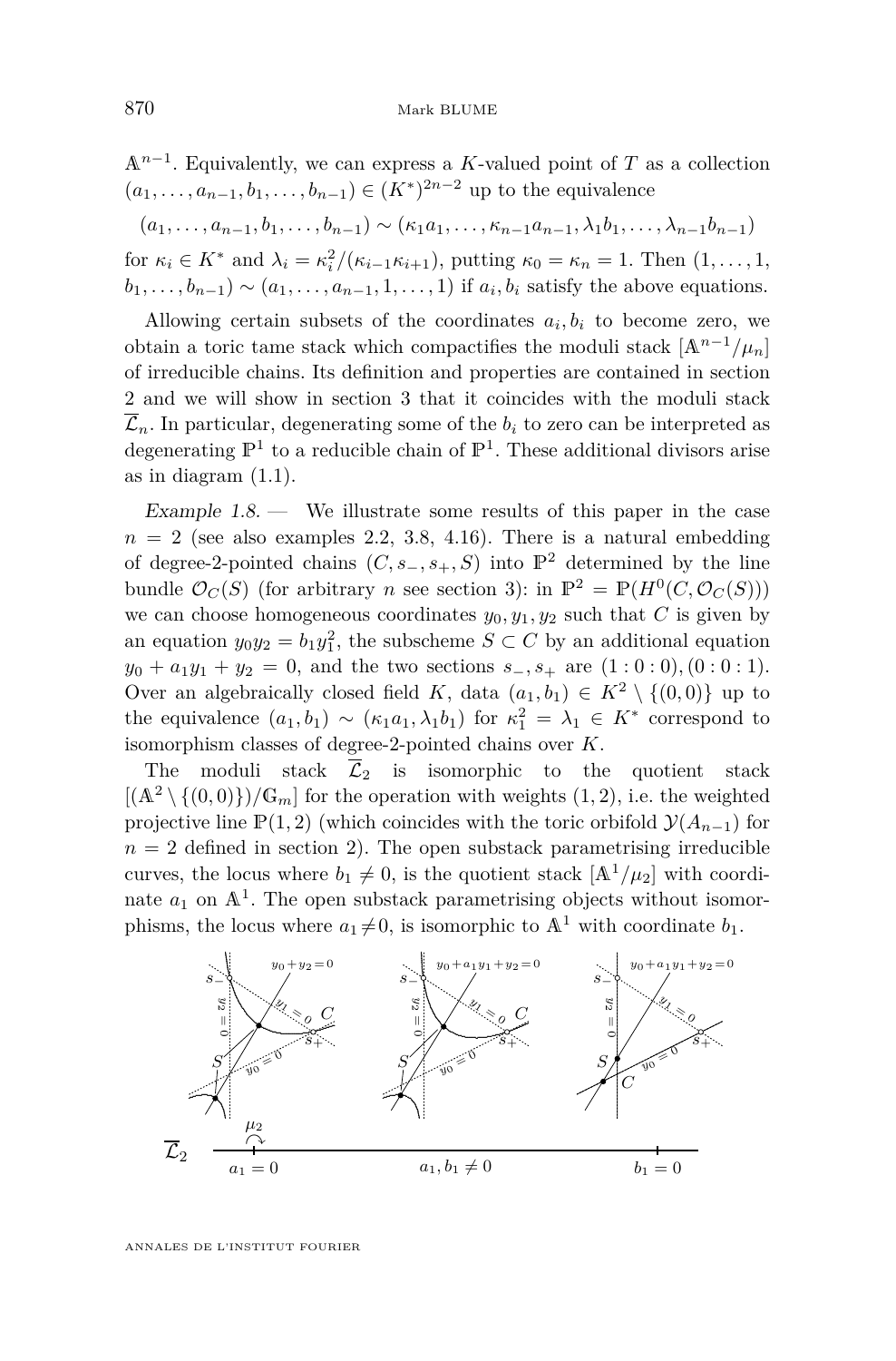<span id="page-9-0"></span>The morphism  $\overline{L}_2 \rightarrow \overline{L}_2$  is faithfully flat and finite of degree 2. We introduce homogeneous coordinates  $z_-, z_+$  of  $\overline{L}_2 = \mathbb{P}^1$  that measure the position of one of the marked points of a 2-pointed chain with respect to the other marked point at  $(1:1)$  of its component isomorphic to  $\mathbb{P}^1$ , such that the two points  $(0:1)$ ,  $(1:0)$  correspond to reducible chains  $(cf. [2])$  $(cf. [2])$  $(cf. [2])$ . Then the point (1:-1) corresponds to a 2-pointed curve  $\mathbb{P}^1$  with marked points  $(1:1)$ ,  $(1:-1)$  giving rise to a degree-2-pointed curve with automorphism group  $\mu_2$ . The point (1:1) corresponds to the point of  $\overline{\mathcal{L}}_2$  with nonreduced *S*, the morphism is ramified here and étale elsewhere.



We will see in section [4](#page-21-0) that the morphism  $\overline{L}_2 \to \overline{\mathcal{L}}_2$  is given as

 $(z_{-} + z_{+} : z_{-}z_{+}) : \mathbb{P}^{1} \to \mathbb{P}(1, 2).$ 

#### **2.** The toric orbifolds  $\mathcal{Y}(A_n)$

In this section we will consider a family of toric orbifolds associated to the Cartan matrices of root systems of type *A*, but also comment on some generalities on toric stacks.

We use the definitions and notations of [\[4\]](#page-38-0). A stacky fan  $\Sigma = (N, \Sigma, \beta)$ defining a toric orbifold has the property that the abelian group *N* is free; it consists of the data of a simplicial fan  $\Sigma$  in the lattice N and elements  $n_{\rho} \in \rho \cap N$  for the one-dimensional cones  $\rho \in \Sigma(1)$ . Here we assume them to span the ambient space  $N_{\mathbb{Q}}$ . The homomorphism  $\beta \colon \mathbb{Z}^{\Sigma(1)} \to N$  maps the elements of the standard basis to the elements  $n<sub>o</sub>$ . Dually we have the exact sequence

$$
0\longrightarrow M\!=\!\mathrm{Hom}_\mathbb{Z}(N,\mathbb{Z})\stackrel{\beta^*}{\longrightarrow} \mathbb{Z}^{\Sigma(1)}\stackrel{\beta^\vee}{\longrightarrow} \mathrm{DG}(\beta)\longrightarrow 0
$$

giving rise, as sequence of character groups, to the exact sequence of diagonalisable group schemes

$$
1 \longrightarrow G \longrightarrow T_{\Sigma(1)} \longrightarrow T_M \longrightarrow 1.
$$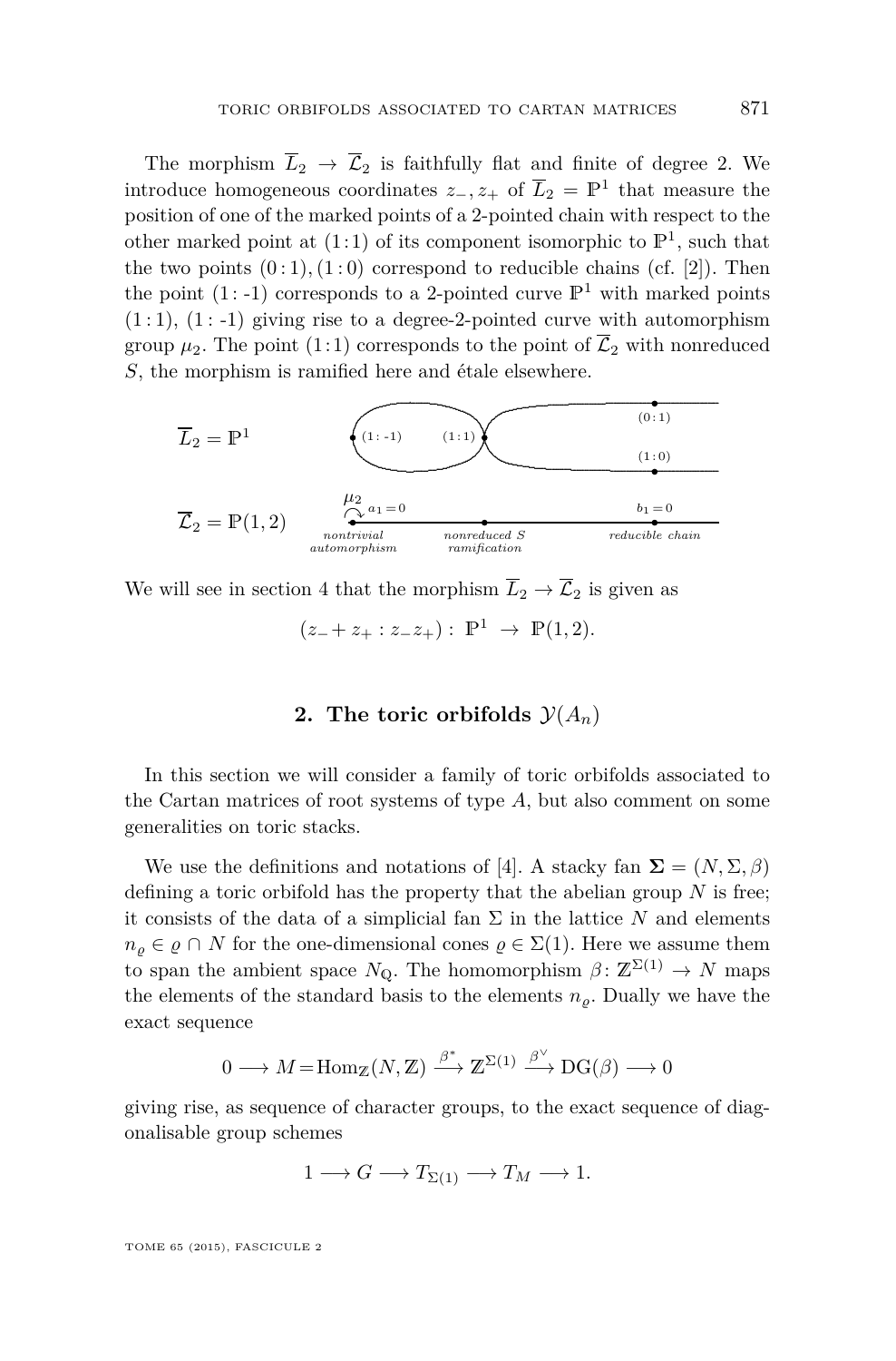<span id="page-10-0"></span>The toric orbifold  $\mathcal{X}_{\Sigma}$  is defined as the quotient stack  $[U/G]$  with  $U \subseteq \mathbb{A}^{\Sigma(1)}$ the open subset defined by the information which of the one-dimensional cones form higher dimensional cones of  $\Sigma$ . The constructions make sense over the integers, however, working with *G*-torsors, in general one may have to choose an appropriate Grothendieck topology on the base category possibly finer than the étale topology (see also remark [2.8\)](#page-14-0). The resulting algebraic stacks  $\mathcal{X}_{\Sigma}$  are tame stacks in the sense of [\[1\]](#page-38-0).

DEFINITION 2.1. — We define the toric orbifold  $\mathcal{Y}(A_n)$  associated to the Cartan matrix of the root system  $A_n$  in terms of the stacky fan  $\Upsilon(A_n)$  =  $(N, \Upsilon(A_n), \beta)$ : let  $N = \mathbb{Z}^n$  and let the linear map  $\beta \colon \mathbb{Z}^{2n} \to N$  be given by the  $n \times 2n$  matrix

|  |  | $\left( \begin{array}{cccccccc} -2 & 1 & 0 & \cdots & 1 & 0 & 0 & \cdots \\ 1 & -2 & 1 & \cdots & 0 & 1 & 0 & \cdots \\ \end{array} \right)$ |  |  |
|--|--|----------------------------------------------------------------------------------------------------------------------------------------------|--|--|
|  |  | $\begin{bmatrix} 0 & 1 & -2 & \cdots & 0 & 0 & 1 & \cdots \end{bmatrix}$                                                                     |  |  |
|  |  | $\lambda$ is interesting in the set $\lambda$                                                                                                |  |  |

i.e. the matrix consisting of two blocks  $\left(\frac{C(A_n)}{I_n}\right)I_n$ , where  $C(A_n)$  is the Cartan matrix of the root system  $A_n$  and  $I_n$  the  $n \times n$  identity matrix. The fan  $\Upsilon(A_n)$  has the 2*n* one-dimensional cones  $\rho_1, \ldots, \rho_n, \tau_1, \ldots, \tau_n$  generated by the columns of the above matrix. A subset of one-dimensional cones generates a higher dimensional cone of  $\Upsilon(A_n)$  if it does not contain one of the sets  $\{\varrho_1, \tau_1\}, \ldots, \{\varrho_n, \tau_n\}$ . This defines a fan containing  $2^n$ *n*-dimensional cones  $\sigma_I$  generated by sets  $\{ \varrho_i : i \notin I \} \cup \{ \tau_i : i \in I \}$  for subsets  $I \subseteq \{1, \ldots, n\}.$ 

For the stacky fan  $\Upsilon(A_n)$  the map  $\beta: \mathbb{Z}^{2n} \to N$  gives rise to the exact sequence of lattices

$$
0 \longrightarrow M \cong \mathbb{Z}^n \xrightarrow{\binom{-C}{I_n}} \mathbb{Z}^{2n} \xrightarrow{\left(I_n C\right)} \mathrm{DG}(\beta) \cong \mathbb{Z}^n \longrightarrow 0
$$

where  $C = C(A_n)^{\top} = C(A_n)$  is (the transpose of) the Cartan matrix, and the exact sequence of tori

$$
1 \longrightarrow G \cong (\mathbb{G}_m)^n \longrightarrow (\mathbb{G}_m)^{2n} \longrightarrow T_N \cong (\mathbb{G}_m)^n \longrightarrow 1
$$

 $\text{where } G \cong (\mathbb{G}_m)^n \longrightarrow (\mathbb{G}_m)^{2n}, (\kappa_1, \ldots, \kappa_n) \mapsto (\kappa_1, \ldots, \kappa_n, \lambda_1, \ldots, \lambda_n) \text{ with }$  $\lambda_i = \kappa_i^2/(\kappa_{i-1}\kappa_{i+1})$  setting  $\kappa_0 = \kappa_{n+1} = 1$  (cf. last section). Note that the toric orbifold  $\mathcal{Y}(A_n)$  arises as quotient  $[U/G]$  by a torus *G*.

Example 2.2. — The toric orbifold  $\mathcal{Y}(A_1)$  is isomorphic to the weighted projective line  $P(1, 2)$ : we have the matrix  $(-2, 1)$  and the stacky fan looks

ANNALES DE L'INSTITUT FOURIER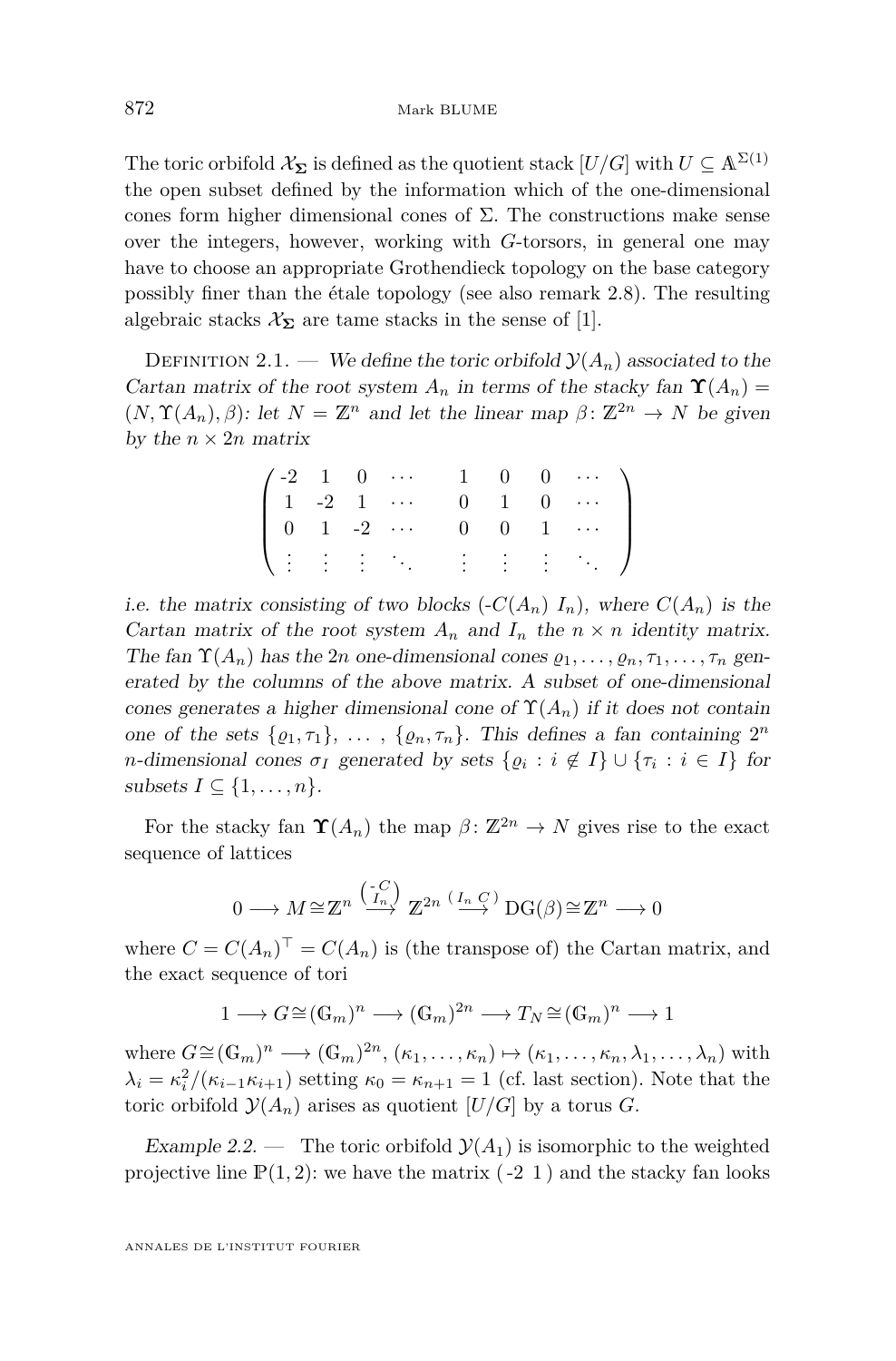<span id="page-11-0"></span>as follows:

Υ(A1) <sup>0</sup> ✲ <sup>τ</sup><sup>1</sup> ✛ 1

Example 2.3. – The toric orbifold  $\mathcal{Y}(A_2)$  arises from the matrix  $\begin{pmatrix} -2 & 1 & 1 & 0 \\ 1 & -2 & 0 & 1 \end{pmatrix}$ . We have the stacky fan <sup>Υ</sup>(A2) ✲ <sup>τ</sup><sup>1</sup>  $\sigma_{\{1,2\}}$  $\tau_2$ ❨  $\varrho_1$  $\sqrt{2^2}$  $\sigma_{\{2\}}$   $\sigma_{\{1,2\}}$  $\sigma_{\emptyset}$   $\setminus$   $\sigma_{\{1\}}$ 

The description of the functor of a smooth toric variety given by Cox [\[5\]](#page-38-0) in terms of collections of line bundles with sections determined by the combinatorial data has been extended to toric Deligne-Mumford stacks by Iwanari [\[11\]](#page-39-0) and Perroni [\[17\]](#page-39-0). For the stacky fan  $\Upsilon(A_n)$  we have:

DEFINITION 2.4. — A  $\Upsilon(A_n)$ -collection on a scheme *Y* is a collection

$$
\mathcal{L} = ((\mathcal{L}_{\varrho_i}, a_i)_{i=1,\ldots,n}, (\mathcal{L}_{\tau_i}, b_i)_{i=1,\ldots,n}, (c_i)_{i=1,\ldots,n})
$$

where  $(\mathcal{L}_{\varrho_i}, a_i)$  and  $(\mathcal{L}_{\tau_i}, b_i)$  are line bundles with a section and

$$
c_1: \mathscr{L}_{\tau_1} \otimes \mathscr{L}_{\varrho_1}^{\otimes -2} \otimes \mathscr{L}_{\varrho_2} \to \mathcal{O}_Y, c_2: \mathscr{L}_{\tau_2} \otimes \mathscr{L}_{\varrho_1} \otimes \mathscr{L}_{\varrho_2}^{\otimes -2} \otimes \mathscr{L}_{\varrho_3} \to \mathcal{O}_Y, \dots \dots
$$
  

$$
c_{n-1}: \mathscr{L}_{\tau_{n-1}} \otimes \mathscr{L}_{\varrho_{n-2}} \otimes \mathscr{L}_{\varrho_{n-1}}^{\otimes -2} \otimes \mathscr{L}_{\varrho_n} \to \mathcal{O}_Y, c_n: \mathscr{L}_{\tau_n} \otimes \mathscr{L}_{\varrho_{n-1}} \otimes \mathscr{L}_{\varrho_n}^{\otimes -2} \to \mathcal{O}_Y
$$

are isomorphisms. These data are subject to the nondegeneracy condition that for every point  $y \in Y$  and  $i = 1, \ldots, n$  not both  $a_i(y) = 0$  and  $b_i(y) = 0.$ 

A morphism  $\mathscr{L}' \to \mathscr{L}$  between two  $\Upsilon(A_n)$ -collections  $\mathscr{L} = ((\mathscr{L}_{\varrho_i}, a_i)_i,$  $(\mathscr{L}_{\tau_i},b_i)_i,(c_i)_i)$  on Y and  $\mathscr{L}' = ((\mathscr{L}'_{\varrho_i},a'_i)_i,(\mathscr{L}'_{\tau_i},b'_i)_i,(c'_i)_i)$  on Y' over a morphism of schemes  $f: Y' \to Y$  is a collection  $((r_i)_{i=1,\ldots,n}, (t_i)_{i=1,\ldots,n})$ consisting of isomorphisms of line bundles  $r_i: f^*\mathscr{L}_{\varrho_i} \to \mathscr{L}'_{\varrho_i}$ ,  $t_i: f^*\mathscr{L}_{\tau_i} \to$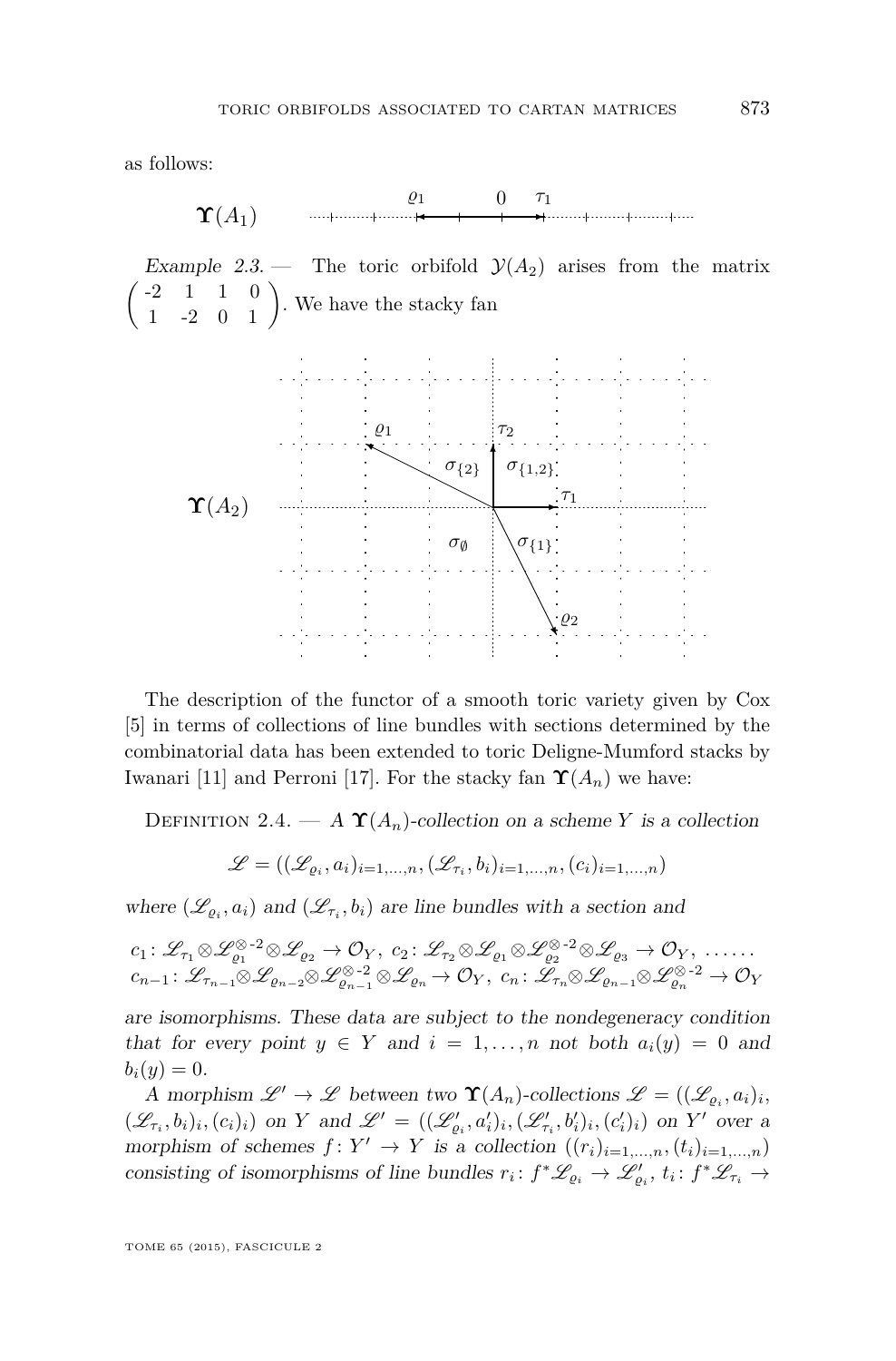<span id="page-12-0"></span> $\mathscr{L}'_{\tau_i}$  such that  $r_i(f^*a_i) = a'_i$ ,  $t_i(f^*b_i) = b'_i$  and the diagrams

$$
f^*\mathcal{L}_{\tau_i} \otimes f^*\mathcal{L}_{\varrho_{i-1}} \otimes f^*\mathcal{L}_{\varrho_i}^{\otimes -2} \otimes f^*\mathcal{L}_{\varrho_{i+1}} \xrightarrow{f^*c_i} f^*\mathcal{O}_Y
$$
  
\n
$$
\downarrow \qquad \qquad \downarrow
$$
  
\n
$$
\mathcal{L}_{\tau_i}^{\prime} \otimes \mathcal{L}_{\varrho_{i-1}}^{\prime} \otimes \mathcal{L}_{\varrho_i}^{\prime} \otimes \mathcal{L}_{\varrho_{i}}^{\prime} \otimes \mathcal{L}_{\varrho_{i+1}}^{\prime} \xrightarrow{c_i^{\prime}} \mathcal{O}_Y^{\prime}
$$
  
\n
$$
(2.1)
$$

 $(i = 1, \ldots, n;$  for  $i = 1, n$  omit the factors indexed by  $\varrho_0, \varrho_{n+1}$  commute.

We denote the fibred category of  $\Upsilon(A_n)$ -collections over the category of schemes by  $\mathcal{C}_{\Upsilon(A_n)}$ . It comes with the cleavage given by pull-back of line bundles: for  $f: Y' \to Y$  we have an arrow  $f^* \mathscr{L} \to \mathscr{L}$  in  $\mathcal{C}_{\Upsilon(A_n)}$ . The definition describes a morphism  $\mathscr{L}' \to \mathscr{L}$  in  $\mathcal{C}_{\Upsilon(A_n)}$  as composition of a morphism  $\mathscr{L}' \to f^* \mathscr{L}$  over  $id_{Y'}$  with  $f^* \mathscr{L} \to \mathscr{L}$  over  $f: Y' \to Y$ .

Remark 2.5. — A morphism of  $\Upsilon(A_n)$ -collections  $\mathscr{L}' \to \mathscr{L}$  over  $id_V$ Zariski-locally for some open  $Y' \subseteq Y$ , after fixing isomorphisms of the line bundles with the structure sheaf such that the isomorphisms  $c_i$  become  $id_{\mathcal{O}_{Y'}}$ , corresponds to a collection  $\kappa_1, \ldots, \kappa_n, \lambda_1, \ldots, \lambda_n \in \mathcal{O}_{Y'}^*(Y')$  such that the isomorphisms  $\mathcal{O}_{Y'} \cong \mathcal{L}_{\varrho_i}|_{Y'} \to \mathcal{L}'_{\varrho_i}|_{Y'} \cong \mathcal{O}_{Y'}$  and  $\mathcal{O}_{Y'} \cong \mathcal{L}_{\tau_i}|_{Y'} \to$  $\mathscr{L}'_{\tau_i}|_{Y'} \cong \mathcal{O}_{Y'}$  are given by multiplication by  $\kappa_i$  and  $\lambda_i$ . The condition expressed in diagram (2.1) translates into the equations  $\lambda_i = \kappa_i^2 / (\kappa_{i-1} \kappa_{i+1}),$ putting  $\kappa_0 = \kappa_{n+1} = 1$ .

The category of  $\Sigma$ -collections  $\mathcal{C}_{\Sigma}$  for a stacky fan  $\Sigma$  is a category fibred in groupoids (CFG) over the base category of schemes. By descent theory for quasi-coherent sheaves the CFG  $\mathcal{C}_{\Sigma}$  forms a stack in the fpqc topology, see [\[18,](#page-39-0) Thm. 4.23]. By Iwanari [\[11,](#page-39-0) Thm. 1.4] (for toric orbifolds) and Perroni [\[17,](#page-39-0) Thm. 2.6] (for toric Deligne-Mumford stacks) over fields of characteristic 0, working with the étale topology, there is an isomorphism of stacks  $\mathcal{X}_{\Sigma} \cong \mathcal{C}_{\Sigma}$ . Also over more general base schemes we have an isomorphism  $\mathcal{X}_{\Sigma} \cong \mathcal{C}_{\Sigma}$ ; we make some comments on this issue.

Construction 2.6. — Explicitely, one can construct an isomorphism  $\mathcal{X}_{\Sigma} \cong \mathcal{C}_{\Sigma}$  as follows, here for simplicity we stick to the orbifold case and assume that the one-dimensional cones generate the ambient space  $N_{\mathbb{Q}}$ .

Note that we have a natural *G*-equivariant  $\Sigma$ -collection  $((\mathcal{O}_U \otimes V_g, x_g)_{g},$  $(id)_m$ ) on U, where  $V_\rho$  is the one-dimensional representation such that the coordinate  $x_{\rho}$  of  $U \subset A^{\Sigma(1)}$  is an invariant section of  $\mathcal{O}_U \otimes V_{\rho}$  (in the case of smooth toric varieties as considered in [\[6\]](#page-39-0) this *G*-equivariant collection descents to the universal collection on the toric variety).

Starting with an object of  $X_{\Sigma}$  over *Y*, that is a *G*-torsor  $p: E \to Y$ together with a *G*-equivariant morphism  $t: E \to U$ , the pull-back  $t^*$  (( $\mathcal{O}_U \otimes$  $V_{\varrho}, x_{\varrho}$ <sub> $\varrho$ </sub>,  $(id)_m$ ) is a *G*-equivariant **Σ**-collection on *E* and gives rise to the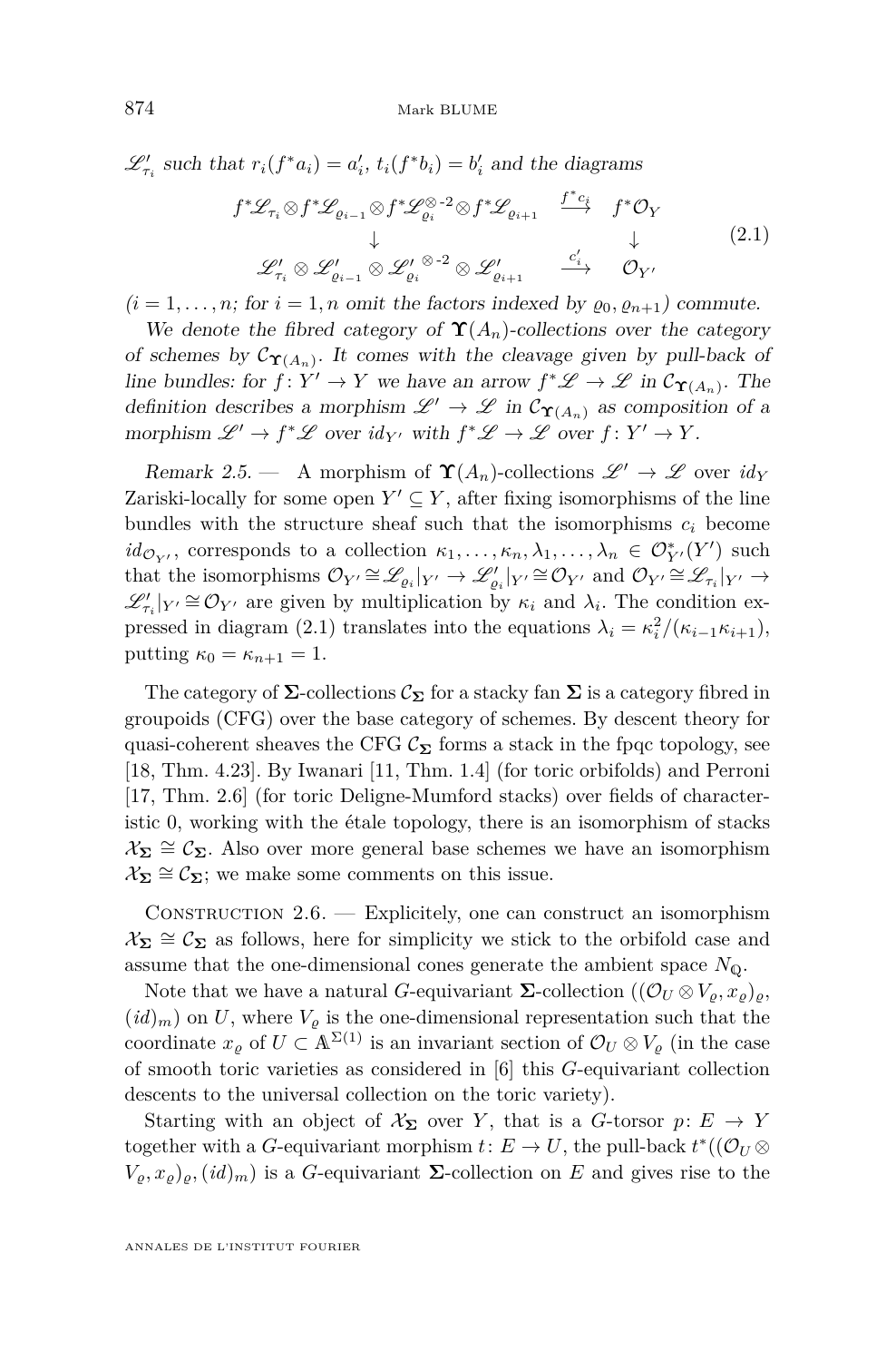**Σ**-collection  $p_*^G t^*((\mathcal{O}_U \otimes V_{\varrho}, x_{\varrho})_{\varrho}, (id)_m)$  on *Y* (the functor  $p_*^G$  takes the *G*-invariant part of the push-forward).

On the other hand, for a given  $\Sigma$ -collection  $((\mathscr{L}_{\varrho}, u_{\varrho})_{\varrho}, (c_m)_m)$  on a scheme *Y* we construct a *G*-torsor with a *G*-equivariant morphism to *U*. Let *E* be the contravariant functor on the category of *Y* -schemes

$$
\underline{E}: (q: Y' \to Y) \mapsto \left\{ \begin{array}{l} \Sigma\text{-}collections ((\mathcal{O}_{Y'} \otimes V_{\varrho}, u'_{\varrho}), (id)_m) \text{ on } Y' \\ \text{with an isomorphism of } \Sigma\text{-}collections \\ q^*((\mathscr{L}_{\varrho}, u_{\varrho})_{\varrho}, (c_m)_m) \cong ((\mathcal{O}_{Y'} \otimes V_{\varrho}, u'_{\varrho})_{\varrho}, (id)_m) \end{array} \right\}
$$

where  $V_{\rho}$ , the one-dimensional representation as above, is used to define an operation of *G* on this functor. Then one can show that the functor *E* with this *G*-action is represented by a *G*-torsor  $p: E \to Y$  together with a universal isomorphism  $p^*((\mathscr{L}_{\varrho}, u_{\varrho})_{\varrho}, (c_m)_m) \cong ((\mathcal{O}_E \otimes V_{\varrho}, u_{\varrho}^E)_{\varrho}, (id)_m)$ of *G*-equivariant **Σ**-collections, provided that the original **Σ**-collection is locally trivial in the sense that there is a covering  $f: Y' \to Y$  such that  $f^*((\mathscr{L}_{\varrho}, u_{\varrho})_{\varrho}, (c_m)_m)$  is isomorphic to a collection of the form  $((\mathcal{O}_{Y'}, u'_{\varrho})_{\varrho},$  $(id)_m$ ; collections of this form correspond to trivial *G*-torsors. We will assume that the topology on the base category is such that any  $\Sigma$ -collection has this property, see also the following remarks. The sections  $(u_{\varrho}^E)_{\varrho}$  of the universal  $\Sigma$ -collection on *E* then define a *G*-equivariant morphism  $E \rightarrow$  $U \subset \mathbb{A}^{\Sigma(1)}$ .

Making use of the fact that for a *G*-torsor  $p: E \to Y$  we have the equivalence  $Q\text{Coh}(Y) \leftrightarrow Q\text{Coh}^G(E)$  given by the functors  $p^*$  and  $p_*^G$ , one can show that these constructions define functors  $\mathcal{X}_{\Sigma} \leftrightarrow \mathcal{C}_{\Sigma}$  whose compositions are isomorphic to the identity functors.

Remark 2.7. — Zariski-locally we can interpret the construction of the *G*-torsor as the coboundary homomorphism *d* in the exact sequence (see [\[8,](#page-39-0) Ch. III, §3])

$$
0 \longrightarrow H^0(Y, G) \longrightarrow H^0(Y, T_{\Sigma(1)}) \longrightarrow H^0(Y, T_M) \stackrel{d}{\longrightarrow} H^1(Y, G)
$$

where elements of  $H^1(Y, G)$  are isomorphism classes of *G*-torsors over *Y*: given a  $\Sigma$ -collection  $((\mathcal{O}_Y, u_{\rho})_{\rho}, (c_m)_m)$  on Y, the automorphisms  $(c_m)_m$  of the structure sheaf can be interpreted as a morphism  $Y \to T_M$  or section of  $T_M \times Y \to Y$ , and fitting in the cartesian diagram

$$
\begin{array}{ccc}\nE & \longrightarrow & T_{\Sigma(1)} \\
\downarrow & & \downarrow \\
Y & \longrightarrow & T_M\n\end{array}
$$

we obtain a *G*-torsor  $E \rightarrow Y$  which is trivial if and only if  $(c_m)_m \in$  $H^0(Y, T_M)$  comes from an element of  $H^0(Y, T_{\Sigma(1)})$ .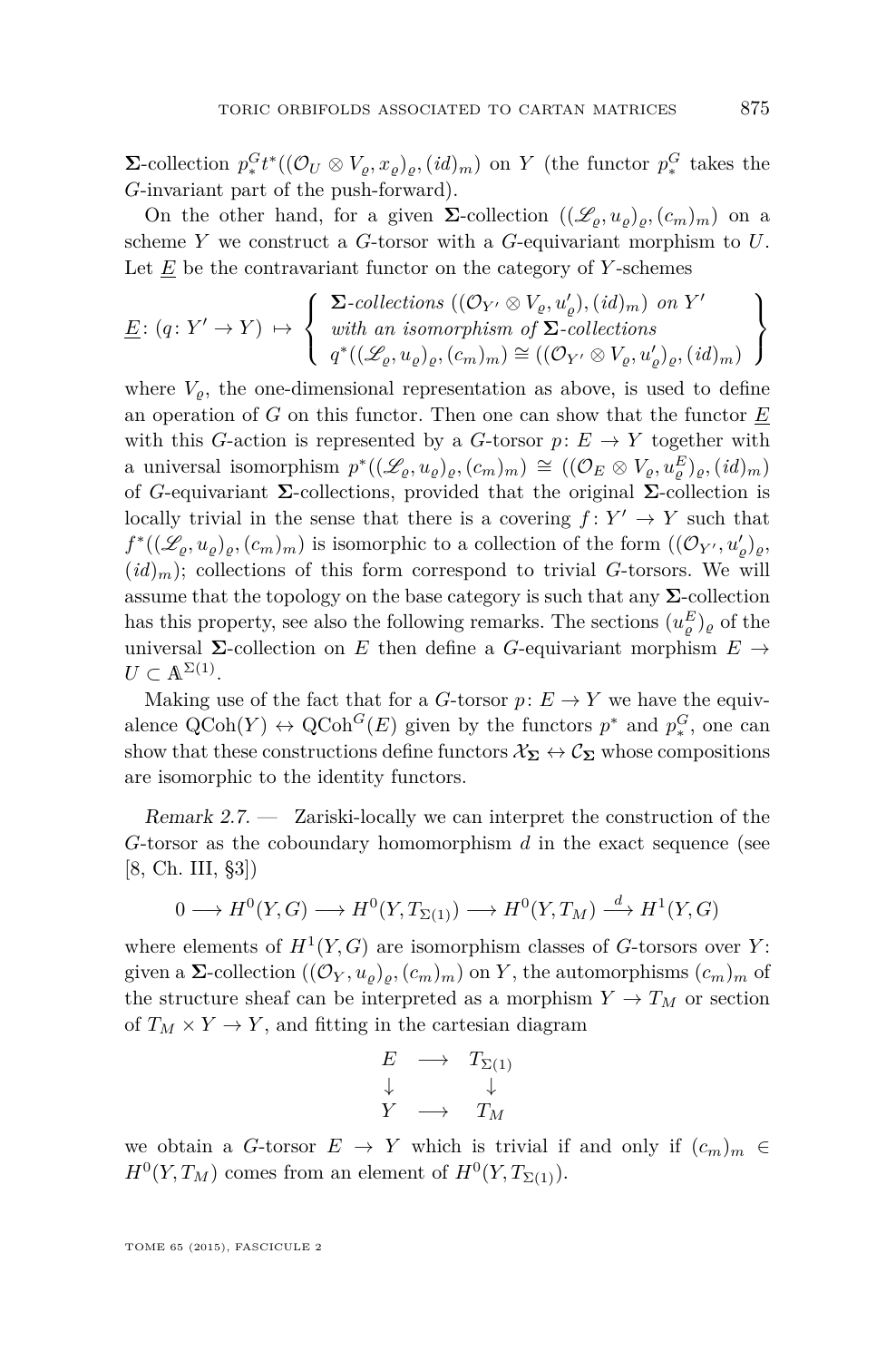<span id="page-14-0"></span>Remark 2.8. — Working with *G*-torsors, we usually assume that the Grothendieck topology on the base category is fine enough in the sense that we have the same *G*-torsors as we have with respect to the canonical topology. We have seen that this assumption was necessary to derive the isomorphism  $\mathcal{X}_{\Sigma} \cong \mathcal{C}_{\Sigma}$ : whereas the notion of *G*-torsor depends on the topology, this is not the case for the notion of  $\Sigma$ -collections. For  $\Sigma$ collections we have the corresponding assumption that **Σ**-collections are locally trivial with respect to the topology (in the sense of construction [2.6\)](#page-12-0). In characteristic 0 this is always true for the étale topology. In general we may have to take a finer topology, for example the fppf topology.

In the case of the stacky fan  $\Upsilon(A_n)$  the lattice *M* is a direct summand of  $\mathbb{Z}^{\Sigma(1)}$  and the group scheme *G* a torus, so the following result also holds in weaker topologies like étale or Zariski.

COROLLARY 2.9. — There is an isomorphism of stacks  $\mathcal{Y}(A_n) \cong \mathcal{C}_{\Upsilon(A_n)}$ .

In particular, a *K*-valued point of  $\mathcal{Y}(A_n)$  corresponds to  $(a_1, \ldots, a_n)$  $b_1, \ldots, b_n) \in K^{2n}$  such that for any *i* not both  $a_i = 0$  and  $b_i = 0$ , up to the equivalence relation given by multiplication by a collection  $(\kappa_1, \ldots, \kappa_n)$  $\lambda_1, \ldots, \lambda_n) \in (K^*)^{2n}$  as in remark [2.5.](#page-12-0)

#### **3.**  $\mathcal{Y}(A_{n-1})$  as moduli stack of degree-*n*-pointed chains

In this section we will prove the following theorem.

THEOREM 3.1. — There is an isomorphism of stacks  $\overline{\mathcal{L}}_n \cong \mathcal{Y}(A_{n-1})$ .

We will relate families of pointed chains to  $\Upsilon(A_{n-1})$ -collections and prove an equivalence of fibred categories  $\overline{\mathcal{L}}_n \cong \mathcal{C}_{\Upsilon(A_{n-1})}$ .

Let  $(C, s_-, s_+, S)$  be a degree-*n*-pointed chain of  $\mathbb{P}^1$  over a field *K*. We look at the closed embedding  $C \to \mathbb{P}_K(H^0(C, \mathcal{O}_C(S))) \cong \mathbb{P}_K^n$  determined by  $\mathcal{O}_C(S)$ .

First assume that *C* is irreducible, that is  $C \cong \mathbb{P}^1_K$ . The vector space  $H^0(C, \mathcal{O}_C(S))$  is  $(n + 1)$ -dimensional and we have a basis  $y_0, \ldots, y_n$  such that the divisor of  $y_i$  satisfies  $\text{div}(y_i) = is_+ + (n-i)s_+$ . The ideal sheaf  $\mathscr{I} = \mathcal{O}_C(-S) \to \mathcal{O}_C$  defining *S* is a line bundle. Tensored with  $\mathcal{O}_C(S)$ we have an inclusion  $\mathcal{O}_C \to \mathcal{O}_C(S)$  with cokernel  $\mathcal{O}_S$ , and the image of the 1-section of  $\mathcal{O}_C$  is a global section  $\sum_{i=0}^n a_i y_i \in H^0(C, \mathcal{O}_C(S))$ . The subscheme  $S \subset C$  is given by the equation  $\sum_{i=0}^{n} a_i y_i = 0$ , where  $a_0, a_n \neq 0$ as *S* does not meet  $s_-, s_+$ . We can choose the basis  $y_0, \ldots, y_n$  such that  $a_0 = a_n = 1.$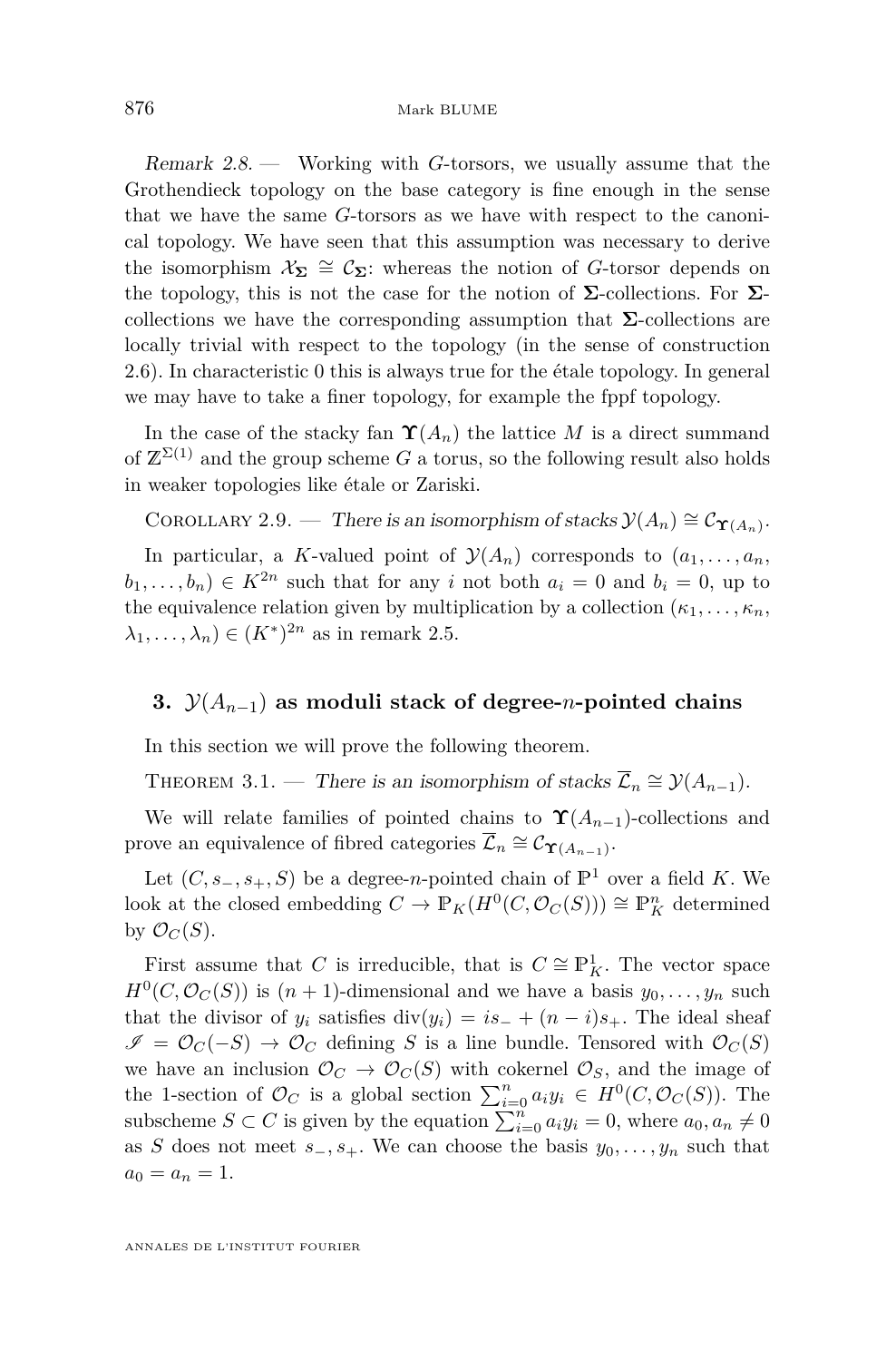<span id="page-15-0"></span>The embedding defined by  $\mathcal{O}_C(S)$ , the *n*-fold Veronese embedding or *n*-uple embedding, gives an isomorphism of *C* onto the subscheme in  $\mathbb{P}^n_K$ determined by the equations

$$
y_i y_{j+1} = b_{i+1} \cdots b_j y_{i+1} y_j
$$

for  $0 \leq i < j < n$  and certain numbers  $b_1, \ldots, b_{n-1} \in K^*$ . These equations express the condition that the rank of the matrix

$$
\begin{pmatrix} y_0 & b_1y_1 & \dots & b_1 \cdots b_{n-1}y_{n-1} \\ y_1 & y_2 & \dots & y_n \end{pmatrix}
$$

is less than 2. The subscheme *S* in the embedded curve is given by the additional linear equation

$$
y_n + a_{n-1}y_{n-1} + \ldots + a_1y_1 + y_0 = 0.
$$

Similarly, we have a natural embedding of reducible degree-*n*-pointed chains of  $\mathbb{P}^1$  into  $\mathbb{P}^n$ .

PROPOSITION 3.2. — Let  $(C, s_-, s_+, S)$  be a degree-*n*-pointed chain of  $\mathbb{P}^1$  over a field *K*. It decomposes into irreducible components  $C_1, \ldots, C_m$  ≅  $\mathbb{P}^1_K$  with poles  $(p_1^-, p_1^+), \ldots, (p_m^-, p_m^+)$  such that  $s_- = p_1^-, s_+ = p_m^+$  and  $C_i$ intersects  $C_{i+1}$  in  $p_i^+ = p_{i+1}^-$ . Let  $n_1, \ldots, n_m$  be the degrees of *S* on the components  $C_1, \ldots, C_m$  and  $N_k = \sum_{i=1}^k n_i$ . Then there is a basis  $y_0, \ldots, y_n$ of  $H^0(C, \mathcal{O}_C(S))$  characterised up to nonzero scalars by the following conditions: *y<sub>i</sub>* is nonzero only on the components  $C_k$  satisfying  $N_{k-1} \leq i \leq N_k$ and in this case  $\text{div}(y_i)|_{C_k} = (i - N_{k-1})p_k^- + (N_k - i)p_k^+$ . We scale  $y_0, y_n$ such that the image of the 1-section under the inclusion  $\mathcal{O}_C \to \mathcal{O}_C(S)$  is  $\sum_{i=0}^{n} a_i y_i \in H^0(C, \mathcal{O}_C(S))$  with  $a_0 = a_n = 1$ , that is, *S* is given by an equation

$$
y_n + a_{n-1}y_{n-1} + \ldots + a_1y_1 + y_0 = 0 \qquad (3.1)
$$

for some  $a_1, \ldots, a_{n-1} \in K$ . These sections  $y_0, \ldots, y_n$  satisfy the equations

$$
y_i y_{j+1} = b_{i+1} \cdots b_j y_{i+1} y_j \tag{3.2}
$$

for  $0 \leq i \leq j \leq n$  and certain numbers  $b_1, \ldots, b_{n-1} \in K$  such that  $b_j = 0$  $\{ \text{exactly if } j \in \{N_1, \ldots, N_{m-1}\}.$ 

The curve *C* embeds into  $\mathbb{P}_K(H^0(C, \mathcal{O}_C(S)))$ , the image being the subscheme defined by the equations (3.2). The subscheme *S* of the embedded curve is given by the additional equation (3.1). The sections  $s_-, s_+$  are  $(1: 0: \ldots: 0), (0: \ldots: 0: 1).$ 

The numbers  $a_1, \ldots, a_{n-1}$  and  $b_1, \ldots, b_{n-1}$  in (3.1) and (3.2) have the property that not both  $a_j = 0$  and  $b_j = 0$ .

We will not work out the proof in detail, but add some remarks.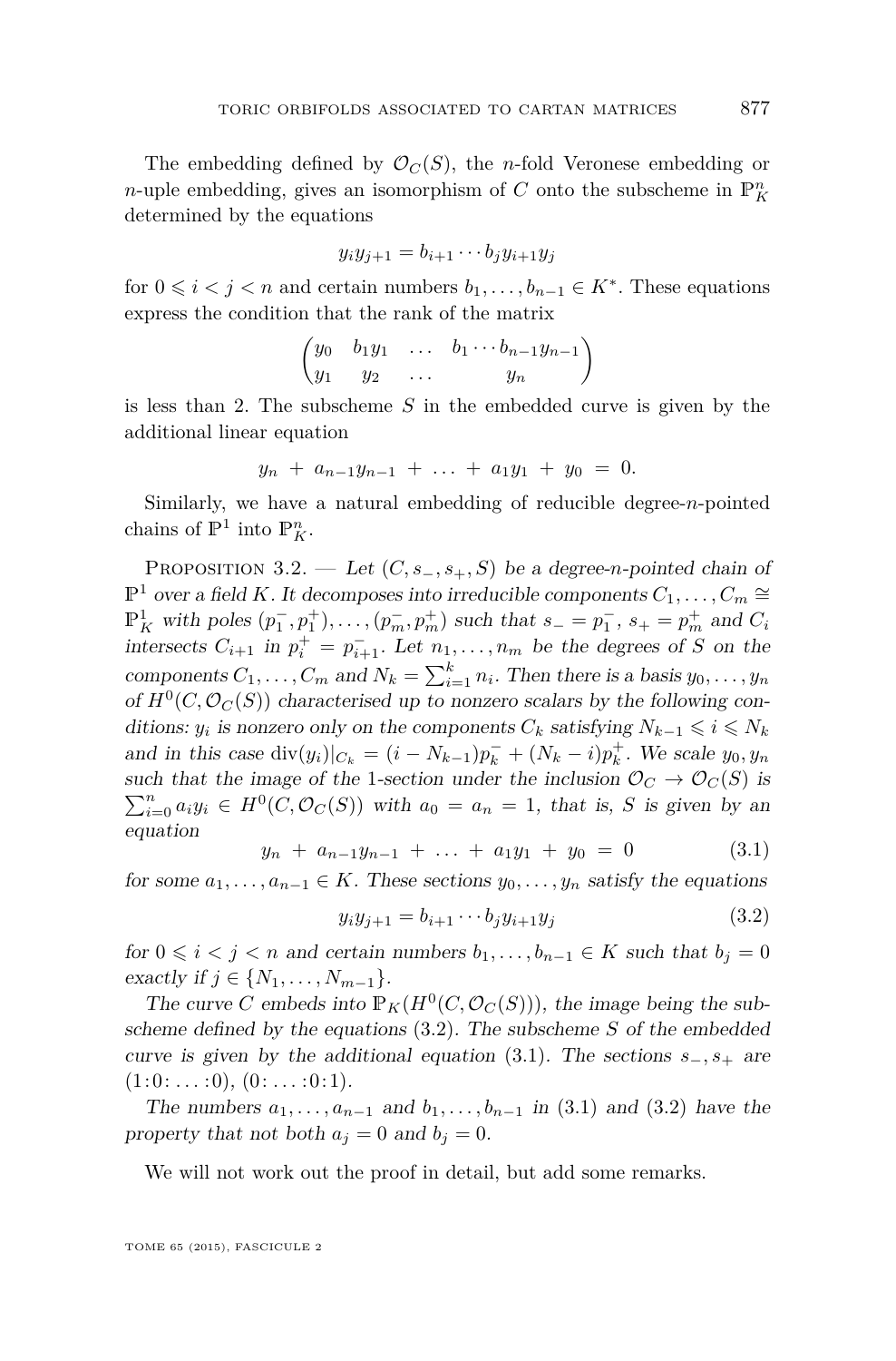<span id="page-16-0"></span>Remark 3.3. — The component  $C_k$  is embedded into the projective subspace of  $\mathbb{P}_K(H^0(C, \mathcal{O}_C(S)))$  spanned by the coordinates  $y_{N_{k-1}}, \ldots, y_{N_k}$  via a Veronese embedding, the image is given by the equations corresponding to the condition that the rank of the matrix

$$
\begin{pmatrix} y_{N_{k-1}} & b_{N_{k-1}+1}y_{N_{k-1}+1} & \dots & b_{N_{k-1}+1} \dots b_{N_k-1}y_{N_k-1} \\ y_{N_{k-1}+1} & y_{N_{k-1}+2} & \dots & y_{N_k} \end{pmatrix}
$$

is less than 2. The equation [\(3.1\)](#page-15-0) reduces on  $C_k$  to  $a_{N_k}y_{N_k} + \ldots$  $+a_{N_{k-1}}y_{N_{k-1}} = 0$  which defines a finite subscheme  $S_k$  of degree  $n_k$  in  $C_k \subseteq \mathbb{P}_{K}^{n_k}$ . A subscheme  $S_k$  of this form does not meet the poles of  $C_k$ provided that  $a_{N_k}, a_{N_{k-1}} \neq 0$ .

We generalise this to degree-*n*-pointed chains over schemes.

PROPOSITION 3.4. — Let  $(\pi: C \to Y, s_-, s_+, S)$  be a degree-*n*-pointed chain of  $\mathbb{P}^1$  over a scheme *Y*. For any  $y \in Y$  there is an open affine neighbourhood *Y*<sup>'</sup>  $\subseteq$  *Y* such that there is a decomposition  $\pi_*\mathcal{O}_C(S)|_{Y'} \cong$  $\bigoplus_{i=0}^n \mathcal{O}_{Y'} y_i$  characterised on the fibres by the properties of proposition [3.2.](#page-15-0) The generators  $y_0, \ldots, y_n \in H^0(Y', \pi_* \mathcal{O}_C(S))$  of the individual summands, after possibly rescaling by a global section of  $\mathcal{O}_{Y'}^*$ , satisfy:

(i) The image of the 1-section under the inclusion  $\mathcal{O}_C \to \mathcal{O}_C(S)$  is of the form

$$
y_n + a_{n-1}y_{n-1} + \ldots + a_1y_1 + y_0.
$$

over *Y*' for some  $a_1, \ldots, a_{n-1} \in \mathcal{O}_{Y'}(Y')$ .

(ii) The kernel of the homomorphism of algebras  $Sym \pi_*(\mathcal{O}_C(S)) \to$  $\bigoplus_{k=0}^{\infty} \pi_* \mathcal{O}_C(kS)$  is over *Y*' generated by the equations

$$
y_iy_{j+1} = b_{i+1}\cdots b_jy_{i+1}y_j
$$

for 0 ≤ *i* < *j* < *n* and some  $b_1, ..., b_{n-1}$  ∈  $\mathcal{O}_{Y'}(Y')$ .

The line bundle  $\mathcal{O}_C(S)$  determines a closed embedding  $C \rightarrow C' \subset$  $\mathbb{P}_Y(\pi_*(\mathcal{O}_C(S)))$  over *Y*. Over *Y'* in the coordinates  $y_0, \ldots, y_n$  the embedded curve  $C'_{Y'} \subset \mathbb{P}_{Y'}(\pi_*(\mathcal{O}_C(S))|_{Y'}) \cong \mathbb{P}_{Y'}^n$  is defined by the equations in (ii), the image of  $S_{Y'}$  in  $C'_{Y'}$  by the additional equation in (i), and the sections *s*<sub>−</sub>, *s*<sub>+</sub> are (1:0: . . . : 0), (0: . . . : 0:1).

Proof. — The decomposition of the fibre  $C_y$  over a point  $y \in Y$  into irreducible components  $C_y = C_1 \cup \ldots \cup C_m$  determines over an open affine subscheme  $Y' \subseteq Y$  containing *y* a decomposition of *S* into divisors  $S_1, \ldots, S_m$ which are disjoint and such that  $S_k$  only meets one component on each fibre and the component  $C_k$  over *y*. Each  $S_k$  determines a morphism onto a  $\mathbb{P}^1$ -bundle over Y', which on the fibres is an isomorphism on the component containing  $S_k$  and contracts the other components (similar to the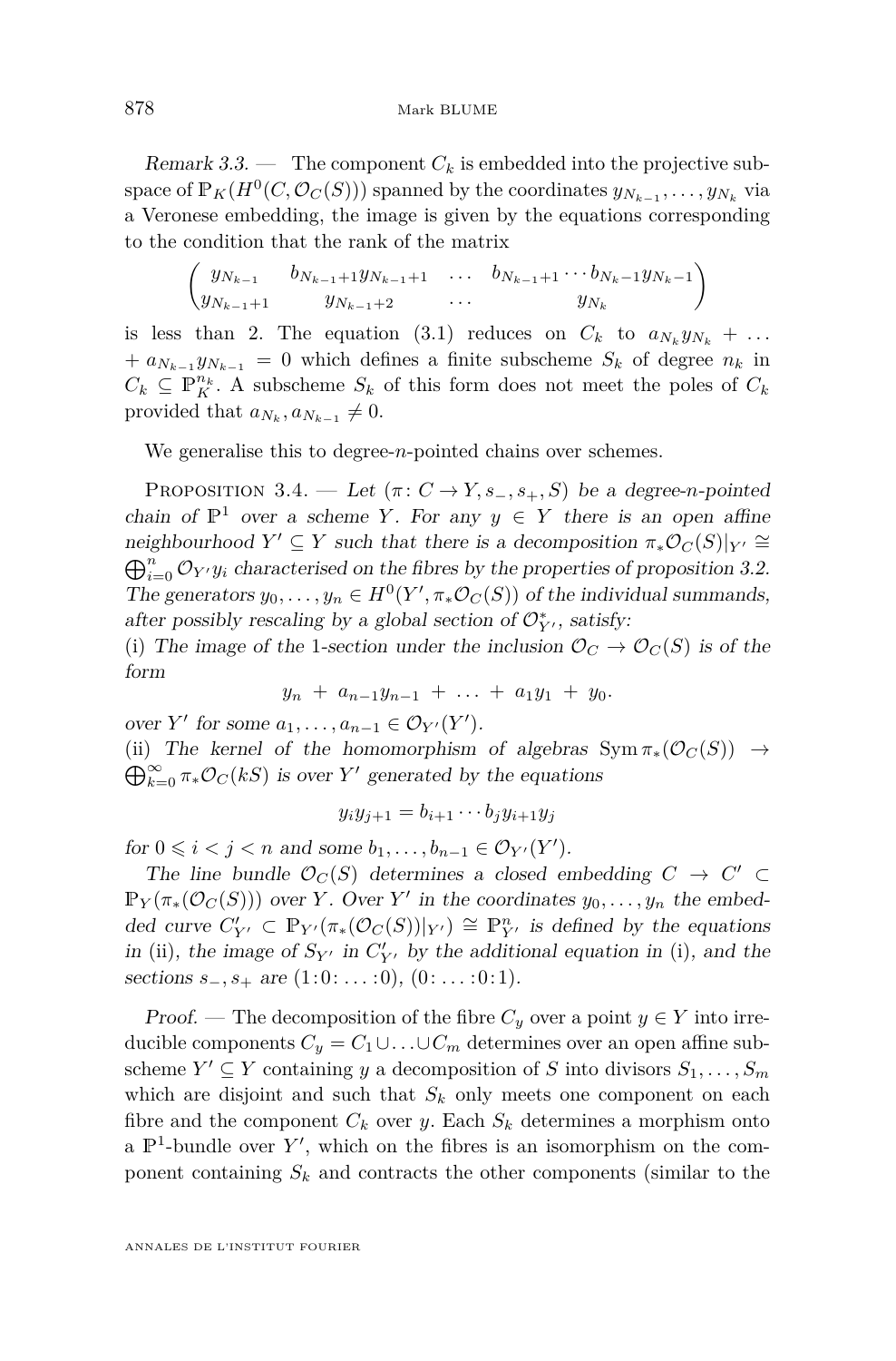<span id="page-17-0"></span>contraction morphisms in [\[14\]](#page-39-0), cf. also [\[2,](#page-38-0) 3.3]). After possibly shrinking *Y'*, we have global sections  $y_0^{(k)}, \ldots, y_n^{(k)}$  of  $\mathcal{O}_{\mathbb{P}^1_{Y'}}(S_k)$  that satisfy  $\text{div}(y_i^{(k)}) =$  $(i - N_{k-1})s_+ + (N_k - i)s_+$  for  $N_{k-1} \le i \le N_k$ ,  $div(y_i^{(k)}) = (N_k - N_{k-1})s_+$ for  $i < N_{k-1}$  and  $\text{div}(y_i^{(k)}) = (N_k - N_{k-1})s$  for  $i > N_k$  (using the notation  $S_k$ ,  $s_-, s_+$  also for their images in  $\mathbb{P}^1_{Y'}$ ). Using the pull-backs of these sections to  $C_{Y'}$  denoted by the same symbols, let  $y_i = y_i^{(1)} \cdots y_i^{(m)} \in$  $H^0(C_{Y'}, \mathcal{O}_C(S)) = H^0(C_{Y'}, \mathcal{O}_{C_{Y'}}(S_1) \otimes \ldots \otimes \mathcal{O}_{C_{Y'}}(S_m))$ . Over the open affine neighbourhood  $Y'$  of  $y$  the sections  $y_0, \ldots, y_n$  define a decomposition of  $\pi_*\mathcal{O}_C(S)$  with the required properties.

The image of the 1-section under the inclusion  $\mathcal{O}_C \to \mathcal{O}_C(S)$  gives a global section of  $\mathcal{O}_C(S)$  which over  $Y'$  is of the form  $\sum_{i=0}^n a_i y_i$  with  $a_i \in$  $\mathcal{O}_{Y'}(Y')$ . Since  $a_0, a_n \in \mathcal{O}_{Y'}^*(Y')$  we can assume that  $a_0, a_n = 1$ .

Using what is known about the fibres and results from [\[9,](#page-39-0) III] (cf. also [\[14\]](#page-39-0)), we derive that  $\pi_*(\mathcal{O}_C(kS))$  for  $k > 0$  is locally free of rank  $kn + 1$ , further that the homomorphism  $\pi^*\pi_*\mathcal{O}_C(S) \to \mathcal{O}_C(S)$  is surjective and defines a closed embedding  $C \to \mathbb{P}_Y(\pi_*\mathcal{O}_C(S)).$ 

The embedding  $C\to \mathbb{P}_{Y}^n$  corresponds to the surjection of graded algebras  $Sym \pi_*(\mathcal{O}_C(S)) \to \bigoplus_{k=0}^{\infty} \pi_*\mathcal{O}_C(kS)$ . Its kernel  $\mathscr I$  is the graded ideal that defines the embedded curve  $C' \subset \mathbb{P}_{Y}^n$ . Each part  $\mathscr{I}_k$  of  $\mathscr{I}$  is locally free, being the kernel of a surjective homomorphism of locally free sheaves. The graded ideal  $\mathcal I$  is generated in degree 2 since this is the case on the fibres  $\mathscr{I} \otimes \kappa(y)$  for each point  $y \in Y$ . The part  $\mathscr{I}_2$  of degree 2 is a vector bundle of rank  $\frac{1}{2}n(n-1)$ .

Working over  $Y'$ , for  $i < j$  the subsheaves  $\langle y_{i+1}y_j, y_iy_{j+1} \rangle$  and  $\langle y_{i+1}y_j \rangle$  of  $\pi_*\mathcal{O}_C(S)|_{Y'}$ , i.e. the subsheaves generated by the respective sections, coincide as this is true on the fibres. Considering the case  $j = i + 1$ , the kernel of the surjective homomorphism  $Sym^2 \pi_*(\mathcal{O}_C(S))|_{Y'} \supset \mathcal{O}_{Y'} y_{i+1}^2 \oplus$  $\mathcal{O}_Y$ *'y*<sub>*i*</sub>'*y*<sub>*i*</sub><sup>2</sup> + 2  $\langle y_{i+1}^2, y_i y_{i+2} \rangle \subset \pi_* \mathcal{O}_C(2S)|_{Y'}$  is generated by an element  $y_i y_{i+2} - b_{i+1} y_{i+1}^2$  for some  $b_{i+1} \in \mathcal{O}_{Y'}(Y')$ . For general  $i < j$  we have as kernel  $y_i y_{j+1} - b_{i+1,j} y_{i+1} y_j$  for some  $b_{i+1,j} \in \mathcal{O}_{Y'}(Y')$  and from the equation  $(y_{i+2}\cdots y_j)b_{i+1,j}y_{i+1}y_j=(y_{i+2}\cdots y_j)y_iy_{j+1}=(b_{i+1}\cdots b_j)(y_{i+2}\cdots y_j)y_{i+1}y_j$ in  $\pi_*\mathcal{O}_C(S)|_{Y'}$  we conclude that  $b_{i+1,j} = b_{i+1} \cdots b_j$ .

We define morphisms of fibred categories  $\Phi: \overline{\mathcal{L}}_n \to \mathcal{C}_{\Upsilon(A_{n-1})}$  and  $\Psi: \mathcal{C}_{\Upsilon(A_{n-1})} \to \overline{\mathcal{L}}_n.$ 

CONSTRUCTION 3.5. — Let  $\mathscr{C} = (C \rightarrow Y, s_-, s_+, S)$  be a degree-*n*pointed chain of  $\mathbb{P}^1$  over a scheme *Y*. For any point  $y \in Y$  we have an open neighbourhood  $U \subseteq Y$  over which we have a decomposition  $\pi_*\mathcal{O}_C(S)|_U \cong$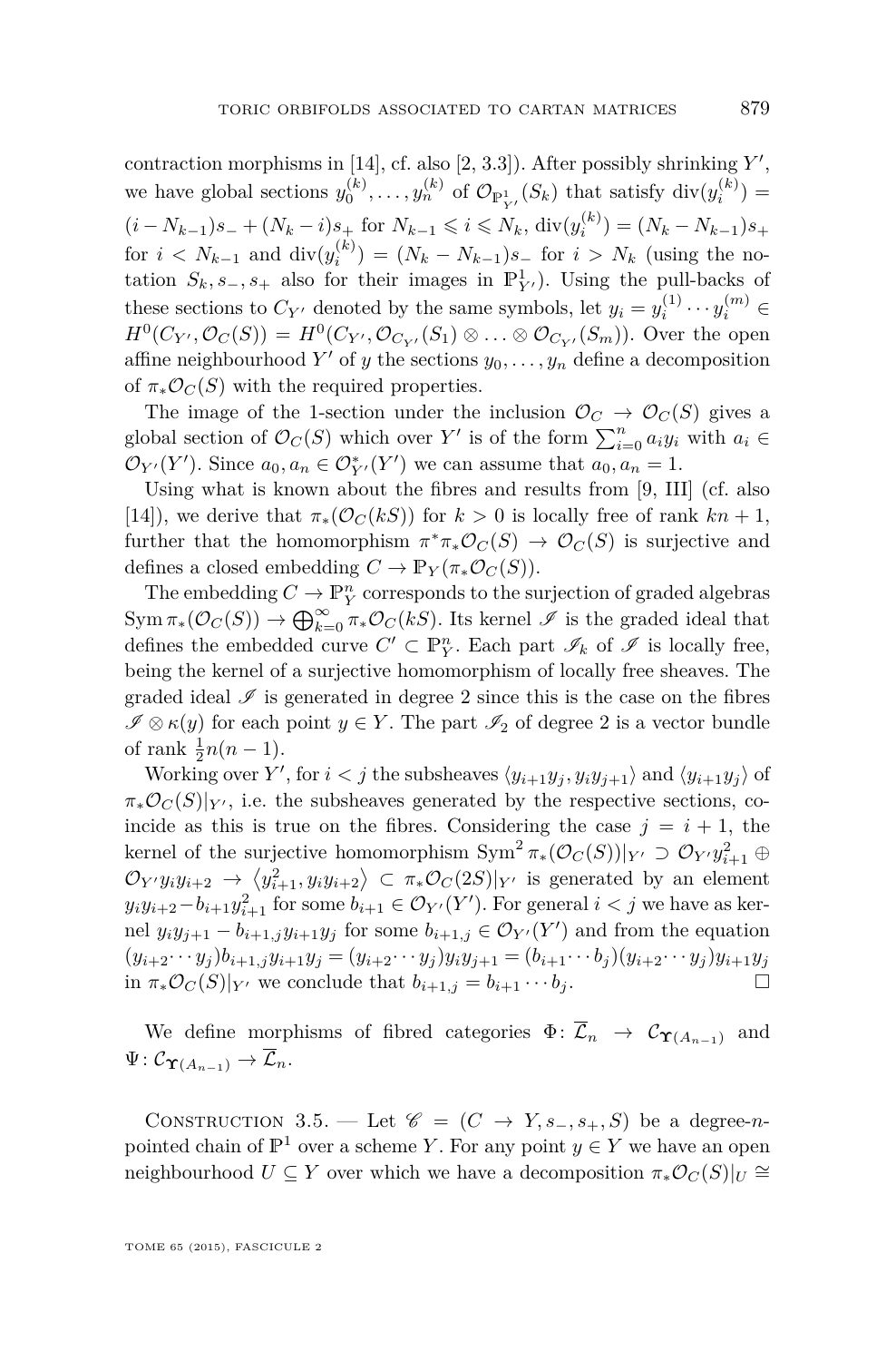<span id="page-18-0"></span> $\mathcal{O}_U^{\oplus n+1}$  and a basis  $y_0, \ldots, y_n$  as in proposition [3.4,](#page-16-0) and we obtain functions  $a_1, \ldots, a_{n-1}, b_1, \ldots, b_{n-1} \in \mathcal{O}_U(U)$ . We define  $(\mathscr{L}_{\varrho_i}, a_i) := (\mathcal{O}_U, a_i)$ ,  $(\mathscr{L}_{\tau_i}, b_i) := (\mathcal{O}_U, b_i)$  and have the isomorphisms  $c_i : \mathscr{L}_{\tau_i} \otimes \mathscr{L}_{\varrho_{i-1}} \otimes \mathscr{L}_{\varrho_i}^{\otimes -2} \otimes$  $\mathscr{L}_{\varrho_{i+1}} \to \mathcal{O}_U$  (omit  $\mathscr{L}_{\varrho_0}, \mathscr{L}_{\varrho_n}$ ) given by the identities on  $\mathcal{O}_U$ . These data form a  $\Upsilon(A_{n-1})$ -collection over *U*, the nondegeneracy condition that not both  $a_i = 0$  and  $b_i = 0$  in each point is satisfied by construction and proposition [3.2.](#page-15-0)

Different choices of bases  $y_0, \ldots, y_n$  and  $y'_0, \ldots, y'_n$  over *U* and *U'* as above are related over  $U'' = U \cap U'$  by  $y_i = \kappa'_i y'_i$  for some  $\kappa'_i \in \mathcal{O}_{U''}^*(U'')$ , where  $\kappa'_0 = \kappa'_n$ . Let  $\kappa_i = \kappa'_i / \kappa'_0$ . There is an isomorphism between the corresponding  $\Upsilon(A_{n-1})$ -collections over  $U''$  that, with respect to the given trivialisations, is given by the collection  $\kappa_1, \ldots, \kappa_{n-1}, \lambda_1, \ldots, \lambda_{n-1} \in \mathcal{O}_{U''}^*(U'')$  as in remark [2.5.](#page-12-0)

We cover *Y* by open subschemes *U* as above, obtain  $\Upsilon(A_{n-1})$ -collections on this covering and glue them to a  $\Upsilon(A_{n-1})$ -collection  $\Phi\mathscr{C}$  on *Y*.

For a morphism  $\mathscr{C}' \to \mathscr{C}$  of degree-*n*-pointed chains over  $f: Y' \to Y$ , i.e. a cartesian diagram consisting of  $f$ , a morphism  $F: C' \to C$  that maps  $s'_{-}, s'_{+}, S'$  to  $s_{-}, s_{+}, S$  and  $\pi: C \rightarrow Y, \pi': C' \rightarrow Y'$ , we have a morphism of  $\Upsilon(A_{n-1})$ -collections  $\mathscr{L}' = \Phi \mathscr{C}' \to \mathscr{L} = \Phi \mathscr{C}$  over  $f \colon Y' \to Y$ . Locally over  $U'' = f^{-1}(U) \cap U'$ , where  $U'$  and  $U$  are elements of the chosen open coverings of  $Y'$  and  $Y$ , we have chosen local bases  $f^*y_0, \ldots, f^*y_n$  and  $y'_0, \ldots, y'_n$  of  $f^*\pi_*\mathcal{O}_C(S) \cong \pi'_*F^*\mathcal{O}_C(S) \cong \pi'_*\mathcal{O}_{C'}(S')$ . Comparing these bases gives rise to isomorphisms  $f^*\mathscr{L}_{\varrho_i}|_{U''} \to \mathscr{L}'_{\varrho_i}|_{U''}, f^*\mathscr{L}_{\tau_i}|_{U''} \to \mathscr{L}'_{\tau_i}|_{U''}$ as above, and these can be glued to a morphism  $\mathscr{L}' \to \mathscr{L}$ .

One checks that this defines a functor  $\Phi: \mathcal{L}_n \to \mathcal{C}_{\Upsilon(A_{n-1})}$ . The functor Φ is base-preserving and sends cartesian arrows to cartesian arrows.

CONSTRUCTION 3.6. — Let  $\mathscr{L} = ((\mathscr{L}_{\varrho_i}, a_i)_i, (\mathscr{L}_{\tau_i}, b_i)_i, (c_i)_i)$  be a  $\Upsilon(A_{n-1})$ -collection on a scheme *Y*. For any point  $y \in Y$  we have an open neighbourhood  $U \subseteq Y$  over which we can choose trivialisations  $\mathscr{L}_{\varrho_i}|_U$ ,  $\mathscr{L}_{\tau_i}|_U \cong \mathcal{O}_U$  such that the isomorphisms  $c_i: (\mathscr{L}_{\tau_i} \otimes \mathscr{L}_{\varrho_{i-1}} \otimes \mathscr{L}_{\varrho_i}^{\otimes -2} \otimes \mathscr{L}_{\varrho_{i+1}})|_U$  $\rightarrow$   $\mathcal{O}_U$  for  $i = 1, ..., n-1$  (omit  $\mathscr{L}_{\varrho_0}, \mathscr{L}_{\varrho_n}$ ) are the identities on  $\mathcal{O}_U$ . Let *C* be the closed subscheme of  $\mathbb{P}_{U}^{n}$  given by the equations  $y_{i}y_{j+1} =$  $b_{i+1} \cdots b_j y_{i+1} y_j$  for  $0 \leq i < j \leq n-1$ , where  $y_0, \ldots, y_n$  are homogeneous coordinates of  $\mathbb{P}_{U}^{n}$  and  $b_1, \ldots, b_{n-1}$  are considered as regular functions on *U* via the isomorphisms  $\mathscr{L}_{\tau_i}|_U \cong \mathcal{O}_U$ , and let  $\pi: C \to U$  be induced by  $\mathbb{P}^n_U \to$ U. By construction, the subscheme  $C \subseteq \mathbb{P}_{U}^{n}$  is isomorphic to  $\text{Proj}_{U} \mathscr{S}$  where S is the graded algebra  $\mathcal{O}_U[y_0, \ldots, y_n]/\langle y_i y_{j+1} = b_{i+1} \cdots b_j y_{i+1} y_j; i < j \rangle$ . The morphism  $\pi: C \to U$  is flat since each graded piece of  $\mathscr S$  is locally free ([\[9,](#page-39-0) III, (7.9.14)]). Indeed, we have  $\mathscr{S}_k \cong \mathcal{O}_U^{\oplus kn+1}$  with basis  $y_n^k$  and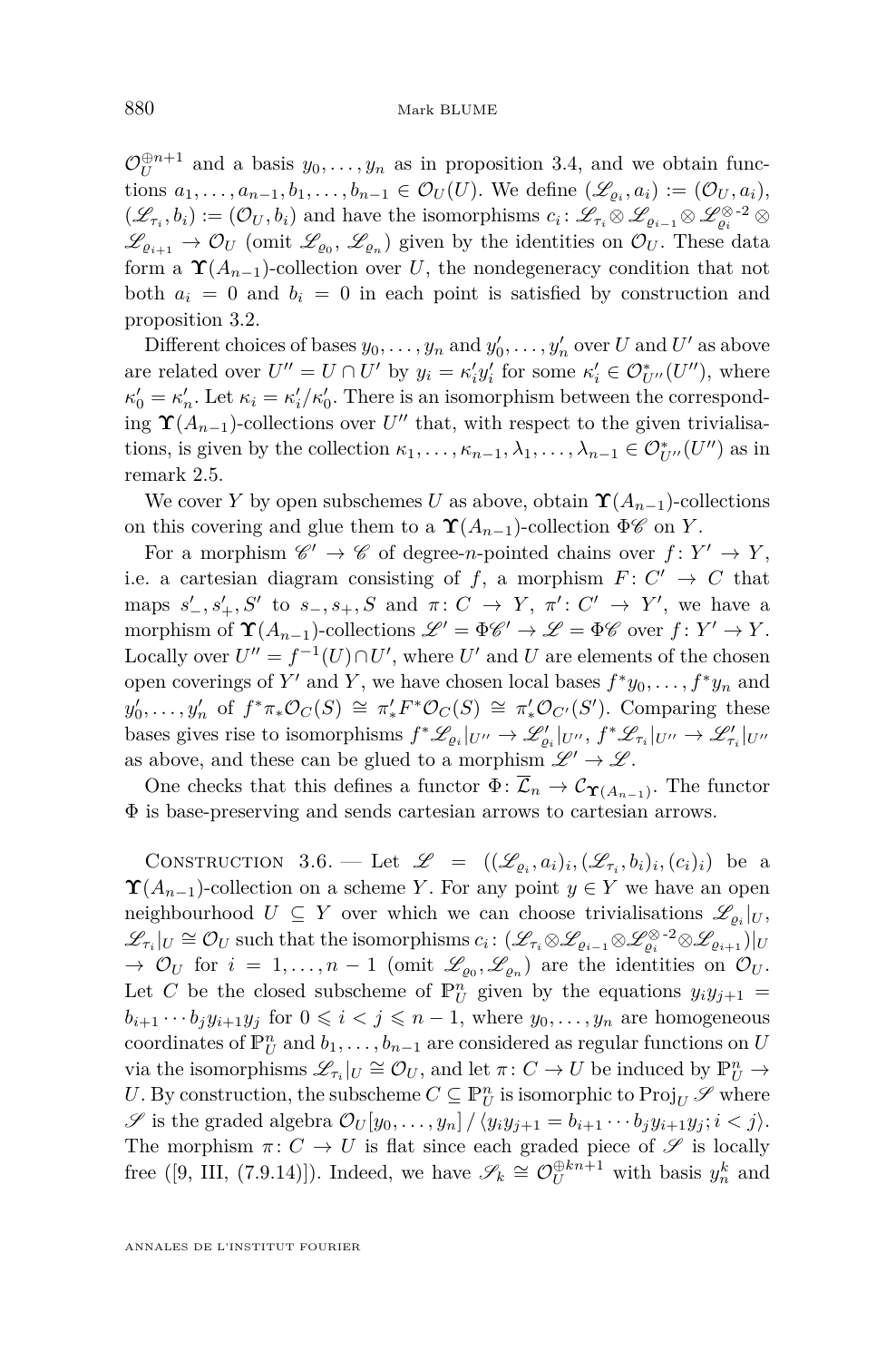$y_i^{k-l} y_{i+1}^l$  for  $i = 0, ..., n-1$  and  $l = 0, ..., k-1$ . Let *s*−*, s*+ be the sections  $(1:0:...:0)$ ,  $(0:...:0:1)$  with respect to the coordinates  $y_0, \ldots, y_n$  and let  $S \subset C$  be the subscheme given by the additional equation  $y_n + a_{n-1}y_{n-1} + \ldots + a_1y_1 + y_0 = 0$ , where again  $a_1, \ldots, a_{n-1}$  are considered as regular functions via  $\mathscr{L}_{\varrho_i}|_U \cong \mathcal{O}_U$ . This defines a degree-*n*-pointed chain  $(C \rightarrow U, s_-, s_+, S)$  over *U*.

Different choices of local trivialisations of the line bundles  $\mathscr{L}_{\varrho_i}$  over  $U, U'$ are related by multiplication by some  $\kappa_i \in \mathcal{O}_{U''}^*(U'')$  over  $U'' = U \cap U'$ . The corresponding degree-*n*-pointed chains in  $\mathbb{P}^n_{U}$  are connected by the automorphism of  $\mathbb{P}^n_{U}$  given by multiplying the homogeneous coordinates with  $\kappa_0, \ldots, \kappa_n$  (set  $\kappa_0 = \kappa_n = 1$ ).

We cover *Y* by open subschemes *U* as above, obtain degree-*n*-pointed chains over this covering and glue them to a degree- $n$ -pointed chain  $\Psi \mathscr{L}$ over *Y* .

For a morphism  $\mathscr{L}' \to \mathscr{L}$  of  $\Upsilon(A_{n-1})$ -collections over  $f: Y' \to Y$ , i.e. a collection of isomorphisms of line bundles with sections  $(f^*\mathscr{L}_{\varrho_i}, f^*a_i) \rightarrow$  $(\mathscr{L}'_{\varrho_i}, a'_i), (f^*\mathscr{L}_{\tau_i}, f^*b_i) \rightarrow (\mathscr{L}'_{\tau_i}, b'_i)$ , we have a morphism  $\mathscr{C}' = \Psi \mathscr{L}' \rightarrow$  $\mathscr{C} = \Psi \mathscr{L}$  of degree-*n*-pointed chains over  $f: Y' \to Y$ : locally on  $U'' =$  $f^{-1}(U) \cap U'$ , where  $U'$  and  $U$  are elements of the chosen open coverings of *Y'* and *Y*, using the given trivialisations  $\mathscr{L}'_{\varrho_i}|_{U'} \cong \mathcal{O}_{U'}$  and  $f^*\mathscr{L}_{\varrho_i}|_{U} \cong$  $f^*O_U = O_{f^{-1}(U)}$ , the isomorphisms  $f^*L_{\varrho_i} \to \mathcal{L}'_{\varrho_i}$  are given by multiplication with elements  $\kappa_i \in \mathcal{O}_{U''}^*(U'')$ , and the automorphism of  $\mathbb{P}_{U''}^n$  such that the coordinates  $y'_i$  and  $f^*y_i$  are related by multiplication by  $\kappa_i$  (set  $\kappa_0 = \kappa_n = 1$ ) induces an isomorphism of the embedded degree-*n*-pointed chains over  $U''$ . By glueing we obtain an isomorphism  $\mathscr{C}' \to f^*\mathscr{C}$ .

This defines a functor  $\Psi: \mathcal{C}_{\Upsilon(A_{n-1})} \to \overline{\mathcal{L}}_n$  which is base-preserving and sends cartesian arrows to cartesian arrows.

These two functors give the equivalence of fibred categories stated in the theorem.

Proof of theorem [3.1.](#page-14-0) — We show that the fibred categories  $\overline{\mathcal{L}}_n$  and  $\mathcal{C}_{\Upsilon(A_{n-1})}$  are equivalent using the functors  $\Psi: \mathcal{C}_{\Upsilon(A_{n-1})} \to \overline{\mathcal{L}}_n$  and  $\Phi: \overline{\mathcal{L}}_n \to$  ${\cal C}_{{\bf\Upsilon}(A_{n-1})}.$ 

For an object  $\mathscr{C} = (C \rightarrow Y, s_-, s_+, S)$  in  $\overline{\mathcal{L}}_n$ , after choice of a suitable open covering, the data  $\Phi\mathscr{C}$  is given locally by  $(\mathscr{L}_{\varrho_i}|_U = \mathcal{O}_U, a_i)$ ,  $(\mathscr{L}_{\tau_i}|_U = \mathcal{O}_U, b_i)$  and locally  $\mathscr{C}$  is isomorphic to the embedded object in  $\mathbb{P}_{U}^{n}$  defined by the functions  $a_i, b_i$  with respect to coordinates  $y_0, \ldots, y_n$ of  $\mathbb{P}_{U}^{n}$ , see construction [3.5.](#page-17-0) Applying the functor  $\Psi$ , we choose a covering and isomorphisms  $\mathscr{L}_{\varrho_i}|_{U'}, \mathscr{L}_{\tau_i}|_{U'} \to \mathcal{O}_{U'}$  as in construction [3.6](#page-18-0) giving rise to functions  $\tilde{a}_i, \tilde{b}_i$ , and these define the object  $\Psi \Phi \mathscr{C}$  locally embedded in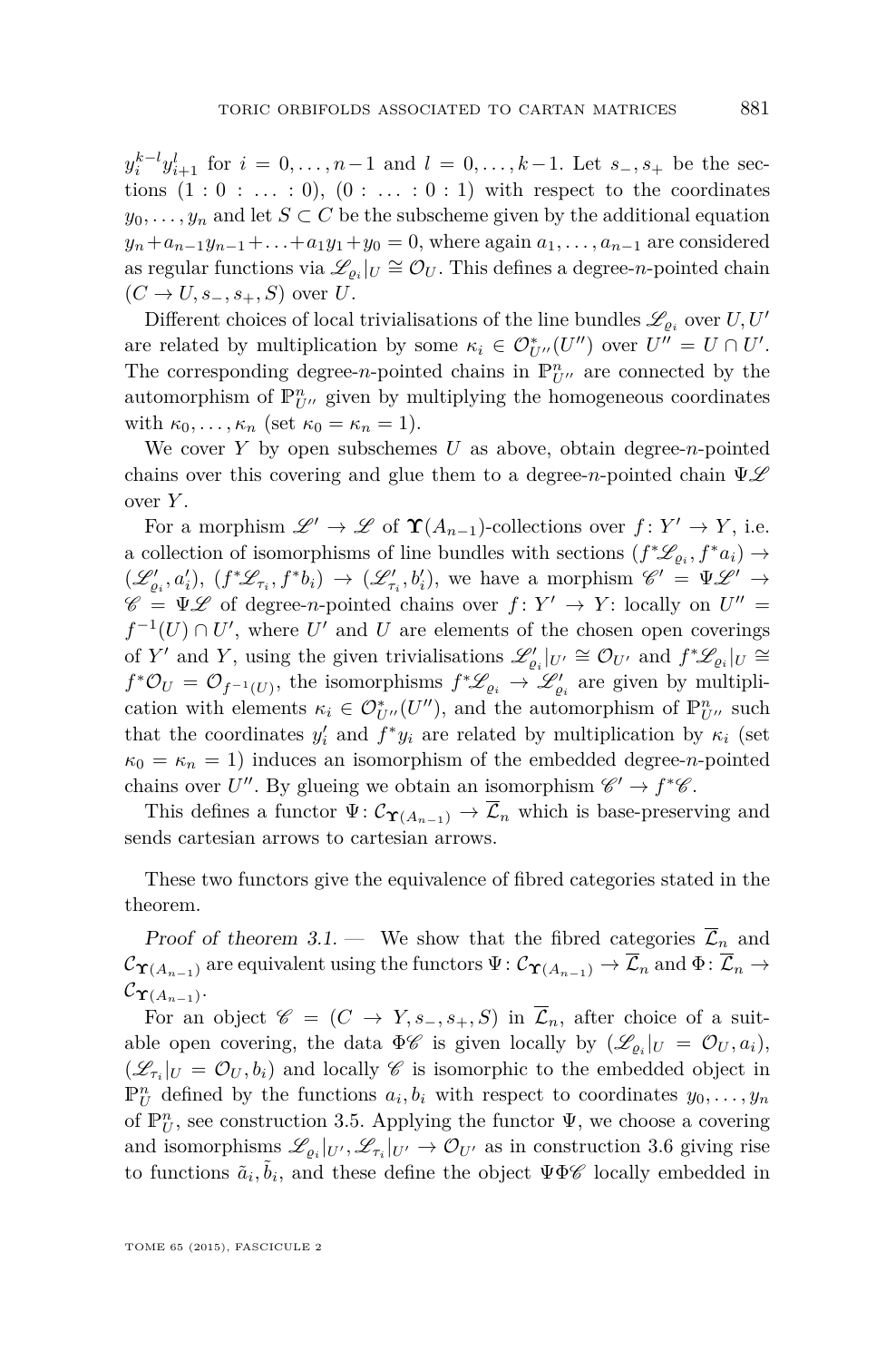<span id="page-20-0"></span> $\mathbb{P}_{U'}^n$  with homogeneous coordinates  $\tilde{y}_i$ . Comparing the two isomorphisms  $\mathscr{L}_{\varrho_i}|_{U''} \to \mathcal{O}_{U''}$  over open subschemes  $U'' = U \cap U'$ , we obtain an isomorphism  $\Psi\Phi\mathscr{C} \to \mathscr{C}$  locally over  $U''$  using the two local embeddings of  $\Psi\Phi\mathscr{C}$ and  $\mathscr C$  in  $\mathbb P^n_{U''}$ . One checks that these isomorphisms form an isomorphism of functors  $\Psi \circ \Phi \cong \mathrm{Id}$ .

Starting with a  $\Upsilon(A_{n-1})$ -collection L on *Y*, after choice of a covering and isomorphisms  $\mathscr{L}|_U \cong ((\mathcal{O}_U, a_i)_i, (\mathcal{O}_U, b_i)_i, (id)_i)$ , we construct an object  $\Psi \mathscr{L} = (\pi : C \to Y, s_-, s_+, S)$ , locally embedded in  $\mathbb{P}^n_U$  with homogeneous coordinates  $y_0, \ldots, y_n$  using the functions  $a_i, b_i \in \mathcal{O}_U(U)$ . From  $\Psi \mathscr{L}$  we extract data  $\Phi \Psi \mathscr{L}$  after choice of a suitable covering and local bases  $\tilde{y}_0, \ldots, \tilde{y}_n$  of  $\pi_*(\mathcal{O}_C(S))$ , locally given by  $(\tilde{\mathscr{L}}_{\varrho_i}|_{U'} = \mathcal{O}_{U'}, \tilde{a}_i)$ ,  $(\tilde{\mathscr{L}}_{\tau_i}|_{U'} = \mathcal{O}_{U'}, \tilde{b}_i)$  for elements  $U'$  of the covering. Comparing the two collections of homogeneous coordinates, satisfying the conditions of propo-sition [3.4,](#page-16-0) of  $\mathbb{P}^n_U \times_U U'' \overset{\sim}{\to} \mathbb{P}_{U''}(\bar{\pi}_* \mathcal{O}_{\mathbb{P}^n_U}(\bar{S})|_{U''}) \cong \mathbb{P}_{U''}(\pi_* \mathcal{O}_C(S)|_{U''})$  where  $\bar{S} \subset \mathbb{P}_{U}^{n}$  is the hyperplane determined by the equation  $\sum_{i} a_{i}y_{i} = 0$  (set  $a_0, a_{n+1} = 1$  and  $\bar{\pi}$ :  $\mathbb{P}_{U}^{n} \to U$ , and thus the two ways the object  $\mathscr{C}_{U}$ is locally embedded in  $\mathbb{P}_{U}^n$  for open sets  $U'' = U \cap U'$ , we obtain an isomorphism of  $\Upsilon(A_{n-1})$ -collections  $\Phi \Psi \mathscr{L} \to \mathscr{L}$  locally given by some  $\kappa_1, \ldots, \kappa_{n-1}, \lambda_1, \ldots, \lambda_{n-1} \in \mathcal{O}_{U''}^*(U'')$  as in remark [2.5.](#page-12-0) One verifies that this gives an isomorphism of functors  $\Phi \circ \Psi \cong \mathrm{Id}$ .

COROLLARY 3.7. — The coarse moduli space of  $\overline{\mathcal{L}}_n$ , which coincides with the quotient  $\overline{L}_n/S_n$ , is isomorphic to the toric variety  $Y(A_{n-1})$  corresponding to the simplicial fan  $\Upsilon(A_{n-1})$  underlying the stacky fan  $\Upsilon(A_{n-1})$ .

Example 3.8. – In the case  $n = 2$  we have the isomorphism  $\overline{\mathcal{L}}_2 \cong$  $\mathcal{Y}(A_1)$ . The stacky fan of  $\mathcal{Y}(A_1)$  was pictured in example [2.2.](#page-10-0) We have the following types of pointed chains over  $\overline{\mathcal{L}}_2 \cong \mathcal{Y}(A_1)$  (cf. also example [1.8\)](#page-8-0):



Example 3.9. – In the case  $n = 3$  we have the isomorphism  $\overline{\mathcal{L}}_3 \cong$  $\mathcal{Y}(A_2)$ . The stacky fan of  $\mathcal{Y}(A_2)$  appeared in example [2.3.](#page-11-0) Here we picture the types of pointed chains over the torus invariant divisors of the moduli stack  $\mathcal{L}_3$ .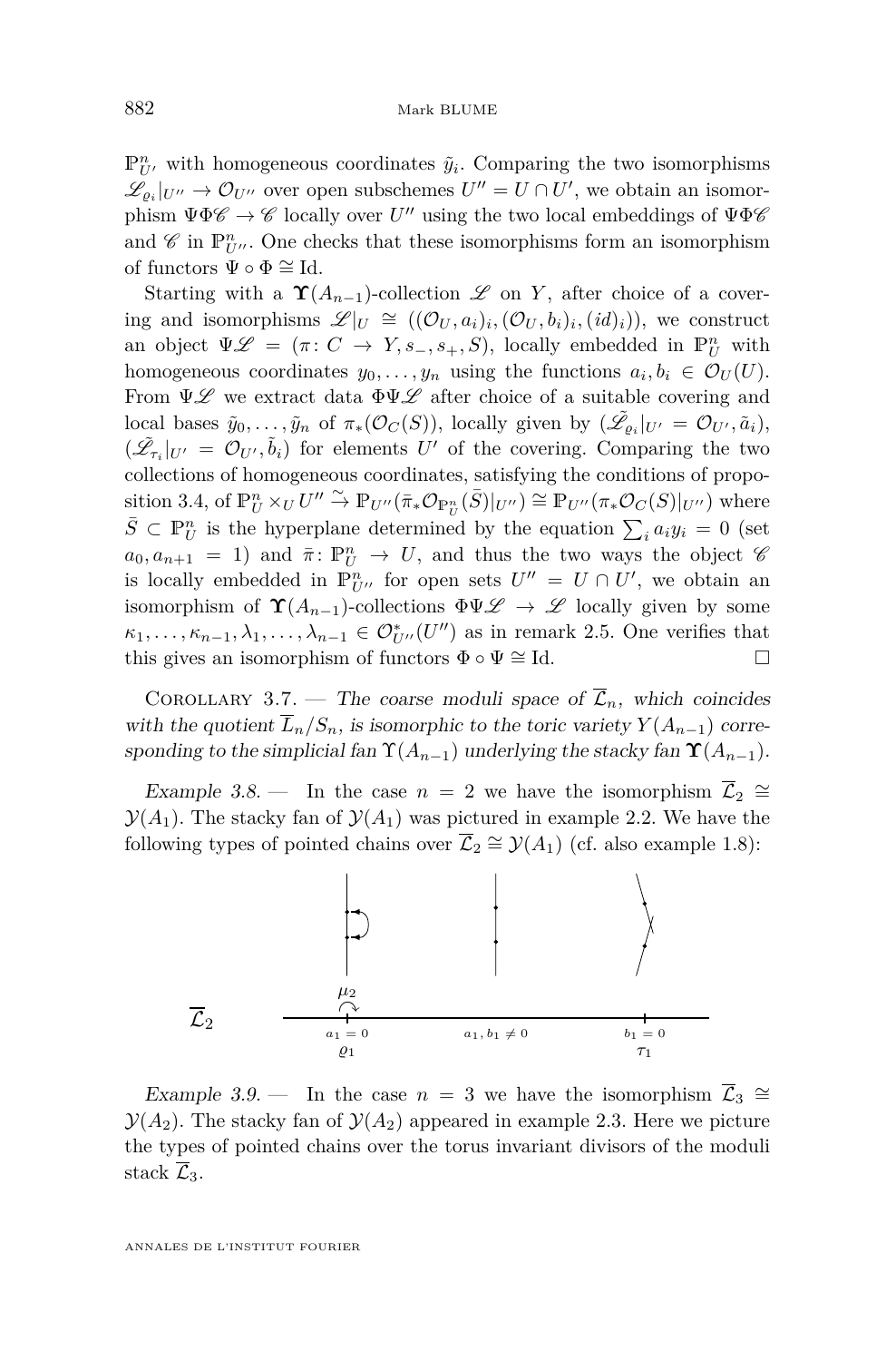<span id="page-21-0"></span>

#### **4. The functor of** *X*(*An*−1)**, Losev-Manin moduli spaces** and the morphism to  $\overline{\mathcal{L}}_n$

We start by comparing three descriptions of the functor of the toric variety associated with root systems of type *A*. We use notations as in [\[2,](#page-38-0) Section 2.1], in particular we have the lattice  $M(A_{n-1}) = \langle u_i - u_j : i, j \in \mathbb{R} \rangle$  $\{1, \ldots, n\}$   $\subset \bigoplus_{i=1}^{n} \mathbb{Z} u_i$ , generated by the roots  $\beta_{ij} = u_i - u_j$  and forming  $\bigoplus_{i=1}^{n} \mathbb{Z}v_i / \sum_i v_i$ , where  $(u_i)_i$  and  $(v_i)_i$  are dual bases, is the lattice for the the character lattice for the toric variety  $X(A_{n-1})$ . Its dual  $N(A_{n-1}) =$ fan  $\Sigma(A_{n-1})$  of  $X(A_{n-1})$ .

The functor of the toric variety  $X(A_{n-1})$  was described in [\[2\]](#page-38-0) in terms of  $A_{n-1}$ -data, i.e. families  $(\mathscr{L}_{\{\pm \beta_{ij}\}}$ ,  $\{t_{\beta_{ij}}, t_{-\beta_{ij}}\}$  af line bundles with two generating sections that satisfy  $t_{\alpha}t_{\beta}t_{-\gamma} = t_{-\alpha}t_{-\beta}t_{\gamma}$  if  $\gamma = \alpha + \beta$ , up to isomorphism of line bundles with a pair of sections. With pull-back of line bundles and its sections we have the functor  $F_{A_{n-1}}$  of  $A_{n-1}$ -data, see [\[2,](#page-38-0) Def. 1.17].

On  $X(A_{n-1})$  we have the universal  $A_{n-1}$ -data, which can be defined using the morphisms  $\varphi_{\{\pm \beta_{ij}\}} : X(A_{n-1}) \to \mathbb{P}^1$  induced by pairs of opposite roots  $\{\pm \beta_{ij}\}\$ in  $A_{n-1}$  (see [\[2,](#page-38-0) Ex. 1.5 and 1.13]). We have homogeneous coordinates  $z_{\beta_{ij}}, z_{-\beta_{ij}} \in H^0(\mathbb{P}^1, \mathcal{O}_{\mathbb{P}^1}(1))$  such that  $x^{\beta_{ij}} = \varphi^*_{\{\pm \beta_{ij}\}}(z_{\beta_{ij}}/z_{-\beta_{ij}})$ , where  $x^u$  for  $u \in M(A_{n-1})$  is the rational function corresponding to an element of the root lattice. Let  $\mathscr{L}_{\{\pm \beta_{ij}\}} = \varphi_{\{\pm \beta_{ij}\}}^* \mathcal{O}_{\mathbb{P}^1}(1)$  and  $t_{\beta_{ij}}, t_{-\beta_{ij}}$  be the pull-back of  $z_{\beta_{ij}}, z_{-\beta_{ij}}$ .

By [\[2,](#page-38-0) Thm. 1.20] the toric variety  $X(A_{n-1})$  together with the universal  $A_{n-1}$ -data represents the functor  $F_{A_{n-1}}$ .

We can also apply the description of the functor of a smooth toric va-riety of Cox [\[5\]](#page-38-0) to  $X(A_{n-1})$ . The fan  $\Sigma(A_{n-1})$  gives rise to the notion of a  $\Sigma(A_{n-1})$ -collection  $((\mathscr{L}_I, w_I)_I, (c_{ij})_{ij})$  on a scheme *Y*, consisting of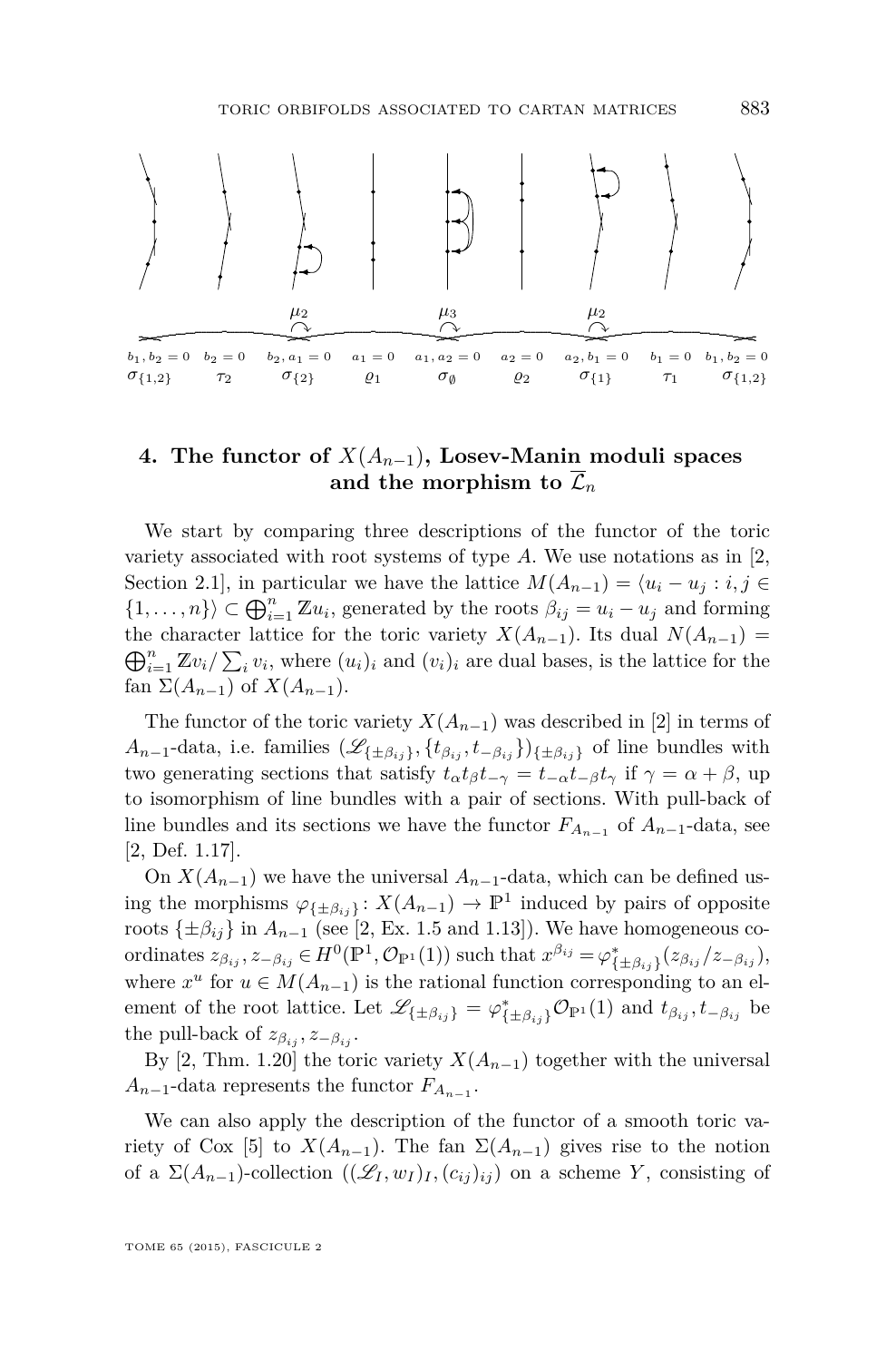<span id="page-22-0"></span>line bundles on *Y* with a global section  $(\mathscr{L}_I, w_I)$  for  $\emptyset \neq I \subseteq \{1, ..., n\}$ and isomorphisms  $c_{ij}$ :  $\left( \bigotimes_{i \in I, j \notin I} \mathscr{L}_I \right) \otimes \left( \bigotimes_{i \notin I, j \in I} \mathscr{L}_I^{\otimes -1} \right) \to \mathcal{O}_Y$  for  $i, j \in I$  $\{1, \ldots, n\}, i \neq j$ , such that identifications of the form  $c_{ij} \otimes c_{jk} = c_{ik}$  hold. These data have to satisfy the nondegeneracy condition that for any point *y* ∈ *Y* there are sets  $I_1$  ⊂  $\ldots$  ⊂  $I_{n-1}$  ⊂  $\{1,\ldots,n\}$  with  $|I_i| = i$  such that  $w_I(y) \neq 0$  if  $I \neq I_1, \ldots, I_{n-1}$ . We denote the functor of  $\Sigma(A_{n-1})$ -collections by  $C_{\Sigma(A_{n-1})}$ .

On  $X(A_{n-1})$  we have the universal  $\Sigma(A_{n-1})$ -collection given by the line bundles  $\mathscr{L}_I = \mathcal{O}_{X(A_{n-1})}(D_I)$ , where  $D_I$  is the torus invariant prime divisor corresponding to the ray generated by  $\sum_{i \in I} v_i$ , with the section  $w_I$  arising as the image of the 1-section under the natural inclusion  $\mathcal{O}_{X(A_{n-1})} \to$  $\mathcal{O}_{X(A_{n-1})}(D_I)$  and the isomorphisms  $c_{ij}: \mathcal{O}_{X(A_{n-1})}(\sum_{i \in I, j \notin I} D_I)$  $-\sum_{i \notin I, j \in I} D_I$   $\to \mathcal{O}_{X(A_{n-1})}$  induced by multiplication with the rational functions  $x^{\beta_{ij}}$  on  $X(A_{n-1})$ .

By [\[5\]](#page-38-0) the toric variety  $X(A_{n-1})$  together with the universal  $\Sigma(A_{n-1})$ -collection  $((\mathcal{O}_{X(A_{n-1})}(D_I), w_I)_I, (c_{ij})_{ij})$  represents the functor  $C_{\Sigma(A_{n-1})}$ .

As both functors  $C_{\Sigma(A_{n-1})}$  and  $F_{A_{n-1}}$  are isomorphic to the functor of the toric variety  $X(A_{n-1})$ , we have an isomorphism of functors  $C_{\Sigma(A_{n-1})} \to$  $F_{A_{n-1}}$ , which we describe explicitely.

PROPOSITION  $4.1.$  – By the following procedure we can construct  $A_{n-1}$ -data  $(\mathscr{L}_{\{\pm \beta_{ij}\}}$ ,  $\{t_{\beta_{ij}}, t_{-\beta_{ij}}\}$  aut of a  $\Sigma(A_{n-1})$ -collection  $((\mathscr{L}_I, w_I)_I, (c_{ij})_{ij})$  over a scheme *Y* : for a pair of opposite roots  $\pm \beta_{ij}$  in  $A_{n-1}$  we have isomorphisms  $\bigotimes_{i \in I, j \notin I} \mathscr{L}_I \stackrel{\sim}{\longleftrightarrow} \bigotimes_{i \notin I, j \in I} \mathscr{L}_I$  of line bundles on *Y* defined by  $c_{ij}, c_{ji}$  inverse to each other, and we let  $\mathscr{L}_{\{\pm \beta_{ij}\}}$  be a line bundles in the same isomorphism class, with the sections  $t_{\beta_{ij}}$ ,  $t_{-\beta_{ij}}$ defined as the images of  $\prod_{i \in I, j \notin I} w_i, \prod_{i \notin I, j \in I} w_i$  in  $\mathscr{L}_{\{\pm \beta_{ij}\}}$  under isomorphisms compatible with the above. This construction defines an isomorphism of functors  $C_{\Sigma(A_{n-1})} \to F_{A_{n-1}}$ , mapping the universal  $\Sigma(A_{n-1})$ collection to the universal *An*−1-data.

Proof. — This construction defines a morphism of functors  $C_{\Sigma(A_{n-1})} \to$  $F_{A_{n-1}}$ , in particular the requirement that the two sections  $t_{\pm\beta_{ij}}$  as defined in the construction generate the line bundle  $\mathscr{L}_{\{\pm \beta_{ij}\}}$  follows from the nondegeneracy condition of  $\Sigma(A_{n-1})$ -data. One can show that this morphism of functors is an isomorphism by showing that it coincides with the composition of isomorphisms  $C_{\Sigma(A_{n-1})} \to \text{Mor}(\cdot, X(A_{n-1})) \to F_{A_{n-1}}$ . This follows from the fact that the universal  $\Sigma(A_{n-1})$ -collection is mapped to the universal  $A_{n-1}$ -data, which is easy to verify.  $□$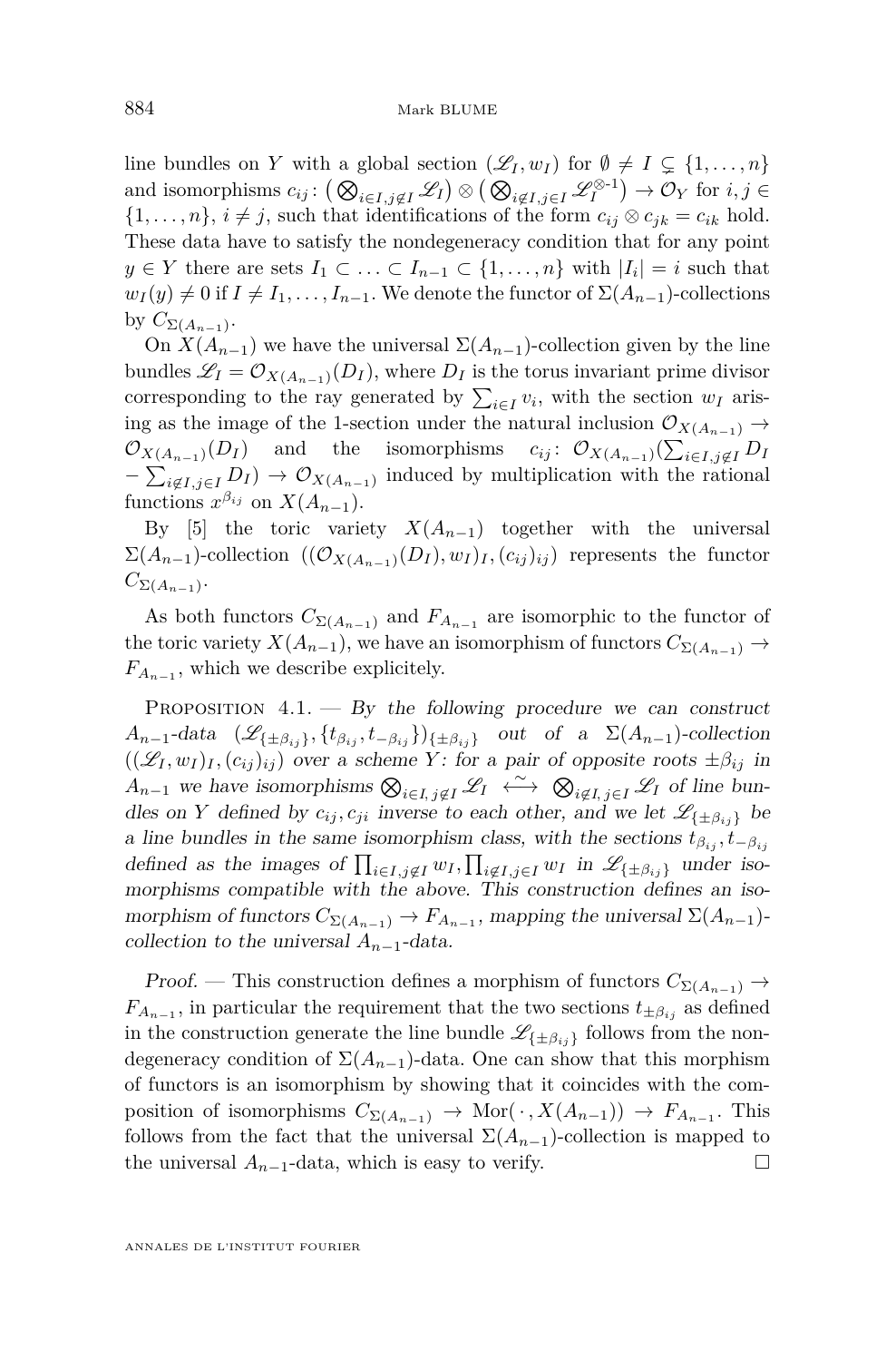<span id="page-23-0"></span> $\bigotimes_{i \in I} \mathscr{L}_I \xrightarrow{\sim} \bigotimes_{j \in I} \mathscr{L}_I$  via multiplication by the rational function  $x^{\beta_{ij}}$ . Considering the universal data on  $X(A_{n-1})$ , we have isomorphisms For any chosen  $j \in \{1, \ldots, n\}$  we may define  $x_1, \ldots, x_n \in H^0(X(A_{n-1}),$  $\bigotimes_{j\in I} \mathscr{L}_I$  as images of the sections  $\prod_{1\in I} w_I, \ldots, \prod_{n\in I} w_I$  under these isomorphisms. We then have  $x^{\beta_{ij}} = x_i/x_j$ .

DEFINITION 4.2. — Given an ordering  $i_1, \ldots, i_n$  of the set  $\{1, \ldots, n\}$ , we define line bundles  $\mathscr{L}_1, \ldots, \mathscr{L}_{n-1}$  on  $X(A_{n-1})$  and sections  $x_J$  of  $\mathscr{L}_{|J|}$ . Let

$$
\mathcal{L}_j = \bigotimes_I \mathcal{L}_I^{\otimes (|\{i_1, \ldots, i_j\} \cap I| - \max\{0, |I| + j - n\})}
$$

be defined in terms of the universal  $\Sigma(A_{n-1})$ -collection. The line bundles  $\bigotimes_I \mathscr{L}_I^{\otimes (|J \cap I| - \max\{0, |I| + j - n\})}$ *I* for any *J* ⊂ {1*, . . . , n*} of cardinality *j* are isomorphic to  $\mathscr{L}_j$  via multiplication by  $\prod_{i \in J} x_i / \prod_{k=1}^j x_{i_k}$  (can also be expressed in terms of the isomorphisms  $c_{ij}$  being part of the universal  $\Sigma(A_{n-1})$ -collection). We define  $x_J \in H^0(X(A_{n-1}), \mathscr{L}_j)$  as the image of  $\prod_I w_I^{|J \cap I| - \max\{0, |I| + j - n\}}$  $I$ <sup>I</sup> $I$ <sup>1</sup> $I$ <sup>1</sup> $I$ </sup> $I$ <sup> $+J$ </sup> $I$ <sup> $+J$ </sup> $I$ <sup>3</sup> $I$ </sup> under this isomorphism.

For these sections  $x_J \in H^0(X(A_{n-1}), \mathscr{L}_{|J|})$  we have equations of rational functions

$$
\prod_{j\in J} x_j/\prod_{j\in J'} x_j = x_J/x_{J'} = \prod_{j\in J'} x_{\{1,\ldots,n\}\setminus\{j\}}/\prod_{j\in J} x_{\{1,\ldots,n\}\setminus\{j\}}.
$$

Remark 4.3. — The line bundle  $\mathscr{L}_j$  was defined as  $\mathcal{O}_{X(A_{n-1})}(D)$  in terms of the divisor  $D = \sum_{I} d_I D_i$ , where  $d_I = |\{i_1, \ldots, i_j\} \cap I| - \max\{0,$  $|I| + j - n$ , which corresponds to the lattice polytope

$$
\Delta_j(A_{n-1}) = \bigcap_I \{ u \in M(A_{n-1})_{\mathbb{Q}} : \sum_{i \in I} v_i(u) \geq -d_I \}
$$
  
= 
$$
\text{conv} \{ \sum_{i \in J} u_i - \sum_{k=1}^j u_{i_k} : |J| = j \}
$$

in  $M(A_{n-1})$ <sub>Q</sub>; the elements  $x_J$  ∈  $H^0(X(A_{n-1}), \mathscr{L}_j)$  for  $|J| = j$  form a basis of global sections. Different choices of the ordering fixed in the definition give rise to translated polytopes.

The line bundle  $\mathscr{L}_1$  with its basis of global sections  $x_1, \ldots, x_n$  defines a morphism  $X(A_{n-1}) \to \mathbb{P}^{n-1}$ . This morphism is a composition of toric blow-ups as described in [\[12,](#page-39-0) (4.3.13)]. It maps the divisors  $D_{\{i\}}$  of  $X(A_{n-1})$ to the torus invariant prime divisor  $D_i = \{x_i = 0\}$  of  $\mathbb{P}^{n-1}$ , and more generally  $D_I$  to  $\bigcap_{i \in I} D_i$ . Similarly, we have a morphism  $X(A_{n-1}) \to \mathbb{P}^{n-1}$  defined by the line bundle  $\mathscr{L}_{n-1}$  mapping the divisor  $D_{\{1,\ldots,n\}\setminus\{i\}}$  of  $X(A_{n-1})$ to the torus invariant prime divisor  $D_i^* = \{x_{\{1,\ldots,n\}\setminus\{i\}} = 0\}$  of  $\mathbb{P}^{n-1}$ , and more generally  $D_{\{1,\ldots,n\}\setminus I}$  to  $\bigcap_{i\in I} D_i^*$ , see also [\[12,](#page-39-0) (4.3.14)]. We also consider the morphisms defined by the other line bundles  $\mathcal{L}_i$ :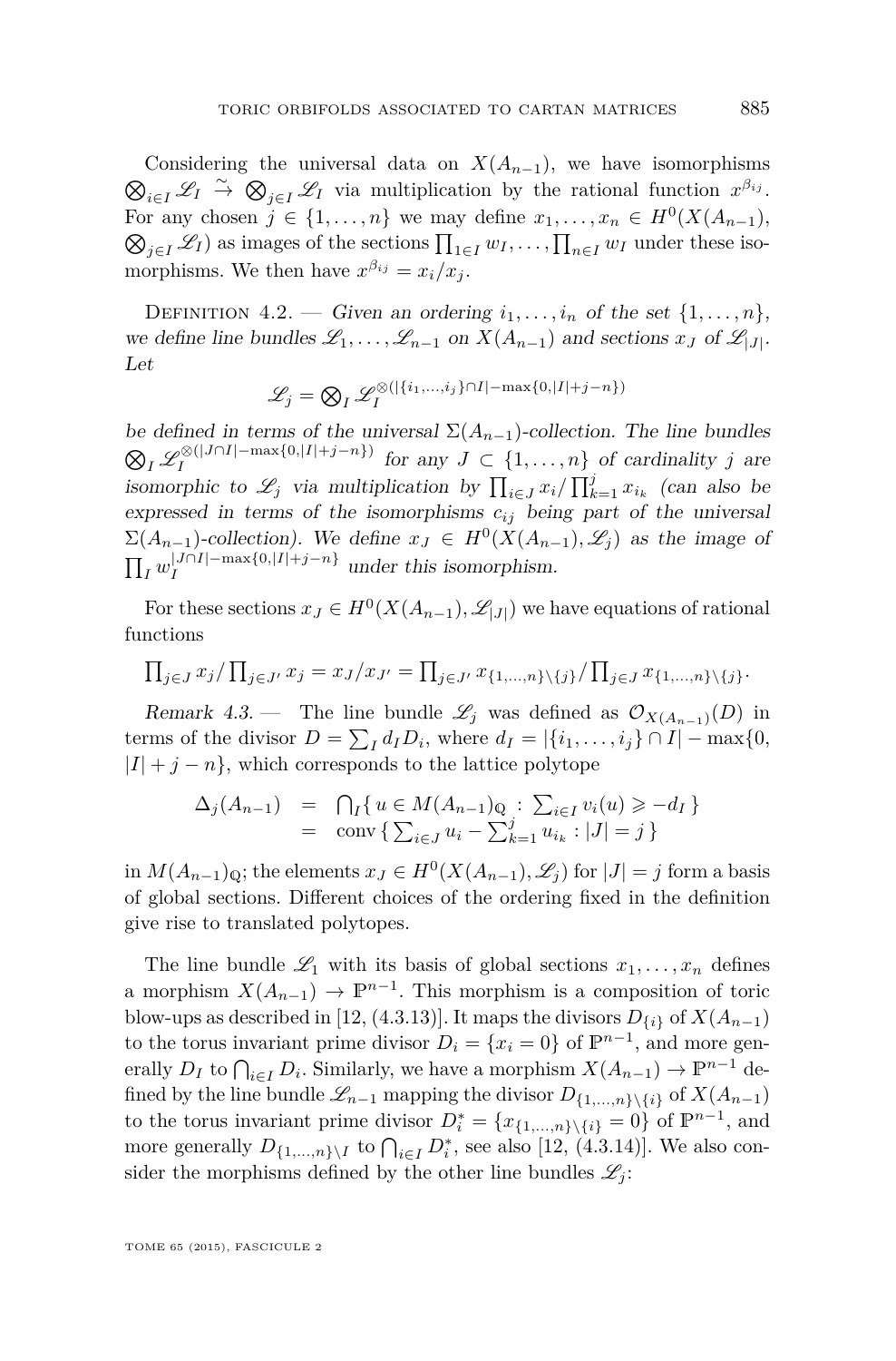<span id="page-24-0"></span>PROPOSITION 4.4. — The line bundle  $\mathcal{L}_j$  is generated by the basis of global sections  $(x_J)_{|J|=j}$ , it determines a projective toric morphism

$$
X(A_{n-1}) \rightarrow \mathbb{P}(\langle x_J : |J| = j \rangle) \cong \mathbb{P}^{\binom{n}{j}-1}
$$

which is birational onto its image. Together, these morphisms form a closed embedding

$$
X(A_{n-1}) \to \prod_{j=1}^{n-1} \mathbb{P}(\langle x_j : |J| = j \rangle) \cong \prod_{j=1}^{n-1} \mathbb{P}^{\binom{n}{j}-1}.
$$
 (4.1)

The subscheme  $X(A_{n-1})$  in this product is defined by homogeneous equations

$$
\prod_{i=1}^{l} x_{J_i} = \prod_{i=1}^{l} x_{J'_i}
$$
\n(4.2)

where  $\emptyset \neq J_i$ ,  $J'_i \subsetneq \{1, ..., n\}$  such that  $|J_i| = |J'_i|$  and the equation for the characteristic functions  $\sum_i \chi_{J_i} = \sum_i \chi_{J_i'}$  is satisfied.

Proof. — That  $\mathscr{L}_i$  is generated by global sections  $(x_J)_{|J|=i}$  and determines a projective toric morphism follows from the fact that  $\mathscr{L}_i$  can be reconstructed from the polytope  $\Delta_i(A_{n-1})$ , see remark [4.3.](#page-23-0) This morphism is birational onto its image since the polytope is full-dimensional. We describe these morphisms in terms of the corresponding maps of fans.

For the toric variety  $\mathbb{P}(\langle x_j : |J| = j \rangle)$  we have the character lattice  $M(A_{n-1})$ *j* ⊂  $\bigoplus_{|J|=j} \mathbb{Z} u_J$  generated by differences  $u_J - u_{J'}$  and the dual  $\text{lattice } N(A_{n-1})_j = (\bigoplus_{|J|=j} \mathbb{Z} v_J) / (\sum_J v_J)$ . The fan of  $\mathbb{P}(\langle x_J : |J| = j_J)$ *j*) has the one-dimensional cones generated by the  $v_J$ . The morphism  $X(A_{n-1}) \rightarrow \mathbb{P}(\langle x_j : |J| = j \rangle)$  is determined by the map of lattices  $M(A_{n-1})_j \to M(A_{n-1})$ ,  $u_J \mapsto \sum_{i \in J} u_i$ , or dually  $N(A_{n-1}) \to N(A_{n-1})_j$ ,  $v_i \mapsto \sum_{i \in J} v_J$ , which defines a map of fans.

 $\bigoplus_{j=1}^n M(A_{n-1})_j \to M(A_{n-1})$  with kernel generated by elements of the The product of these morphisms is given by the map of lattices form  $\sum_i n_{J_i} - \sum_i n_{J'_i}$  such that  $|J_i| = |J'_i|$  and  $\sum_i \chi_{J_i} = \sum_i \chi_{J'_i}$ . This gives rise to the homogeneous equations.

The maximal cones of the fan of  $\mathbb{P}(\langle x_j : |J| = j \rangle)$  are the cones  $\sigma_J$ generated by  $\{v_{J'} | J' \neq J, |J'| = j\}$ . For an ordering  $i_1, \ldots, i_n$  of  $\{1, \ldots, n\}$ the preimage of the maximal cone  $\sigma_{\{i_n\}} \times \sigma_{\{i_n, i_{n-1}\}} \times \ldots \times \sigma_{\{i_n, ..., i_2\}}$  of the product fan is the maximal cone of  $\Sigma(A_{n-1})$  generated by  $v_{i_1}, v_{i_1}$  +  $v_{i_2}, \ldots, v_{i_1} + \ldots + v_{i_{n-1}}$ , thus the open sets corresponding to maximal cones of this form cover the image of  $X(A_{n-1})$ . The corresponding maps of coordinate algebras are surjective, so the morphism is a closed embedding.  $\Box$ 

Remark 4.5. — The (*n*−1)-dimensional permutohedron, usually defined in an *n*-dimensional vector space as convex hull of the orbit of  $(n, n-1)$ ,  $\dots$ , 1) under the action of the symmetric group  $S_n$  permuting the given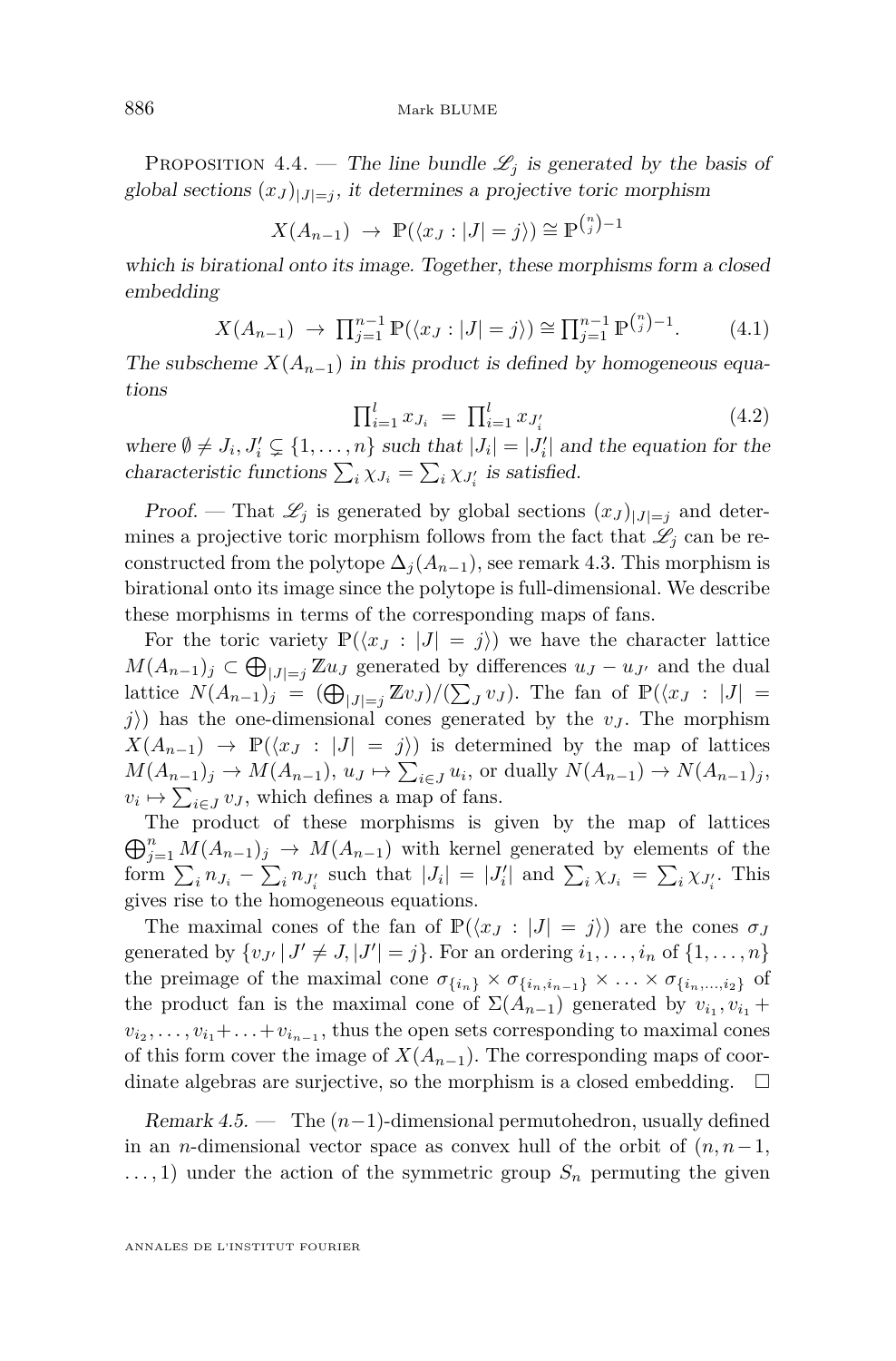<span id="page-25-0"></span>basis (cf. for example [\[12,](#page-39-0) (4.3.10)]), can be considered as a lattice polytope in  $M(A_{n-1})$ <sub>Q</sub> ⊂  $\mathbb{Q}^n$  after a translation moving one of its vertices, specified by fixing an ordering  $i_1, \ldots, i_n$  of the set  $\{1, \ldots, n\}$ , to the origin:

$$
\Delta(A_{n-1}) = \text{conv}\left\{\sum_{k=1}^{n-1} (n-k)u_{\sigma(k)} - \sum_{k=1}^{n-1} (n-k)u_{i_k} : \sigma \in S_n\right\}.
$$

We have Minkowski sum decompositions of the permutohedron, first

$$
\Delta(A_{n-1}) = \sum_{k < j} l_{i_j i_k}
$$

into line segments  $l_{ij} = \{r \cdot \beta_{ij} | 0 \leq r \leq 1\}$  corresponding to the line bundles  $\mathscr{L}_{\{\pm \beta_{ii}\}}$  forming the universal  $A_{n-1}$ -data (choosing  $\mathcal{O}_{X(A_{n-1})}(\sum_{i_k \in I, i_j \notin I} D_I)$  in the isomorphism class of  $\mathscr{L}_{\{\pm \beta_{i_j i_k}\}}$  if  $k < j$ ), and second

$$
\Delta(A_{n-1}) = \Delta_1(A_{n-1}) + \ldots + \Delta_{n-1}(A_{n-1})
$$

into the polytopes corresponding to the line bundles  $\mathscr{L}_i$ .

Remark  $4.6.$  — The closed embedding  $(4.1)$  together with the functor of projective spaces gives another description of the functor of the toric variety  $X(A_{n-1})$ . We have a contravariant functor on the category of schemes: its data on a scheme *Y* are line bundles with generating sections  $(\mathscr{L}_j, (x_j)_{|J|=j})_{j=1,\dots,n-1}$  up to isomorphism such that the sections satisfy the relations [\(4.2\)](#page-24-0), and for morphisms of schemes we have the pullback of line bundles with sections. We call the data on  $X(A_{n-1})$  intro-duced in definition [4.2](#page-23-0) the universal data on  $X(A_{n-1})$ . Then, the toric variety  $X(A_{n-1})$  together with the universal data represents this functor. Further, the method of definition [4.2](#page-23-0) applied to  $\Sigma(A_{n-1})$ -data over arbitrary schemes gives a morphism from  $C_{\Sigma(A_{n-1})}$  to this functor, mapping the universal  $\Sigma(A_{n-1})$ -collection to the universal data. As in the proof of proposition [4.1](#page-22-0) this implies that we have an isomorphism of functors.

The following observation can be directly calculated from the definition of the line bundles  $\mathscr{L}_i$ .

LEMMA  $4.7.$  — We have isomorphisms

$$
\mathcal{L}_{j-1}^{\otimes 1} \otimes \mathcal{L}_j^{\otimes 2} \otimes \mathcal{L}_{j+1}^{\otimes 1} \cong \bigotimes_{|J|=n-j} \mathcal{L}_J \tag{4.3}
$$

where we set  $\mathcal{L}_0 = \mathcal{L}_n = \mathcal{O}_{X(A_{n-1})}$ .

DEFINITION 4.8. — We define the divisors  $C_1, \ldots, C_{n-1}$  and  $D_1, \ldots, D_{n-1}$  on  $X(A_{n-1})$ . Let  $D_j = \sum_{|J|=n-j} D_J$  and let  $C_j$  be the zero divisor of the section  $\sum_{|J|=j} x_J$  of the line bundle  $\mathscr{L}_j$ .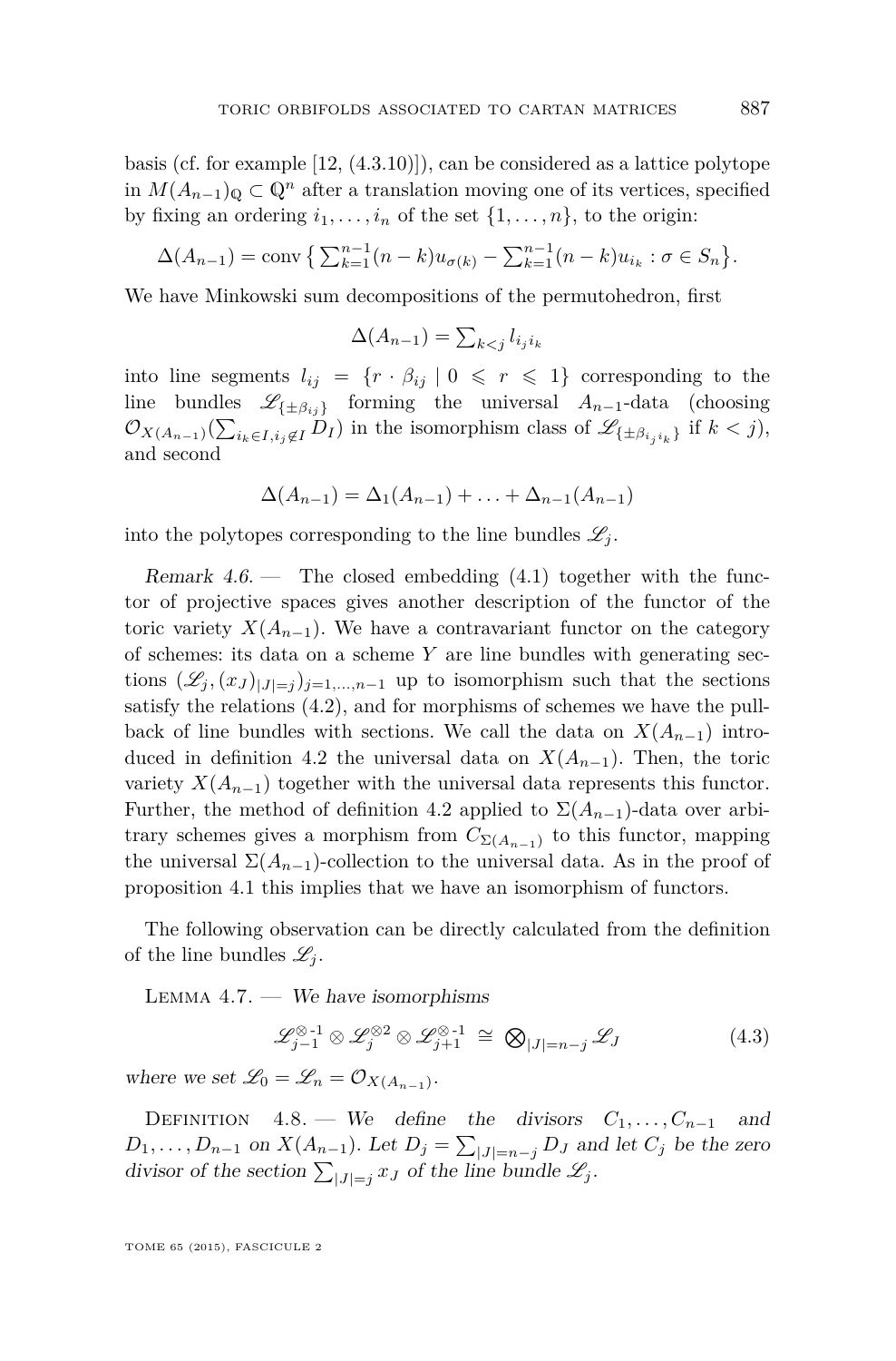<span id="page-26-0"></span>Remark  $4.9.$  — We may write the isomorphism  $(4.3)$  as linear equivalence of divisors

$$
2C_j - C_{j-1} - C_{j+1} \sim D_j.
$$

The rational function

$$
\frac{\left(\sum_{|I|=j-1} x_I\right)\left(\sum_{|I|=j+1} x_I\right)}{\left(\sum_{|I|=j} x_I\right)^2} \tag{4.4}
$$

has divisor  $D_i + C_{i-1} + C_{i+1} - 2C_i$ .

LEMMA 4.10. — For  $j = 1, ..., n-1$  we have  $C_j ∩ D_j = ∅$ .

Proof. — Can easily be checked locally using the covering of the following remark.

Remark 4.11. — Given a  $\Sigma(A_{n-1})$ -collection  $((\mathscr{L}_I, w_I)_I, (c_{ij})_{ij})$  on a scheme *Y* , by nondegeneracy we have the following covering of *Y* by open subschemes: for a permutation  $\sigma \in S_n$  set  $\mathcal{I}_{\sigma} = \{ \{\sigma(n) \}, \sigma(n) \}$  $\{\sigma(n), \sigma(n-1)\}, \ldots, \{\sigma(n), \ldots, \sigma(2)\}\}\$ and let  $W_{\sigma}$  be the open subscheme of *Y* where  $w_I \neq 0$  for  $I \notin \mathcal{I}_{\sigma}$ .

In the case of the universal  $\Sigma(A_{n-1})$ -collection on  $X(A_{n-1})$  the subscheme  $W_{\sigma} \subset X(A_{n-1})$  corresponds to the maximal cone  $\langle v_{\sigma(n)}, \ldots, v_{\sigma(n)} \rangle +$  $\ldots + v_{\sigma(2)} \subset N(A_{n-1})_{\mathbb{Q}}$  dual to the cone generated by the simple roots  $u_{\sigma(n)} - u_{\sigma(n-1)}, \ldots, u_{\sigma(2)} - u_{\sigma(1)}$  and has as coordinate algebra the polynomial ring generated by  $\frac{x_{\sigma(n)}}{x_{\sigma(n-1)}}, \ldots, \frac{x_{\sigma(2)}}{x_{\sigma(1)}}$  $\frac{x_{\sigma(2)}}{x_{\sigma(1)}}$ .

By [\[2,](#page-38-0) Thm. 3.19] there is an isomorphism between the functor  $F_{A_{n-1}}$  and the moduli functor of *n*-pointed chains of  $\mathbb{P}^1$   $\overline{L}_n$ mapping the universal  $A_{n-1}$ -data to the universal *n*-pointed chain  $(X(A_n) \to X(A_{n-1}), s_-, s_+, s_1, \ldots, s_n)$  defined in [\[2,](#page-38-0) Con. 3.6]. This means that the toric variety  $X(A_{n-1})$  coincides with the Losev-Manin moduli space  $L_n$  (we use the same symbol for the functor and the moduli space). The construction uses an embedding of *n*-pointed chains into  $(\mathbb{P}^1)^n$ .

This also implies that there is an isomorphism between the functor  $C_{\Sigma(A_{n-1})}$  and the moduli functor  $\overline{L}_n$  compatible with the other isomorphisms of functors. We make this isomorphism explicit using an embedding of *n*-pointed chains into  $\mathbb{P}^n$ .

CONSTRUCTION 4.12. — Let  $((\mathscr{L}_I, w_I)_I, (c_{ij})_{ij})$  be a  $\Sigma(A_{n-1})$ -collection over a scheme *Y*. We construct an *n*-pointed chain of  $\mathbb{P}^1$  (*C*  $\rightarrow$ *Y*, *s*<sub>-</sub>*, s*<sub>+</sub>*, s*<sub>1</sub>*, ..., s<sub>n</sub>*) using the covering of *Y* by  $(W_{\sigma})_{\sigma \in S_n}$  (see remark 4.11).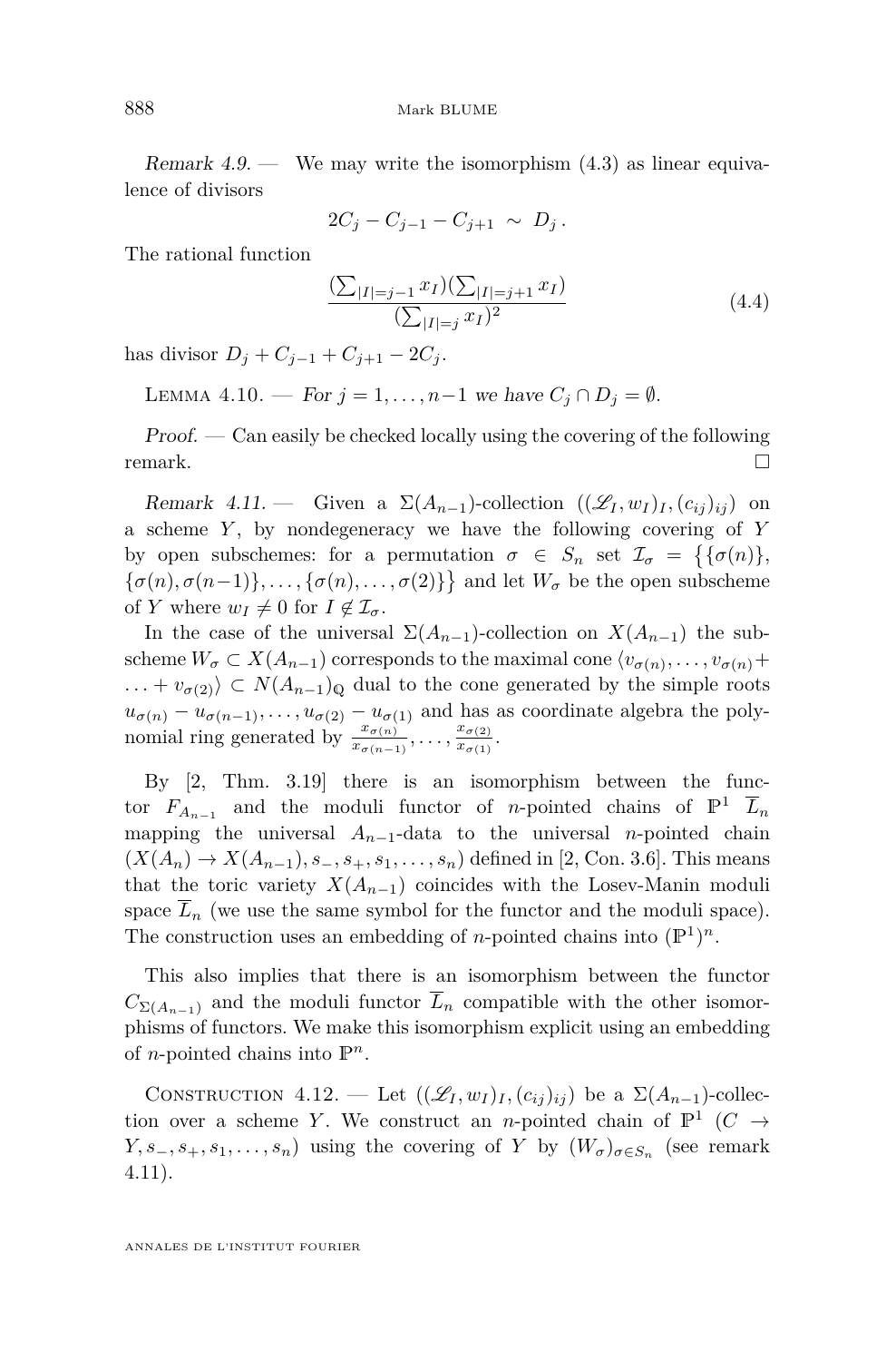<span id="page-27-0"></span> $\text{For } \sigma \in S_n \text{ the restricted } \Sigma(A_{n-1})\text{-collection }((\mathscr{L}_I|_{W_\sigma}, w_I|_{W_\sigma})_I, (c_{ij}|_{W_\sigma})_{ij})$ is isomorphic to a  $\Sigma(A_{n-1})$ -collection  $((\mathscr{L}_I^{\sigma}, w_I^{\sigma})_I, (c_{ij}^{\sigma})_{ij})$  on  $W_{\sigma}$  with the property  $(\mathscr{L}_I^{\sigma}, w_I^{\sigma}) = (\mathcal{O}_{W_{\sigma}}, 1)$  for  $I \notin \mathcal{I}_{\sigma}$ , and for  $i = 1, \ldots, n - 1$  we have isomorphisms  $c^{\sigma}_{\sigma(i+1),\sigma(i)}: \mathscr{L}^{\sigma}_{\{\sigma(n),\ldots,\sigma(i+1)\}} \to \mathcal{O}_{W_{\sigma}}$ . Let  $w^{\sigma}_i \in \mathcal{O}_{W_{\sigma}}(W_{\sigma})$ be the image of  $w_{\{\sigma(n),\dots,\sigma(i+1)\}}$ . Equivalently, we can use the restricted original data  $((\mathscr{L}_I|_{W_\sigma}, w_I|_{W_\sigma})_I, (c_{ij}|_{W_\sigma})_{ij})$  and the image of the respective product of the restricted  $w_I$ 's under  $c_{\sigma(i+1),\sigma(i)}|_{W_{\sigma}}$ .

>From these functions  $w_1^{\sigma}, \ldots, w_{n-1}^{\sigma}$  we construct an *n*-pointed chain over  $W_{\sigma}$  embedded in the projective space  $\mathbb{P}^n_{W_{\sigma}}$  with homogeneous coordinates  $y_0, \ldots, y_n$ . Let  $C_{\sigma}$  be the subscheme of  $\mathbb{P}_{W_{\sigma}}^n$  defined by the equations  $y_i y_{j+1} = w_{i+1}^{\sigma} \cdots w_j^{\sigma} y_{i+1} y_j$  for  $0 \leq i < j < n$  (cf. construction [3.6\)](#page-18-0), the sections  $s^{\sigma}_{\sigma(i)}$  defined by the additional equation  $y_{i-1} = y_i \neq 0$ , and let *s*<sup>*σ*</sup><sub>*-*</sub>, *s*<sup>*σ*</sup><sub>*f*</sub> be the sections  $(1:0:...:0), (0:...:0:1)$ .

These *n*-pointed chains  $(C_{\sigma} \to W_{\sigma}, s^{\sigma}_{-}, s^{\sigma}_{+}, s^{\sigma}_{1}, \dots, s^{\sigma}_{n})$  can be glued to an *n*-pointed chain  $(C \rightarrow Y, s_-, s_+, s_1, \ldots, s_n)$  over *Y*.

PROPOSITION 4.13. — Construction [4.12](#page-26-0) is valid and defines an isomorphism between the functor  $C_{\Sigma(A_{n-1})}$  and the moduli functor of *n*-pointed chains of  $\mathbb{P}^1$  mapping the universal  $\Sigma(A_{n-1})$ -collection  $((\mathcal{O}_{X(A_{n-1})}(D_I)),$  $w_I$ ,  $(c_{ij})_{ij}$  to the universal *n*-pointed chain  $(X(A_n) \to X(A_{n-1}), s_-, s_+, s_+$  $s_1, \ldots, s_n$ ).

Proof. — Given  $\Sigma(A_{n-1})$ -data over a scheme *Y*, it is easy to show that construction [4.12](#page-26-0) locally over the open subschemes  $W_{\sigma} \subseteq Y$  defines *n*pointed chains of  $\mathbb{P}^1$  (compare also to construction [3.6\)](#page-18-0).

We show that, applying the isomorphism of functors  $L_n \to F_{A_{n-1}}$  to these objects over  $W_{\sigma}$ , we obtain  $A_{n-1}$ -data which coincide with the data we get by applying the functor  $C_{\Sigma(A_{n-1})} \to F_{A_{n-1}}$  to the restricted data. According to [\[2,](#page-38-0) Section 3.3] we extract  $A_{n-1}$ -data from an *n*-pointed chain  $(C_{\sigma} \rightarrow W_{\sigma}, s^{\sigma}_{-}, s^{\sigma}_{+}, s^{\sigma}_{1}, \ldots, s^{\sigma}_{n})$  via projections to  $\mathbb{P}^1_{W_{\sigma}}$  such that  $s^{\sigma}_{-}, s^{\sigma}_{+}$  become the  $(1:0), (0:1)$ -section and a given section  $s^{\sigma}_{i}$  becomes the section  $(1 : 1)$ . In the present case for  $i = 1, \ldots, n$  the morphism determined by the rational functions  $1, y_i/y_{i-1}$  restricted to the component of  $C_{\sigma}$  containing  $s^{\sigma}_{\sigma(i)}$  after contracting the other components transforms the sections  $s^{\sigma}_{-}, s^{\sigma}_{+}, s^{\sigma}_{\sigma(i)}$  into the  $(1:0), (0:1), (1:1)$ -sections. For  $n = 1, \ldots, n-1$  the section  $s^{\sigma}_{\sigma(i+1)}$  becomes the section  $(w_i^{\sigma}:1)$ , and this gives  $(t_{-\beta_{\sigma(i),\sigma(i+1)}} : t_{\beta_{\sigma(i),\sigma(i+1)}}) = (w_i^{\sigma}:1)$  which coincides with the data obtained via proposition [4.1.](#page-22-0)

Thus, the chains over the open subschemes  $W_{\sigma}$  can be glued to an *n*pointed chain over the scheme *Y* and construction [4.12](#page-26-0) defines a morphism of functors  $C_{\Sigma(A_{n-1})} \to \overline{L}_n$ , such that its composition with  $\overline{L}_n \to F_{A_{n-1}}$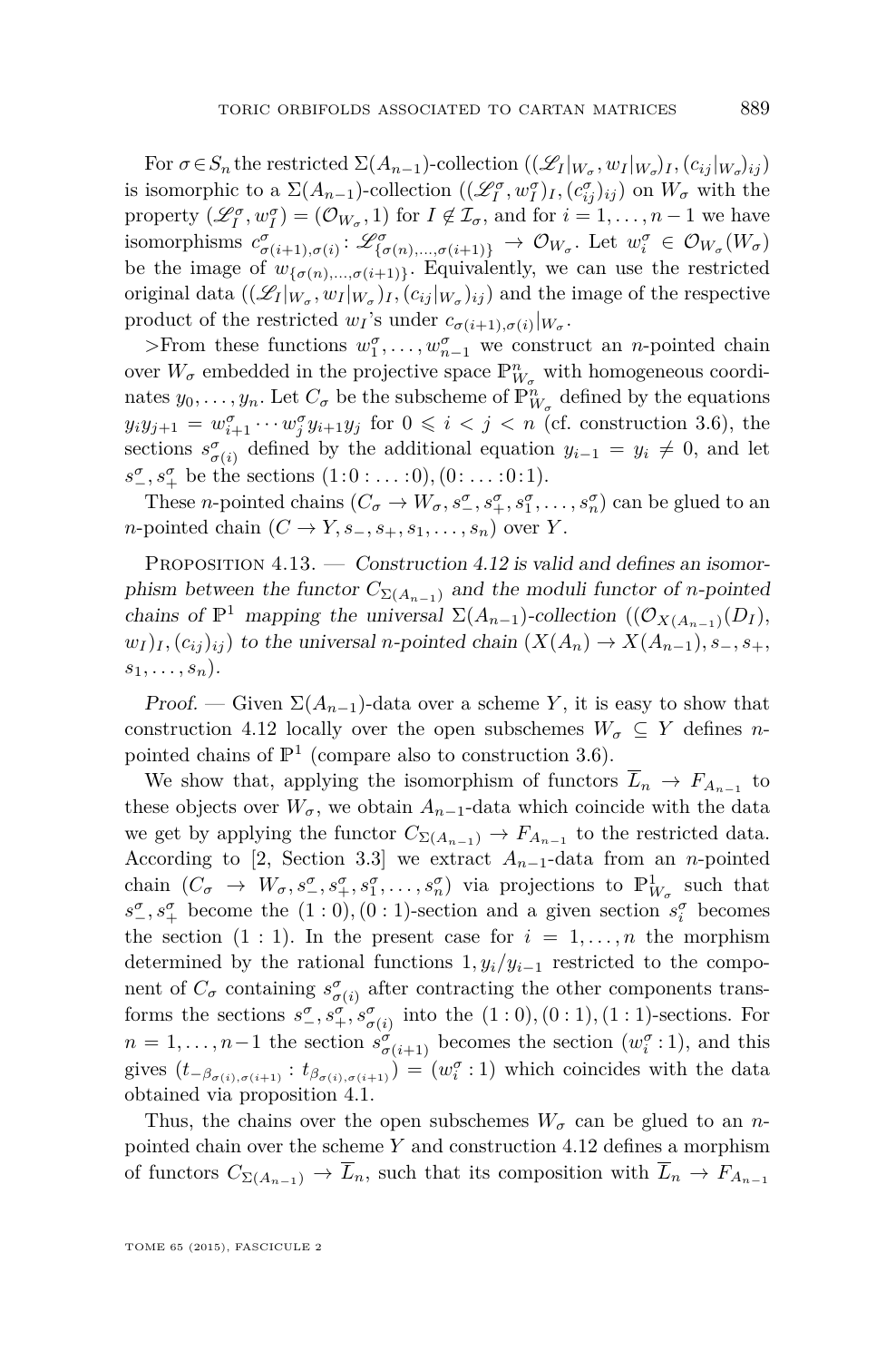<span id="page-28-0"></span>coincides with the isomorphism of functors  $C_{\Sigma(A_{n-1})} \to F_{A_{n-1}}$  defined in proposition [4.1.](#page-22-0) Since the other morphisms of functors are isomorphisms and map the given universal objects to the given universal objects, this is also true for  $C_{\Sigma(A_{n-1})} \to \overline{L}_n$ .

THEOREM 4.14. — The morphism  $\overline{L}_n \to \overline{\mathcal{L}}_n$  that arises by forgetting the labels of the *n* sections is given by the following  $\Upsilon(A_{n-1})$ -collection on  $L_n = X(A_{n-1})$ : for  $i = 1, ..., n-1$  let  $\mathscr{L}_{\varrho_i} = \mathcal{O}_{\overline{L}_n}(C_i)$  and  $\mathscr{L}_{\tau_i} = \mathcal{O}_{\overline{L}_n}(D_i)$ , let

$$
c_i: \ \mathscr{L}_{\tau_i} \mathscr{L}_{\varrho_{i-1}} \mathscr{L}_{\varrho_i}^{\otimes -2} \mathscr{L}_{\varrho_{i+1}} = \mathcal{O}_{\overline{L}_n} (D_i + C_{i-1} - 2C_i + C_{i+1}) \rightarrow \ \mathcal{O}_{\overline{L}_n}
$$

be given by multiplication by the rational function [\(4.4\)](#page-26-0), and let the sections  $a_i, b_i$  be defined as the images of the 1-sections under the inclusions  $\mathcal{O}_{\overline{L}_n} \to$  $\mathscr{L}_{\varrho_i}, \mathcal{O}_{\overline{L}_n} \to \mathscr{L}_{\tau_i}.$ 

Proof. — The data defined form a  $\Upsilon(A_{n-1})$ -collection, nondegeneracy follows from  $C_i \cap D_i = \emptyset$ , see lemma [4.10.](#page-26-0)

We use the covering by  $W_{\sigma}$ ,  $\sigma \in S_n$  (see remark [4.11\)](#page-26-0). We have an isomorphism  $((\mathscr{L}_{\varrho_i}, a_i)_i, (\mathscr{L}_{\tau_i}, b_i)_i, (c_i)_i)|_{W_\sigma} \to ((\mathcal{O}_{W_\sigma}, a_i^{\sigma})_i, (\mathcal{O}_{W_\sigma}, b_i^{\sigma})_i, (id)_i)$ of  $\Upsilon(A_{n-1})$ -collections on  $W_{\sigma}$  consisting of isomorphisms  $\mathscr{L}_{\tau_i}|_{W_{\sigma}} \to \mathcal{O}_{W_{\sigma}}$ given by multiplication with  $x_{\sigma(i+1)}/x_{\sigma(i)}$  (compare to construction [4.12\)](#page-26-0) and  $\mathscr{L}_{\varrho_i}|_{W_{\sigma}} \to \mathcal{O}_{W_{\sigma}}$  by multiplication with  $\left(\sum_{|I|=i} x_I\right)/x_{\{\sigma(1),\dots,\sigma(i)\}}.$ 

We show that the degree-*n*-pointed chain constructed from these data coincides with the degree-*n*-pointed chain that arises by forgetting the labels of the universal *n*-pointed chain coming from the universal  $\Sigma(A_{n-1})$ collection by proposition [4.13.](#page-27-0)

Applying construction [3.6](#page-18-0) to these data, we get a chain of  $\mathbb{P}^1$  *C*  $\subset \mathbb{P}_{W_{\sigma}}^n$ defined by the functions  $b_i^{\sigma} = x_{\sigma(i+1)}/x_{\sigma(i)}$  and a subscheme  $S \subset C$  finite of degree *n* over  $W_{\sigma}$  defined by the functions  $a_i^{\sigma} = \left(\sum_{|I|=i} x_I\right) / x_{\{\sigma(1),\dots,\sigma(i)\}}.$ 

Applying construction [4.12](#page-26-0) to the universal  $\Sigma(A_{n-1})$ -collection on *X*(*A*<sub>*n*−1</sub>), locally over  $W_{\sigma} \subset X(A_{n-1})$  again we get the chain of  $\mathbb{P}^1$  *C* ⊂  $\mathbb{P}_{W_{\sigma}}^n$  defined by the functions  $b_i^{\sigma} = x_{\sigma(i+1)}/x_{\sigma(i)}$ . The *n* sections are

$$
s_{\sigma(i)} = (\ldots : \frac{x_{\sigma(i)}}{x_{\sigma(i-2)}x_{\sigma(i-1)}} : \frac{x_{\sigma(i)}}{x_{\sigma(i-1)}} : 1 : 1 : \frac{x_{\sigma(i+1)}}{x_{\sigma(i)}} : \frac{x_{\sigma(i+1)}x_{\sigma(i+2)}}{x_{\sigma(i)}^2} : \ldots)
$$

in terms the coordinates  $y_0, \ldots, y_n$  of  $\mathbb{P}_{W_\sigma}^n$ , that is, we have  $y_{i-1}(s_{\sigma(i)}) =$  $y_i(s_{\sigma(i)})$  which we may set to 1, and then  $y_k(s_{\sigma(i)}) = x_{\sigma(i)}^{i-k}$  $x_{\sigma(1)} \cdots x_{\sigma(k)}$  $\frac{x_{\sigma(1)} \cdots x_{\sigma(k)}}{x_{\sigma(1)} \cdots x_{\sigma(i)}}$ . The sections are contained in the hyperplane defined by  $\sum_{k=0}^{n}(-)^{k}a_{k}^{\sigma}y_{k} = 0$ (set  $a_0^{\sigma} = a_n^{\sigma} = 1$ ):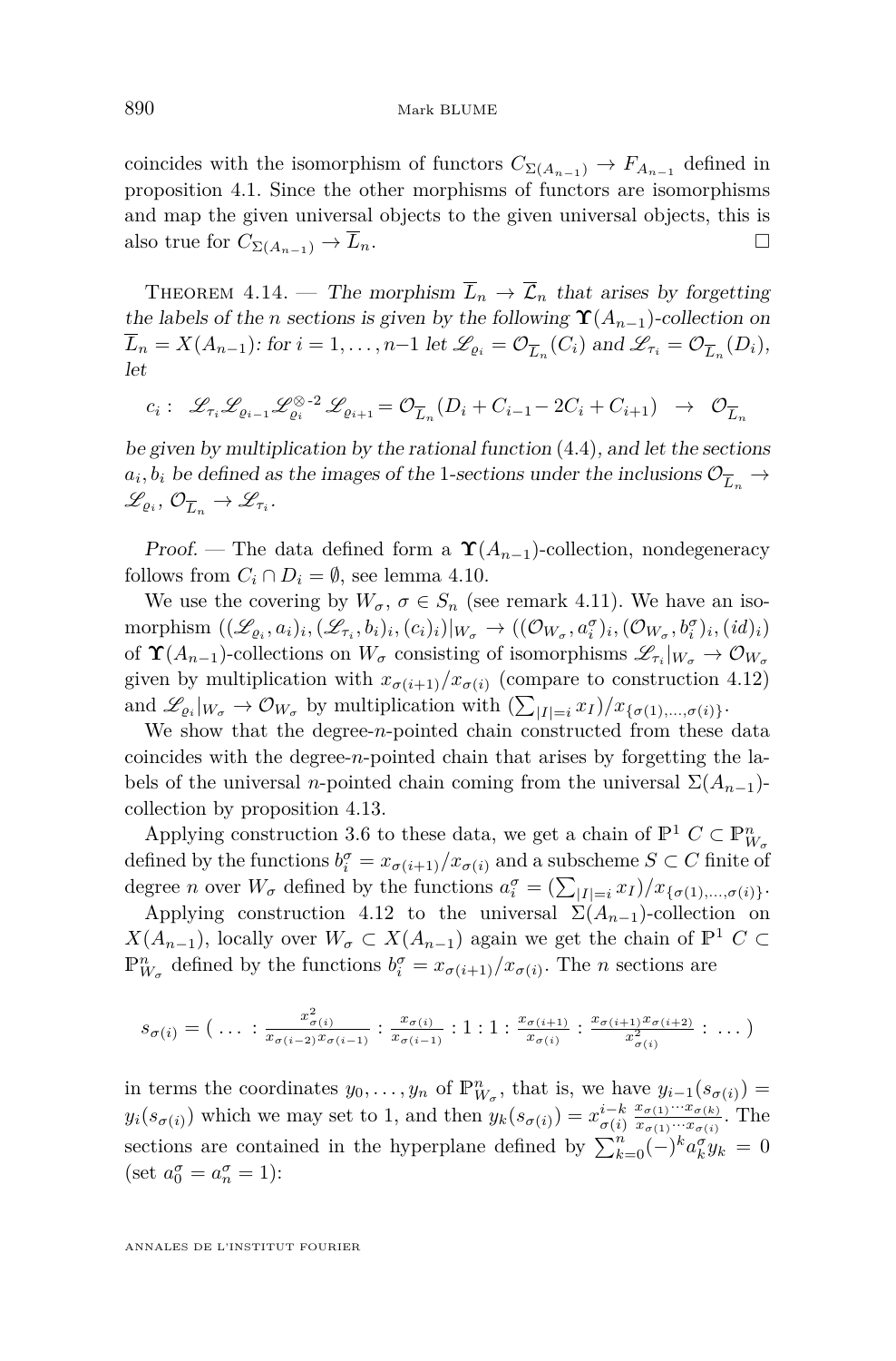<span id="page-29-0"></span>
$$
\sum_{k=0}^{n} (-)^{k} a_{k}^{\sigma} y_{k}(s_{\sigma(i)}) = \frac{x_{\sigma(i)}^{i}}{x_{\sigma(1)} \cdots x_{\sigma(i)}} \sum_{k=0}^{n} (-)^{k} \sum_{|I|=k} \frac{x_{I} x_{\sigma(1)} \cdots x_{\sigma(k)}}{x_{\{\sigma(1), \ldots, \sigma(k)\}} x_{\sigma(i)}^{k}}
$$
\n
$$
= \frac{x_{\sigma(i)}^{i}}{x_{\sigma(1)} \cdots x_{\sigma(i)}} \sum_{k=0}^{n} (-)^{k} \Biggl( \sum_{\substack{|I|=k \ \sigma(i) \neq I}} \frac{x_{I} x_{\sigma(1)} \cdots x_{\sigma(k)}}{x_{\{\sigma(1), \ldots, \sigma(k)\}} x_{\sigma(i)}^{k}} + \sum_{\substack{|I|=k \ \sigma(i) \in I}} \frac{x_{I} x_{\sigma(1)} \cdots x_{\sigma(k)}}{x_{\{\sigma(1), \ldots, \sigma(k)\}} x_{\sigma(i)}^{k}} \Biggr)
$$
\n
$$
= \frac{x_{\sigma(i)}^{i}}{x_{\sigma(1)} \cdots x_{\sigma(i)}} \sum_{k=0}^{n} \Biggl( (-)^{k} \sum_{\substack{|I|=k \ \sigma(i) \neq I}} \frac{x_{I} x_{\sigma(1)} \cdots x_{\sigma(k)}}{x_{\{\sigma(1), \ldots, \sigma(k)\}} x_{\sigma(i)}^{k}} - (-)^{k-1} \sum_{\substack{|I|=k \ \sigma(i) \neq I}} \frac{x_{I} x_{\sigma(1)} \cdots x_{\sigma(k-1)}}{x_{\{\sigma(1), \ldots, \sigma(k-1)\}} x_{\sigma(i)}^{k-1}} \Biggr)
$$
\n
$$
= 0
$$

The relative effective divisors  $\sum_i s_i$  and *S* in *C* over  $W_{\sigma}$  coincide since they coincide over the open dense subscheme of  $\overline{L}_n$  parametrising chains with distinct sections.

Remark  $4.15.$  – The results of this section imply a construction of a morphism of fibred categories from the functor of  $\Sigma(A_{n-1})$ -collections, considering the  $S_n$ -operation on this functor, to the category of  $\Upsilon(A_{n-1})$ collections such that the diagram

$$
C_{\Sigma(A_{n-1})} \leftrightarrow \overline{L}_n
$$
  
\n
$$
\downarrow \qquad \qquad \downarrow
$$
  
\n
$$
C_{\Upsilon(A_{n-1})} \leftrightarrow \overline{L}_n
$$

commutes.

Example 4.16. — In the case  $n = 2$  the functor  $F_{A_1} \cong C_{\Sigma(A_1)} \to C_{\Upsilon(A_1)}$ maps an object  $(\mathscr{L}_{\{\pm \beta_{12}\}}, \{t_{\beta_{12}}, t_{-\beta_{12}}\})$  of  $F_{A_1}$  over a scheme  $Y$  to the object

$$
((\mathcal{O}_Y(C_1), a_1), (\mathcal{O}_Y(D_1), b_1), c_1: \mathcal{O}_Y(D_1) \otimes \mathcal{O}_Y(C_1)^{\otimes -2} \overset{\sim}{\to} \mathcal{O}_Y) \cong ((\mathscr{L}_{\{\pm \beta_{12}\}}, t_{\beta_{12}} + t_{-\beta_{12}}), (\mathscr{L}_{\{\pm \beta_{12}\}}^{\otimes 2}, t_{\beta_{12}} t_{-\beta_{12}}), \mathscr{L}_{\{\pm \beta_{12}\}}^{\otimes 2} \otimes \mathscr{L}_{\{\pm \beta_{12}\}}^{\otimes -2} \overset{\sim}{\to} \mathcal{O}_Y)
$$
 of  $\mathcal{C}_{\Upsilon(A_1)}$ , cf. example 1.8.

#### **5. Pointed chains with involution and Cartan matrices of type** *B* **and** *C*

As a natural variation of  $\overline{\mathcal{L}}_n$  we consider moduli stacks  $\overline{\mathcal{L}}_n^{\pm}$  of stable degree-2*n*-pointed chains of  $\mathbb{P}^1$  with an involution.

DEFINITION 5.1. — We define the fibred category  $\overline{\mathcal{L}}_n^{\pm}$  of stable degree-2*n*-pointed chains of  $\mathbb{P}^1$  with involution. An object over a scheme *Y* is a collection  $(C \to Y, I, s_-, s_+, S)$ , where  $(C \to Y, s_-, s_+, S)$  is a stable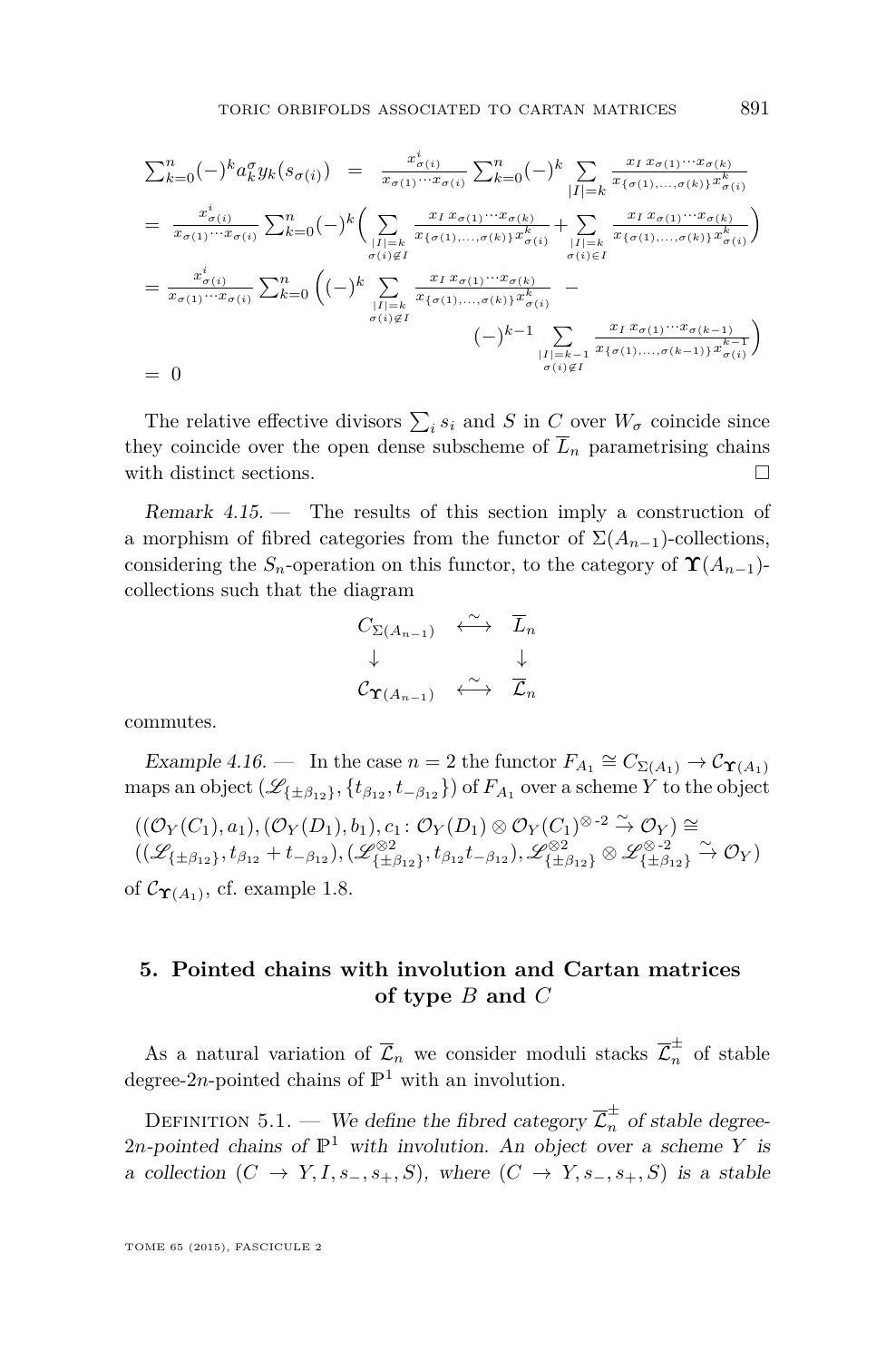degree-2*n*-pointed chain of  $\mathbb{P}^1$  over *Y* (definition [1.1\)](#page-4-0), *I* an automorphism of *C* over *Y* such that  $I^2 = id_C$  and  $I(s_-) = s_+$ , and *S* is invariant under *I*. Morphisms between objects are morphisms of degree-2*n*-pointed chains which commute with the involution *I*.

As in the case of  $\overline{\mathcal{L}}_n$ , see proposition [1.4,](#page-5-0) the fibred category  $\overline{\mathcal{L}}_n^{\pm}$  $\frac{1}{n}$  is a stack in the fpqc topology with representable finite diagonal.

Considering degree-2*n*-pointed chains of  $\mathbb{P}^1$  with involution as degree-2*n*-pointed chains defines a morphism of stacks  $\overline{\mathcal{L}}_n^{\pm} \to \overline{\mathcal{L}}_{2n}$  which makes  $\overline{\mathcal{L}}_n^{\pm}$  a subcategory of  $\overline{\mathcal{L}}_{2n}$  but in general not a substack, because a stable degree-2*n*-pointed chain may have automorphisms not commuting with an additional involution.

The moduli stack  $\mathcal{L}_n^{\pm}$  decomposes, unless we are working in characteristic 2, into two components  $\overline{\mathcal{L}}_n^{\pm} = \overline{\mathcal{L}}_{n,+}^{\pm} \cup \overline{\mathcal{L}}_{n,-}^{\pm}$ , where the component  $\overline{\mathcal{L}}_n^{\pm}$ *n,*+ parametrises isomorphism classes of stable degree-2*n*-pointed chains with involution  $(C, I, s_-, s_+, S)$  such that the degree of S in each of the fixed points under the involution is even. We first consider this main component  $\overline{\mathcal L}_{n,+}^\pm.$ 

The component  $\overline{\mathcal{L}}_{n,+}^{\pm}$  is related to the moduli space  $\overline{L}_n^{\pm}$  $\frac{+}{n}$  ≅ *X*(*C<sub>n</sub>*) of  $2n$ -pointed chains with involution defined in [\[3,](#page-38-0) Section 6]. There is a morphism  $\overline{L}_n^{\pm} \to \overline{\mathcal{L}}_{n,+}^{\pm}$  forgetting the labels of the sections. This morphism is equivariant with respect to the natural action of the Weyl group  $W(C_n)$  =  $(\mathbb{Z}/2\mathbb{Z})^n \rtimes S_n$  on  $\overline{L}_n^{\pm}$  $\frac{1}{n}$ , the coarse moduli space of  $\overline{\mathcal{L}}_{n,+}^{\pm}$  is  $\overline{L}_{n}^{\pm}/W(C_{n})$ . Sim-ilar as in proposition [1.5](#page-6-0) one can show that the morphism  $\overline{L}_n^{\pm} \to \overline{\mathcal{L}}_{n,+}^{\pm}$  is faithfully flat and finite of degree  $|W(C_n)| = 2^n n!$ .

These morphisms together with the morphisms  $\overline{L}_{2n} \to \overline{\mathcal{L}}_{2n}$  (see section [1\)](#page-4-0) and  $\overline{L}_n^{\pm} \to \overline{L}_{2n}$  (see [\[3,](#page-38-0) Rem. 6.16]) form a commutative diagram

$$
\begin{array}{ccc}\overline{L}_{n}^{\pm}&\longrightarrow&\overline{L}_{2n}\\ \downarrow&&\downarrow\\ \overline{\mathcal{L}}_{n,+}^{\pm}&\longrightarrow&\overline{\mathcal{L}}_{2n}\end{array}
$$

where  $\overline{L}_n^{\pm}$  $\frac{1}{n}$  is a component of the fibred product.

The stack  $\overline{\mathcal{L}}_{n,+}^{\pm}$  compactifies the space of finite subschemes of degree  $2n$ in  $\mathbb{P}^1 \setminus \{0, \infty\}$  which are invariant under the involution and of even degree in each of the fixed points of the involution. Equivalently, this is the space of polynomials  $\sum_{i=0}^{2n} a'_i y^i$  of degree 2*n* with the symmetry  $a'_{2n-i} = a'_i$  in the coefficients, up to change of the variable by multiplication by −1. These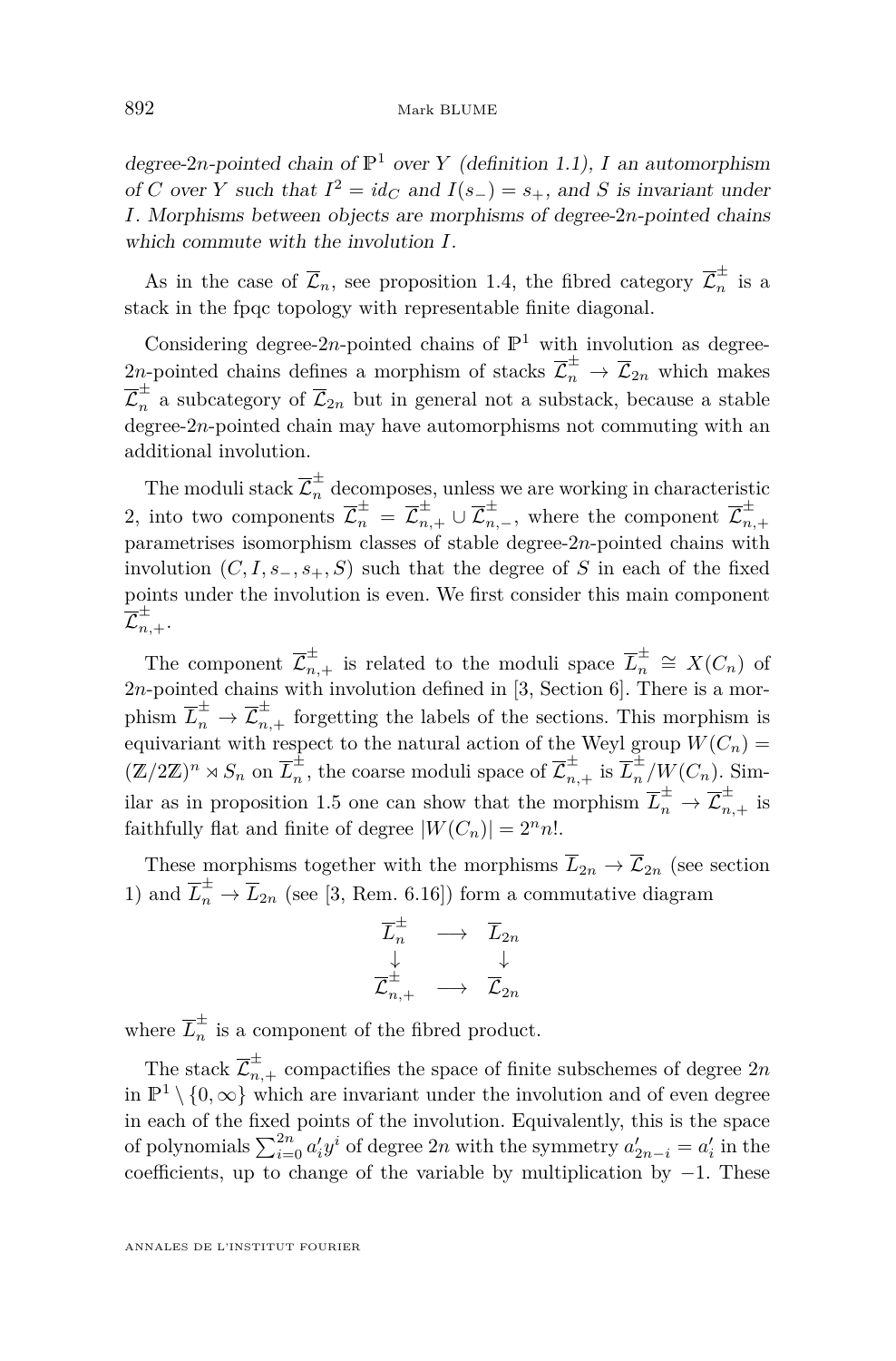polynomials can contain  $y - 1$  and  $y + 1$  only with even multiplicity. After dividing by the coefficient  $a'_{2n} = a'_{0}$ , we have a polynomial of the form

$$
y^{-n} + a_{n-1}y^{-n+1} + \ldots + a_1y^{-1} + a_0 + a_1y + \ldots + a_{n-1}y^{n-1} + y^n
$$

determined by the isomorphism class up to multiplication of *y* with −1 (together with multiplication of the whole expression by (−1)*n*).

In general, embedding a chain  $(C, I, s_-, s_+, S)$  into the projective space  $\mathbb{P}^{2n} = \mathbb{P}(H^0(C, \mathcal{O}_C(S)))$ , the image of *C* is given by equations arising from the  $2 \times 2$  minors of a matrix of the form (decompose into several matrices if some of the  $b_i$  are zero, cf. remark [3.3;](#page-16-0) symbol  $\sqrt{b_0}$  introduced for symmetry reasons)

$$
\begin{pmatrix}\n\cdots & y_{-2} & y_{-1} & \sqrt{b_0}y_0 & \sqrt{b_0}b_1y_1 & \cdots \\
\cdots & \sqrt{b_0}b_1y_{-1} & \sqrt{b_0}y_0 & y_1 & y_2 & \cdots\n\end{pmatrix}
$$

where  $y_{-n}, \ldots, y_0, \ldots, y_n$  is a basis of  $H^0(C, \mathcal{O}_C(S))$  defined similar as in proposition [3.2,](#page-15-0) [3.4](#page-16-0) and such that the involution maps  $y_{-i} \leftrightarrow y_i$ . The sections  $s_-, s_+$  become the sections  $(1 : 0 : ... : 0), (0 : ... : 0 : 1)$  and the subscheme  $S \subset C \subset \mathbb{P}^{2n}$  is determined by an equation

$$
y_{-n} + a_{n-1}y_{-(n-1)} + \ldots + a_1y_{-1} + a_0y_0 + a_1y_1 + \ldots + a_{n-1}y_{n-1} + y_n = 0.
$$

For an algebraically closed field *K* a *K*-valued point of  $\overline{\mathcal{L}}_{n,+}^{\pm}$  corresponds to a collection  $(a_{n-1}, \ldots, a_0, b_{n-1}, \ldots, b_0) \in K^{2n}$  up to the equivalence

$$
(a_{n-1},\ldots,a_0,b_{n-1},\ldots,b_0) \sim (\kappa_{n-1}a_{n-1},\ldots,\kappa_0a_0,\lambda_{n-1}b_{n-1},\ldots,\lambda_0b_0)
$$

with  $(\kappa_{n-1}, \ldots, \kappa_0, \lambda_{n-1}, \ldots, \lambda_0) \in (K^*)^{2n}$  satisfying  $\lambda_{n-1} = \kappa_{n-1}^2 / \kappa_{n-2}$ ,  $\lambda_{n-2} = \kappa_{n-2}^2/(\kappa_{n-3}\kappa_{n-1}), \ldots, \lambda_1 = \kappa_1^2/(\kappa_0\kappa_2), \lambda_0 = \kappa_0^2/\kappa_1^2$ . This gives rise to a toric orbifold whose exact sequence of tori

$$
1 \longrightarrow G \cong (\mathbb{G}_m)^n \longrightarrow (\mathbb{G}_m)^{2n} \longrightarrow T_N \cong (\mathbb{G}_m)^n \longrightarrow 1
$$

corresponds to the exact sequence of lattices

$$
0 \longrightarrow M \cong \mathbb{Z}^n \xrightarrow{\binom{-C}{I_n}} \mathbb{Z}^{2n} \xrightarrow{\left(I_n C\right)} \mathbb{Z}^n \longrightarrow 0
$$

where  $C = C(C_n)^\top$  is the transpose of the Cartan matrix

$$
C(C_n) = \left( \begin{array}{cccccc} 2 & -1 & 0 & \cdots & 0 \\ -1 & 2 & \ddots & \ddots & \vdots \\ 0 & \ddots & \ddots & -1 & 0 \\ \vdots & \ddots & -1 & 2 & -1 \\ 0 & \cdots & 0 & -2 & 2 \end{array} \right)
$$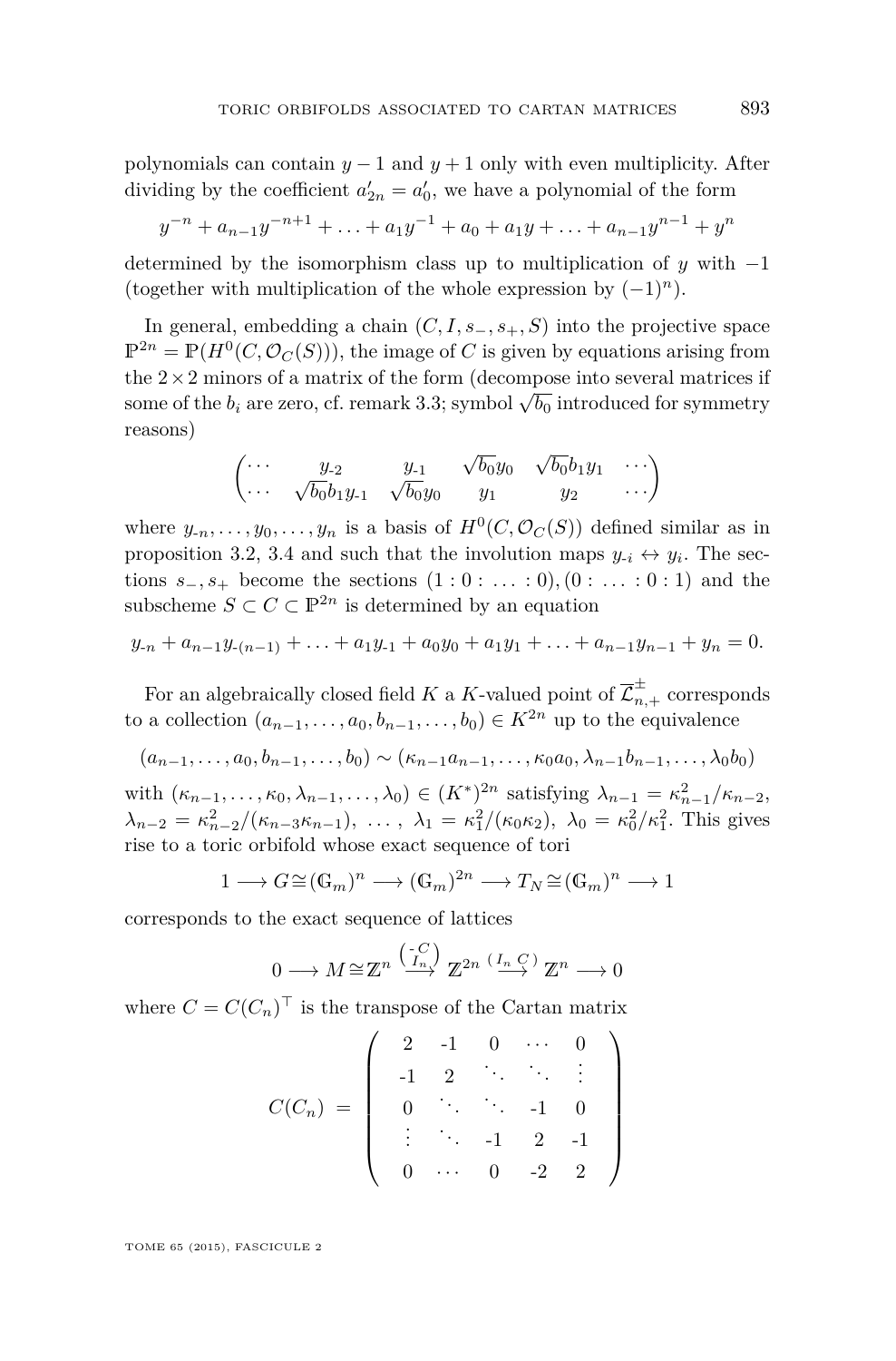<span id="page-32-0"></span>of the root system  $C_n$ .

DEFINITION 5.2. — We define the toric orbifold  $\mathcal{Y}(C_n)$  associated to the Cartan matrix of the root system  $C_n$  in terms of the stacky fan  $\Upsilon(C_n)$  =  $(N, \Upsilon(C_n), \beta)$ , where  $N = \mathbb{Z}^n$  and the linear map  $\beta \colon \mathbb{Z}^{2n} \to N$  is given by the  $n \times 2n$  matrix  $\left(-C(C_n) I_n\right)$ . The fan  $\Upsilon(C_n)$  has the 2*n* one-dimensional cones  $\varrho_{n-1}, \ldots, \varrho_0, \tau_{n-1}, \ldots, \tau_0$  generated by the columns of the matrix  $\left(\frac{-C(C_n)}{I_n}\right)$ . A subset of one-dimensional cones generates a higher dimensional cone of  $\Upsilon(C_n)$  if it does not contain one of the sets  $\{ \varrho_0, \tau_0 \}, \ldots$ ,  $\{\varrho_{n-1}, \tau_{n-1}\}$ . This defines a fan containing  $2^n$  *n*-dimensional cones  $\sigma_I$  generated by sets  $\{ \varrho_i \}_{i \in I} \cup \{ \tau_i \}_{i \in I}$  for subsets  $I \subseteq \{ 0, \ldots, n-1 \}.$ 

The functor of  $\Upsilon(C_n)$ -collections  $\mathcal{C}_{\Upsilon(C_n)} \cong \mathcal{Y}(C_n)$  has objects of the  ${\rm form} ((\mathscr{L}_{\varrho_i}, a_i)_{i=0,...,n-1}, (\mathscr{L}_{\tau_i}, b_i)_{i=0,...,n-1}, (c_i)_{i=0,...,n-1})$  over a scheme  $Y$ , where the  $c_i$  are isomorphisms of line bundles on  $Y$ 

$$
\begin{aligned} &c_{n-1}\colon \mathscr{L}_{\tau_{n-1}}\otimes \mathscr{L}_{\varrho_{n-1}}^{\otimes 2}\otimes \mathscr{L}_{\varrho_{n-2}}\to \mathcal{O}_Y,\\ &c_{n-2}\colon \mathscr{L}_{\tau_{n-2}}\otimes \mathscr{L}_{\varrho_{n-1}}\otimes \mathscr{L}_{\varrho_{n-2}}^{\otimes\cdot 2}\otimes \mathscr{L}_{\varrho_{n-3}}\to \mathcal{O}_Y,\\ &\vdots\\ &c_1\colon \mathscr{L}_{\tau_1}\otimes \mathscr{L}_{\varrho_2}\otimes \mathscr{L}_{\varrho_1}^{\otimes\cdot 2}\otimes \mathscr{L}_{\varrho_0}\to \mathcal{O}_Y,\\ &c_0\colon \mathscr{L}_{\tau_0}\otimes \mathscr{L}_{\varrho_1}^{\otimes 2}\otimes \mathscr{L}_{\varrho_0}^{\otimes\cdot 2}\to \mathcal{O}_Y.\end{aligned}
$$

We have a morphism of stacks  $\mathcal{C}_{\Upsilon(C_n)} \to \mathcal{C}_{\Upsilon(A_{2n-1})}$  by considering the collection

$$
((\mathscr{L}_{\varrho_{n-1}}, a_{n-1}), \ldots, (\mathscr{L}_{\varrho_{0}}, a_{0}), \ldots, (\mathscr{L}_{\varrho_{n-1}}, a_{n-1}), (\mathscr{L}_{\tau_{n-1}}, b_{n-1}),
$$
  
 
$$
\ldots, (\mathscr{L}_{\tau_{0}}, b_{0}), \ldots, (\mathscr{L}_{\tau_{n-1}}, b_{n-1}), c_{n-1}, \ldots, c_{0}, \ldots, c_{n-1}),
$$
 (5.1)

built out of a  $\Upsilon(C_n)$ -collection, as a  $\Upsilon(A_{2n-1})$ -collection. This morphism can be described by the map of fans  $\Upsilon(C_n) \to \Upsilon(A_{2n-1})$  mapping  $e'_{n-1} \mapsto$  $e_{2n-1}+e_1, \ldots, e'_1 \mapsto e_{n+1}+e_{n-1}, e'_0 \mapsto e_n$ , where  $e'_{n-1}, \ldots, e'_0$  are the generators of  $\tau_{n-1}, \ldots, \tau_0$  of  $\Upsilon(C_n)$  and  $e_{2n-1}, \ldots, e_1$  are those of  $\tau_{2n-1}, \ldots, \tau_1$  of  $\Upsilon(A_{2n-1})$ . It corresponds to a toric morphism  $\mathcal{Y}(C_n) \to \mathcal{Y}(A_{2n-1})$  making  $\mathcal{Y}(C_n)$  a subcategory of  $\mathcal{Y}(A_{2n-1})$ .

THEOREM 5.3. — There is an isomorphism of stacks  $\mathcal{Z}_n^{\pm}$  $\sum_{n,+}^{\pm} \cong \mathcal{Y}(C_n).$ 

Proof. — Applying construction [3.5](#page-17-0) to a degree-2*n*-pointed chain with involution, it is possible to choose  $y_0, \ldots, y_{2n}$  such that the involution maps  $y_i \leftrightarrow y_{2n-i}$ , and we obtain a  $\Upsilon(A_{2n-1})$ -collection of the form (5.1). Ap-plying construction [3.6](#page-18-0) to a  $\Upsilon(A_{2n-1})$ -collection of the form (5.1), making symmetric choices, we can introduce an involution on the resulting degree-2*n*-pointed chain by  $y_i \leftrightarrow y_{2n-i}$ . A  $\Upsilon(A_{2n-1})$ -collection of the form (5.1)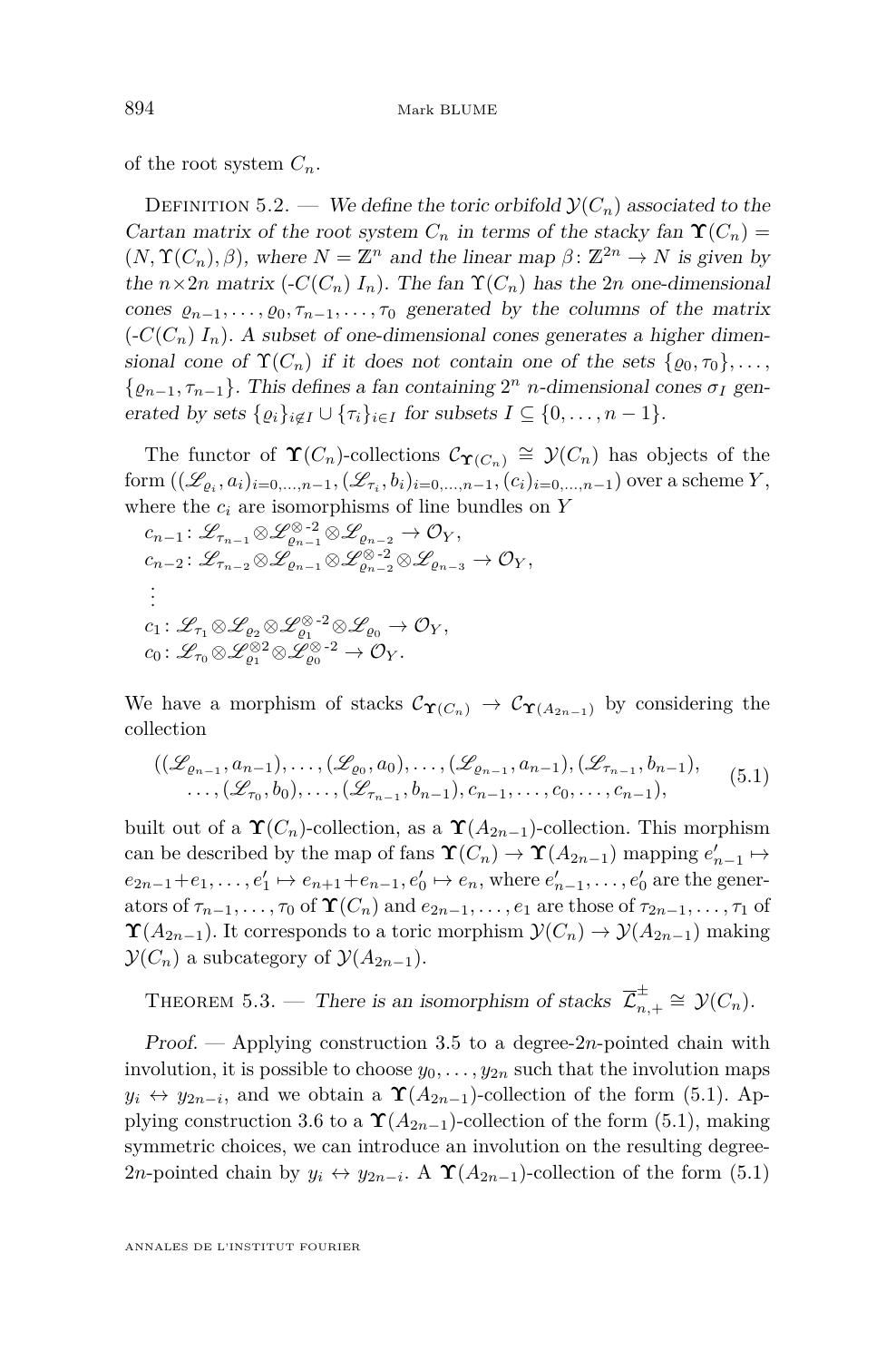is equivalent to a  $\Upsilon(C_n)$ -collection, and further, morphisms of the corresponding degree-2*n*-chains with involution that commute with the involution are equivalent to morphisms of  $\Upsilon(C_n)$ -collections.

The case of the other component  $\overline{\mathcal{L}}_{n,-}^{\pm}$  is very similar. The stack  $\overline{\mathcal{L}}_{n}^{\pm}$ *n,*− parametrises isomorphism classes of stable degree-2*n*-pointed chains with involution  $(C, I, s_-, s_+, S)$  such that the degree of *S* in each of the fixed points of the involution is odd if there are two fixed points, and positive if there is only one fixed point. It is related to the moduli stack  $\mathcal{X}(C_{n-1})$ defined in [\[3,](#page-38-0) Section 6]: there is a morphism  $\mathcal{X}(C_{n-1}) \to \overline{\mathcal{L}}_{n,-}^{\pm}$  determined by forgetting the labels of the sections and adding the fixed point subscheme of the involution as a subscheme of degree 2 to the  $2n - 2$  sections.

The stack  $\overline{\mathcal{L}}_{n,-}^{\pm}$  compactifies the stack of finite subschemes *S* of degree  $2n$  in  $\mathbb{P}^1 \setminus \{0,\infty\}$  invariant under the involution such that *S* has odd degree in  $(1:1)$  and  $(1:-1)$  (positive degree in  $(1:1) = (1:-1)$  in characteristic 2). Equivalently we may consider polynomials  $\sum_{i=0}^{2n} a'_i y^i$  of degree  $2n$  with the symmetry  $a'_{2n-i} = -a'_i$  in the coefficients and  $a'_n = 0$ . We may represent each isomorphism class by an expression of the form

$$
-y^{-n} - a_{n-1}y^{-n+1} - \ldots - a_1y^{-1} + 0 + a_1y + \ldots + a_{n-1}y^{n-1} + y^n
$$

determined up to multiplication of *y* with -1 (together with multiplication of the whole expression by  $(-1)^n$ ). It has a factor  $(y-1)(y^{-1}+1)$ , occurring with odd multiplicity in characteristic  $\neq 2$ .

In general, similar as in the case of  $\overline{\mathcal{L}}_{n,+}^{\pm}$ , a not necessarily irreducible chain can be naturally embedded into  $\mathbb{P}^{2n} = \mathbb{P}(H^0(C, \mathcal{O}_C(S)))$  and described by equations arising from the  $2 \times 2$  minors of a matrix of the form

$$
\begin{pmatrix}\n\cdots & y_{-2} & y_{-1} & y_0 & b_1y_1 & \cdots \\
\cdots & b_1y_{-1} & y_0 & y_1 & y_2 & \cdots\n\end{pmatrix}
$$

and the subscheme  $S \subset C \subset \mathbb{P}^{2n}$  is given by an equation

$$
-y_{-n}-a_{n-1}y_{-(n-1)}-\ldots-a_1y_{-1}+a_1y_1+\ldots+a_{n-1}y_{n-1}+y_n = 0.
$$

Over an algebraically closed field *K* a *K*-valued point of  $\overline{\mathcal{L}}_{n,-}^{\pm}$  corresponds to a collection  $(a_{n-1}, \ldots, a_1, b_{n-1}, \ldots, b_1) \in K^{2n-2}$  up to the equivalence

$$
(a_{n-1},...,a_1,b_{n-1},...,b_1) \sim (\kappa_{n-1}a_{n-1},..., \kappa_1 a_1, \lambda_{n-1}b_{n-1},..., \lambda_1 b_1)
$$

with  $(\kappa_{n-1}, \ldots, \kappa_1, \lambda_{n-1}, \ldots, \lambda_1) \in (K^*)^{2n-2}$  satisfying  $\lambda_{n-1} = \kappa_{n-1}^2/\kappa_{n-2}$ ,  $\lambda_{n-2} = \kappa_{n-2}^2/(\kappa_{n-3}\kappa_{n-1}), \ldots, \lambda_2 = \kappa_2^2/(\kappa_1\kappa_3), \lambda_1^2 = \kappa_1^2/\kappa_2^2.$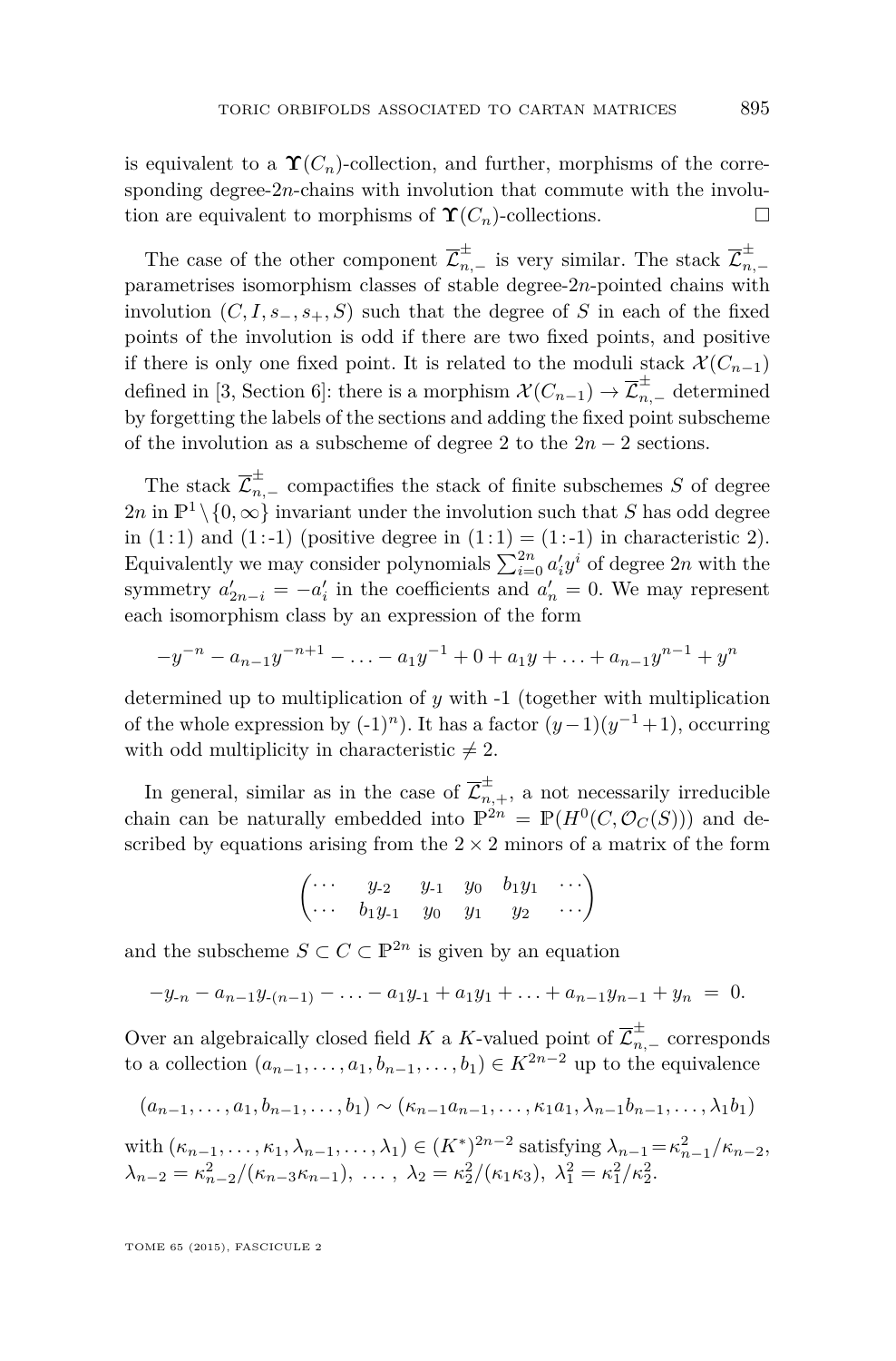We will see that this stack can be described by a toric stack that differs from  $\mathcal{Y}(C_{n-1})$  by replacing the matrix (- $C(C_{n-1})$  *I*<sub>*n*−1</sub>) defining the map  $β$  of the stacky fan  **by the matrix** 

$$
\left(\begin{array}{cccccc} & & & 1 & 0 & & \\ & & & 0 & \ddots & \ddots & \\ & & -C(C_{n-1}) & & & \ddots & \ddots & \\ & & & & \ddots & 1 & 0 \\ & & & & & 0 & 2 \end{array}\right).
$$

In the case  $n = 1$  we define it to be  $B\mu_2$ . This toric stack corresponds to the category of collections of the form  $((\mathscr{L}_{\varrho_i}, a_i)_{i=1,\ldots,n-1}, (\mathscr{L}_{\tau_i}, b_i)_{i=1,\ldots,n-1}$  $(c_i)_{i=1,\ldots,n-1}$  over a scheme *Y*, where the  $c_i$  are isomorphisms of line bundles

$$
c_{n-1}: \mathscr{L}_{\tau_{n-1}} \otimes \mathscr{L}_{\varrho_{n-1}}^{\otimes 2} \otimes \mathscr{L}_{\varrho_{n-2}} \to \mathcal{O}_Y,
$$
  
\n
$$
c_{n-2}: \mathscr{L}_{\tau_{n-2}} \otimes \mathscr{L}_{\varrho_{n-1}} \otimes \mathscr{L}_{\varrho_{n-2}}^{\otimes 2} \otimes \mathscr{L}_{\varrho_{n-3}} \to \mathcal{O}_Y,
$$
  
\n
$$
\vdots
$$
  
\n
$$
c_2: \mathscr{L}_{\tau_2} \otimes \mathscr{L}_{\varrho_3} \otimes \mathscr{L}_{\varrho_2}^{\otimes 2} \otimes \mathscr{L}_{\varrho_1} \to \mathcal{O}_Y,
$$
  
\n
$$
c_1: \mathscr{L}_{\tau_1}^{\otimes 2} \otimes \mathscr{L}_{\varrho_2}^{\otimes 2} \otimes \mathscr{L}_{\varrho_1}^{\otimes 2} \to \mathcal{O}_Y.
$$

PROPOSITION 5.4. — The stack  $\overline{\mathcal{L}}_{n,-}^{\pm}$  is isomorphic to the above toric stack. It can be embedded into  $\overline{\mathcal{L}}_{n,+}^{\pm}$  as the divisor  $D_{\varrho_0}$  corresponding to the cone  $\varrho_0$  and defined by  $a_0 = 0$ .

Proof. — Similar as in the proof of theorem [5.3](#page-32-0) one can show that  $\mathcal{I}_n^{\pm}$ *n,*− is isomorphic to the above toric stack by embedding this toric stack as a subcategory into  $\mathcal{Y}(A_{2n-1})$ .

An embedding of  $\overline{\mathcal{L}}_{n,-}^{\pm}$  into  $\overline{\mathcal{L}}_{n,+}^{\pm}$  as divisor  $D_{\varrho_0}$  is given by mapping a collection  $((\mathscr{L}_{\varrho_i}, a_i)_{i=1,\dots,n-1}, (\mathscr{L}_{\tau_i}, b_i)_{i=1,\dots,n-1}, (c_i)_{i=1,\dots,n-1})$  over a scheme *Y* to the collection  $((\mathscr{L}_{\varrho_i}, a_i)_{i=0,\dots,n-1}, (\mathscr{L}_{\tau_i}, b_i)_{i=0,\dots,n-1}, (c_i)_{i=0,\dots,n-1})$ where  $\mathscr{L}_{\varrho_0} = \mathscr{L}_{\tau_1} \otimes \mathscr{L}_{\varrho_2}$ ,  $a_0 = 0$  and  $\mathscr{L}_{\tau_0} = \mathcal{O}_Y$ ,  $b_0 = 1$  and  $c_0$  is defined using  $c_1$ . This corresponds to mapping  $(C \rightarrow Y, I, s_-, s_+, S_-)$  to  $(C \rightarrow Y, I, s_-, s_+, S_+)$  such that  $S_+$  is given by

$$
y_{-n} + a_{n-1}y_{-(n-1)} + \ldots + a_1y_{-1} + a_1y_1 + \ldots + a_{n-1}y_{n-1} + y_n
$$

if *S*<sup>−</sup> is given by

$$
-y_{n}-a_{n-1}y_{n-1}-\ldots-a_1y_{n-1}+a_1y_1+\ldots+a_{n-1}y_{n-1}+y_n.
$$

Example 5.5. — The toric orbifold  $\overline{\mathcal{L}}_{1,+}^{\pm}$  is isomorphic to the weighted projective line  $\mathbb{P}(1,2) \cong \mathcal{Y}(C_1)$ . Here the inclusion as subcategory  $\overline{\mathcal{L}}_{1,+}^{\pm} \to$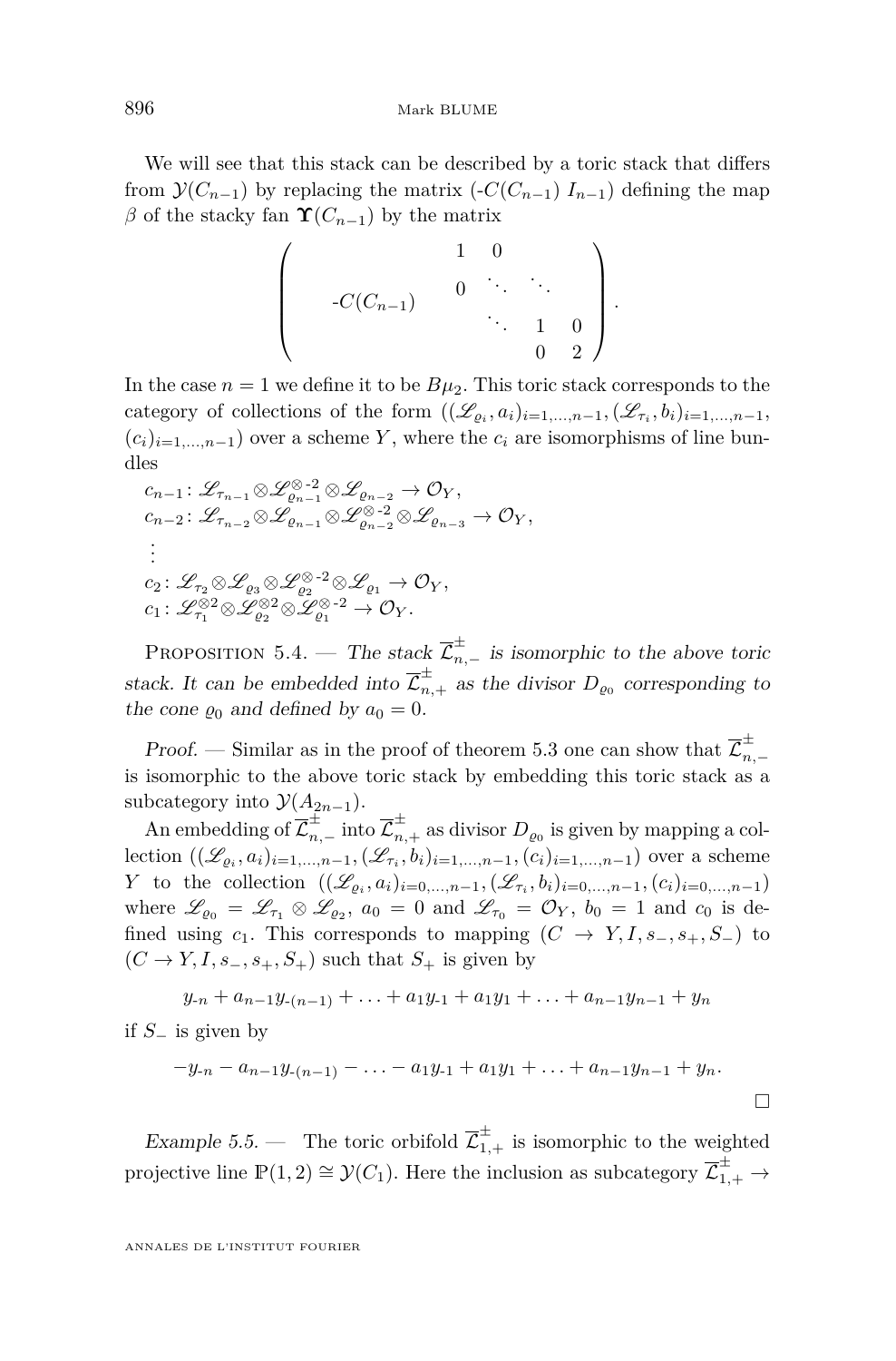$\overline{\mathcal{L}}_2$  is an isomorphism of stacks as any degree-2-pointed chain is isomorphic to a symmetric object under an involution whose isomorphisms commute with the involution. So we have the same situation as in examples [1.8,](#page-8-0) [2.2,](#page-10-0) [3.8.](#page-20-0) The component  $\overline{\mathcal{L}}_{1,-}^{\pm}$  is isomorphic to  $B\mu_2$ .

Example 5.6. — The stacky fan of the toric orbifold  $\overline{\mathcal{L}}_2^{\pm}$  $\frac{+}{2+}$  ≅  $\mathcal{Y}(C_2)$  is given by the matrix  $\begin{pmatrix} -2 & 1 & 1 & 0 \\ 2 & -2 & 0 & 1 \end{pmatrix}$ :



We picture the types of pointed chains over the torus invariant divisors of the moduli stack  $\overline{\mathcal{L}}_{2,+}^{\pm}$ .

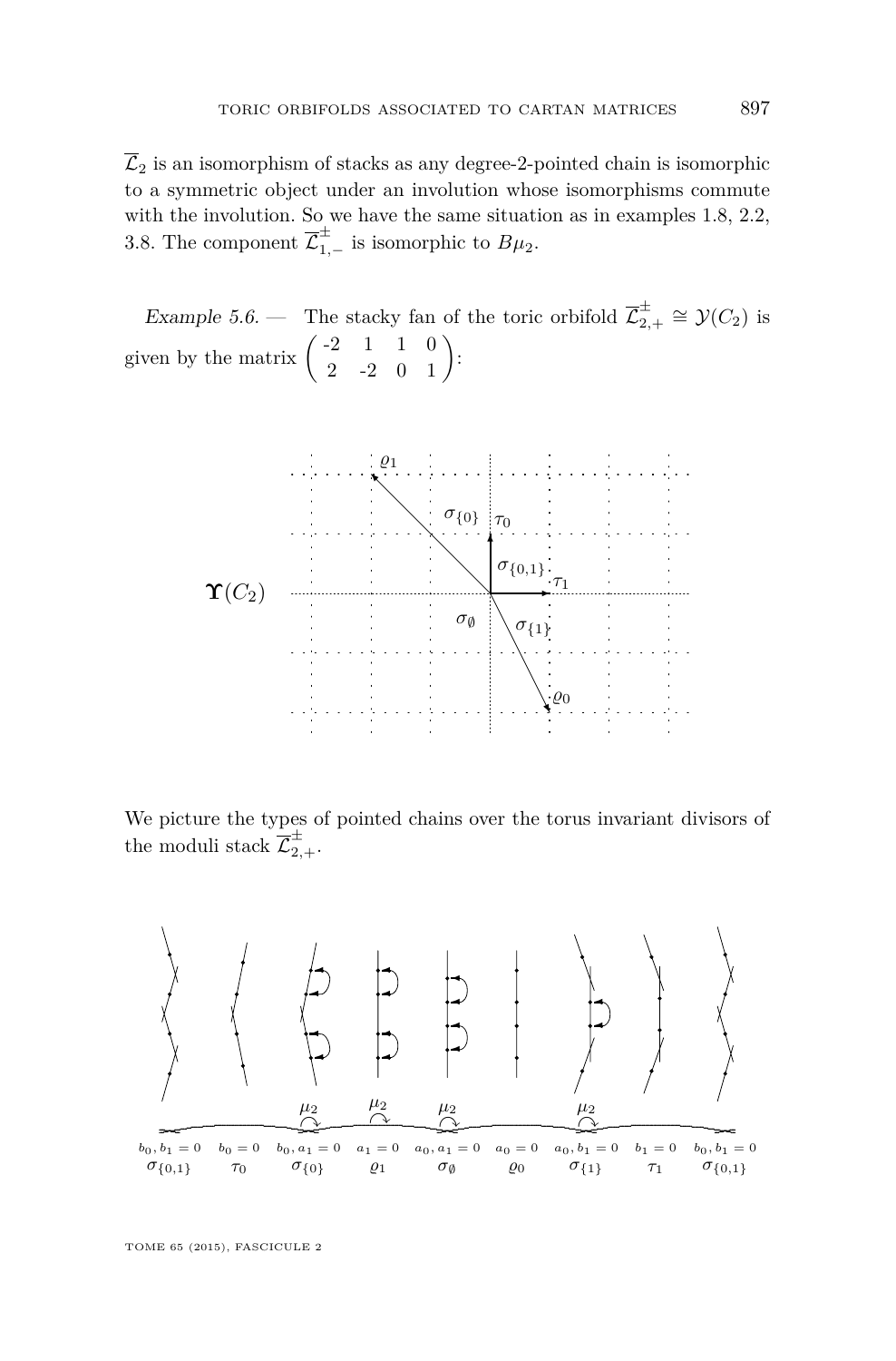The toric orbifold  $\overline{\mathcal{L}}_2^{\pm}$  $\sum_{2,-}^{\pm} \cong \mathbb{P}^1/\mu_2$  corresponds to the stacky fan given by the matrix ( -2 2). We have the following types of pointed chains over  $\overline{\mathcal{L}}_{2,-}^{\pm}$ :



One also may consider chains with involution and a subscheme of odd degree.

DEFINITION 5.7. — Let the fibred category  $\overline{\mathcal{L}}_n^{0,\pm}$  of stable degree- $(2n+1)$ -pointed chains of  $\mathbb{P}^1$  with involution be defined analogously to definition [5.1.](#page-29-0)

The fibred category  $\overline{\mathcal{L}}_n^{0,\pm}$  $\frac{1}{n}$  is a stack in the fpqc topology with representable finite diagonal.

The moduli stack  $\overline{\mathcal{L}}_n^{0,\pm}$  $\int_{n}^{\infty}$  forms a subcategory of  $\mathcal{L}_{2n+1}$ . It is related to the moduli space  $\overline{L}_n^{0,\pm}$  $n^{0,\pm}$  ≅  $X(B_n)$  of (2*n*+1)-pointed chains with involution defined in [\[3,](#page-38-0) Section 1]. We have a morphism  $\overline{L}_n^{0,\pm} \to \overline{\mathcal{L}}_n^{0,\pm}$  $n^{(n+1)}$  forgetting the labels of the sections, which is equivariant with respect to the action of the Weyl group  $W(B_n) = (\mathbb{Z}/2\mathbb{Z})^n \rtimes S_n$  on  $\overline{L}_n^{0,\pm}$  $\sum_{n=1}^{\infty}$ . The coarse moduli space of  $\overline{\mathcal{L}}_n^{0,\pm}$  $\frac{1}{n}$  is  $\overline{L}_{n}^{0,\pm}/W(B_{n})$ . As in the *C*-case the morphism  $\overline{L}_{n}^{0,\pm} \to$  $\overline{\mathcal{L}}_n^{0,\pm}$  $n^{0,\pm}$  is faithfully flat and finite of degree  $|W(B_n)| = 2^n n!$ , and we have a commutative diagram

$$
\begin{array}{ccc}\n\overline{L}^{0,\pm}_{n} & \longrightarrow & \overline{L}_{2n+1} \\
\downarrow & & \downarrow \\
\overline{L}^{0,\pm}_{n} & \longrightarrow & \overline{L}_{2n+1}\n\end{array}
$$

Embedding a degree- $(2n+1)$ -pointed chain with involution  $(C, I, s_-, s_+, s_+)$ *S*) into the projective space  $\mathbb{P}^{2n+1} = \mathbb{P}(H^0(C, \mathcal{O}_C(S)))$ , the image of *C* is given by equations arising from the  $2 \times 2$  minors of a matrix of the form

$$
\begin{pmatrix}\n\cdots & y_{-5/2} & y_{-3/2} & y_{-1/2} & b_1y_{1/2} & b_1b_2y_{3/2} & \cdots \\
\cdots & b_1b_2y_{-3/2} & b_1y_{-1/2} & y_{1/2} & y_{3/2} & y_{5/2} & \cdots\n\end{pmatrix}
$$

and the subscheme *S* by

$$
y_{-(2n+1)/2} + a_n y_{-(2n-1)/2} + \ldots + a_1 y_{-1/2} + a_1 y_{1/2} + \ldots + a_n y_{(2n-1)/2} + y_{(2n+1)/2}.
$$

ANNALES DE L'INSTITUT FOURIER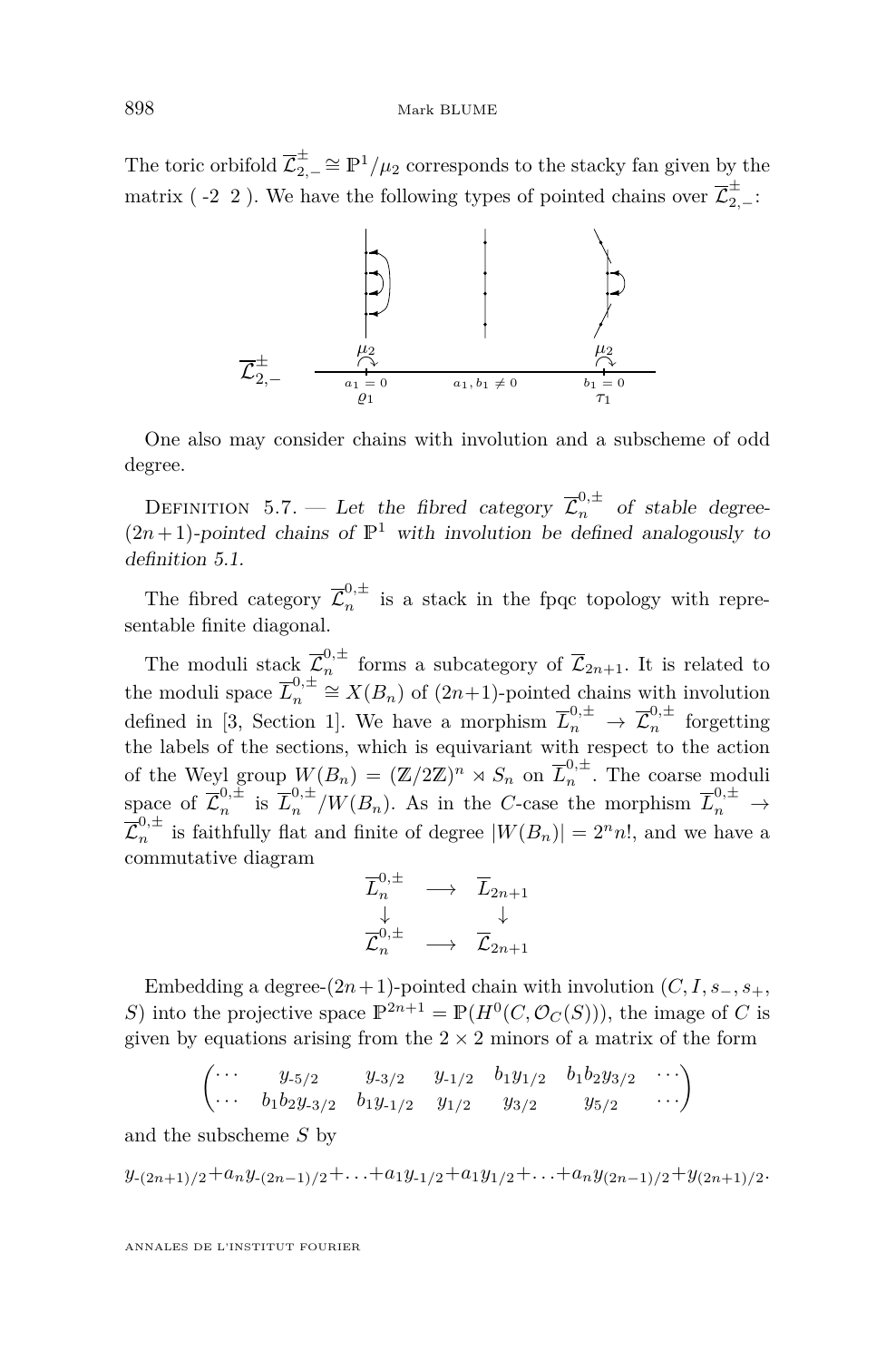where  $y_{-(2n+1)/2}, \ldots, y_{-3/2}, y_{-1/2}, y_{1/2}, y_{3/2}, \ldots, y_{(2n+1)/2}$  is a basis of  $H^0(C, \mathcal{O}_C(S))$  defined similar as in proposition [3.2,](#page-15-0) [3.4](#page-16-0) and such that the involution maps  $y_{-i/2} \leftrightarrow y_{i/2}$ .

DEFINITION 5.8. — We define the toric orbifold  $\mathcal{Y}(B_n)$  in terms of the stacky fan  $\Upsilon(B_n)$  as in definition [5.2](#page-32-0) replacing the Cartan matrix  $C(C_n)$ of the root system  $C_n$  by the Cartan matrix  $C(B_n)$  of the root system  $B_n$ .

It turns out that  $\overline{\mathcal{L}}_n^{0,\pm}$  $\int_{n}^{\infty}$  is not quite  $\mathcal{Y}(B_n)$ , but coincides with the underlying canonical toric stack  $\mathcal{Y}(B_n)$ <sup>can</sup> (as defined in [\[7\]](#page-39-0)). So instead of the Cartan matrix of the root system  $B_n$  we have the matrix

|                                              | $2 -1$     |                                                                                                                                                           | $0 \cdots$     | . .            |      |  |
|----------------------------------------------|------------|-----------------------------------------------------------------------------------------------------------------------------------------------------------|----------------|----------------|------|--|
|                                              |            |                                                                                                                                                           |                |                |      |  |
| $\begin{matrix} 0 & \mathbf{0} \end{matrix}$ |            | $\label{eq:1} \mathcal{L}_{\mathcal{L}} = \mathcal{L}_{\mathcal{L}} = \mathcal{L}_{\mathcal{L}} = \mathcal{L}_{\mathcal{L}} = \mathcal{L}_{\mathcal{L}}.$ |                |                |      |  |
|                                              |            | $\mathcal{L}^{\text{max}}_{\text{max}}$ , where $\mathcal{L}^{\text{max}}_{\text{max}}$                                                                   | $\overline{2}$ | $-1$           |      |  |
|                                              |            |                                                                                                                                                           | $-1$           | $\overline{2}$ | $-1$ |  |
| $\overline{0}$                               | $\ldots$ . | $\alpha$ , $\alpha$                                                                                                                                       | $\overline{0}$ | $-1$           |      |  |

where the rightmost column is half of the column of the Cartan matrix. The functor of  $\Upsilon(B_n)$ <sup>can</sup>-collections  $C_{\Upsilon(B_n)$ <sup>can</sup>  $\cong \mathcal{Y}(B_n)$ <sup>can</sup> has objects of the form  $((\mathscr{L}_{\varrho_i}, a_i)_{i=1,\dots,n}, (\mathscr{L}_{\tau_i}, b_i)_{i=1,\dots,n}, (c_i)_{i=1,\dots,n})$  over a scheme *Y*, where the  $c_i$  are isomorphisms of line bundles

$$
\begin{array}{l}c_{n}\colon{\mathscr L}_{\tau_{n}}\otimes{\mathscr L}^{\otimes-2}_{{\varrho}_n}\otimes{\mathscr L}_{{\varrho}_{n-1}}{\rightarrow} {\mathcal O}_{Y},\; c_{n-1}\colon{\mathscr L}_{\tau_{n-1}}\otimes{\mathscr L}_{{\varrho}_n}\otimes{\mathscr L}^{\otimes-2}_{{\varrho}_{n-1}}\otimes{\mathscr L}_{{\varrho}_{n-2}}{\rightarrow} {\mathcal O}_{Y},\\ \ldots\;,\; c_2\colon{\mathscr L}_{\tau_2}\otimes{\mathscr L}_{{\varrho}_3}\otimes{\mathscr L}_{{\varrho}_2}^{\otimes-2}\otimes{\mathscr L}_{{\varrho}_1}\rightarrow{\mathcal O}_{Y},\; c_1\colon{\mathscr L}_{\tau_1}\otimes{\mathscr L}_{{\varrho}_2}\otimes{\mathscr L}_{{\varrho}_1}^{\otimes-1}\rightarrow{\mathcal O}_{Y}.\end{array}
$$

The inclusion as subcategory  $\mathcal{Y}(B_n)$ <sup>can</sup>  $\rightarrow \mathcal{Y}(A_{2n})$  can be described as  $\mathcal{C}_{\Upsilon(B_n)^{\text{can}}} \to \mathcal{C}_{\Upsilon(A_{2n})}$  by considering the collection

$$
((\mathscr{L}_{\varrho_n}, a_n), \ldots, (\mathscr{L}_{\varrho_1}, a_1), (\mathscr{L}_{\varrho_1}, a_1), \ldots, (\mathscr{L}_{\varrho_n}, a_n),
$$
  

$$
(\mathscr{L}_{\tau_n}, b_n), \ldots, (\mathscr{L}_{\tau_1}, b_1), (\mathscr{L}_{\tau_1}, b_1), \ldots, (\mathscr{L}_{\tau_n}, b_n), c_n, \ldots, c_1, c_1, \ldots, c_n),
$$

formed out of a  $\Upsilon(B_n)$ <sup>can</sup>-collection, as a  $\Upsilon(A_{2n})$ -collection.

As in the case of degree-2*n*-pointed chains with involution one can prove: THEOREM 5.9. — There is an isomorphism of stacks  $\overline{\mathcal{L}}_n^{0,\pm}$  $v_n^{0,\pm} \cong \mathcal{Y}(B_n)^{can}.$ Example 5.10.  $\blacksquare$  In the case  $n = 1$  we have a scheme  $\overline{\mathcal{L}}_1^{0, \pm}$  $v_1^{0,\pm} \cong \mathcal{Y}(B_1)^{\mathrm{can}}$ isomorphic to  $\mathbb{P}^1$ .

Example 5.11. — The toric orbifold  $\overline{\mathcal{L}}_2^{0,\pm}$  $2^{0,\pm} \cong \mathcal{Y}(B_2)^{\text{can}}$  is given by the matrix  $\begin{pmatrix} -2 & 1 & 1 & 0 \\ 1 & -1 & 0 & 1 \end{pmatrix}$ . In the picture of the stacky fan  $\Upsilon(B_2)^{can}$  the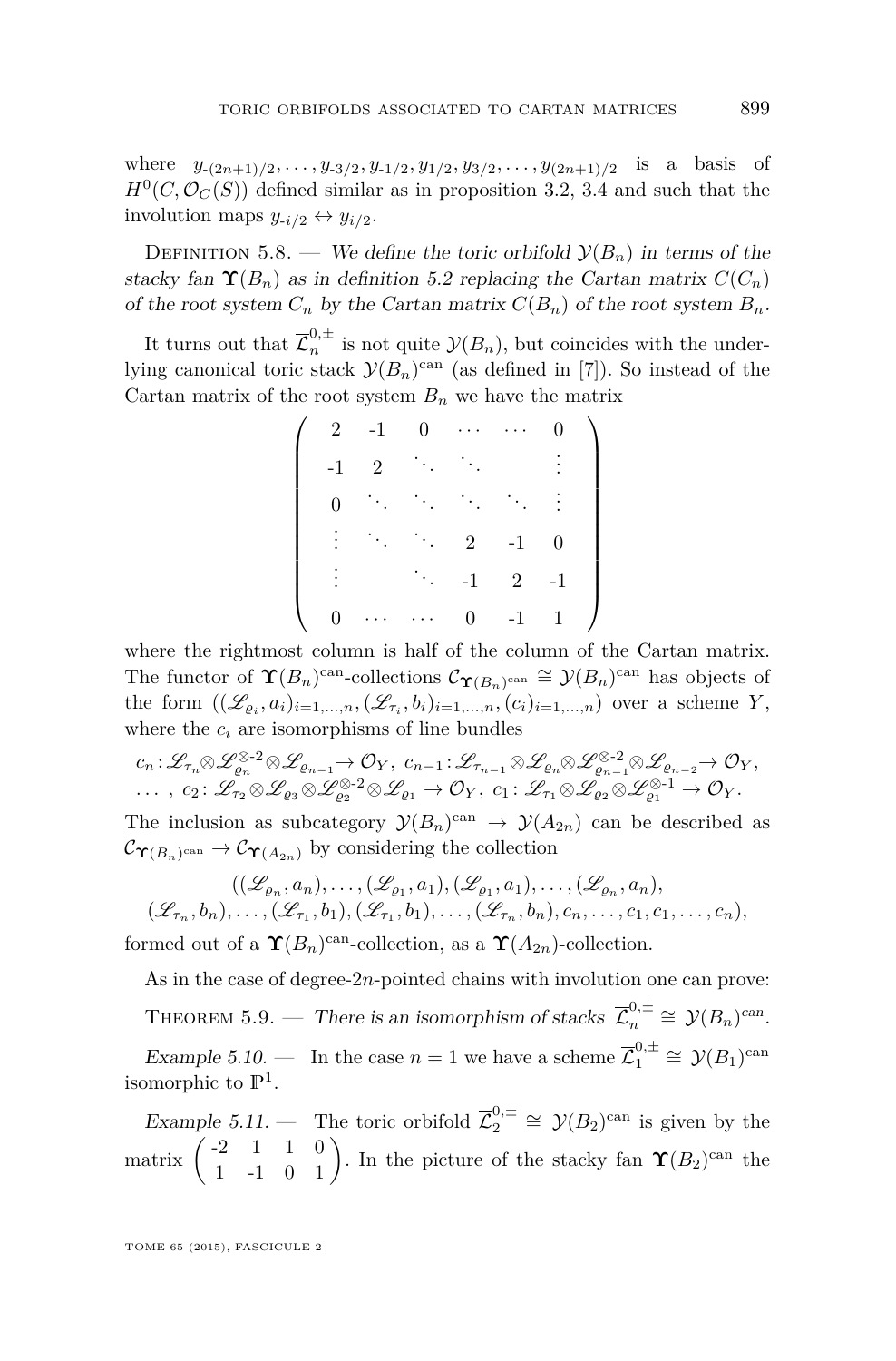<span id="page-38-0"></span>dotted arrow corresponds to the generator of the ray  $\rho_1$  determined by the stacky fan  $\Upsilon(B_2)$ .  $\overline{\mathcal{L}}_{2,-}^{\pm}$ :



We picture the types of pointed chains over the torus invariant divisors of the moduli stack  $\overline{\mathcal{L}}_{2}^{0,\pm}$  $\overline{\mathcal L}_{2,-}^{0,\pm}\!:\overline{\mathcal L}_{2,-}^{\pm}\!:\,$ 



#### BIBLIOGRAPHY

- [1] D. ABRAMOVICH, M. OLSSON & A. VISTOLI, "Tame stacks in positive characteristic", Ann. Inst. Fourier **58** (2008), p. 1057-1091, arXiv:math/0703310.
- [2] V. Batyrev & M. Blume, "The functor of toric varieties associated with Weyl chambers and Losev-Manin moduli spaces", Tohoku Math. J. **63** (2011), p. 581- 604, arXiv:0911.3607.
- [3] ——— , "On generalisations of Losev-Manin moduli spaces for classical root systems", Pure and Applied Mathematics Quarterly **7** (2011, (Special Issue: In memory of Eckart Viehweg)), p. 1053-1084, arXiv:0912.2898.
- [4] L. BORISOV, L. CHEN & G. SMITH, "The orbifold Chow ring of toric Deligne-Mumford stacks", J. Amer. Math. Soc. **18** (2005), p. 193-213, arXiv:math/0309229.
- [5] D. Cox, "The functor of a smooth toric variety", Tohoku Math. J. **47** (1995), p. 251-262, arXiv:alg-geom/9312001.